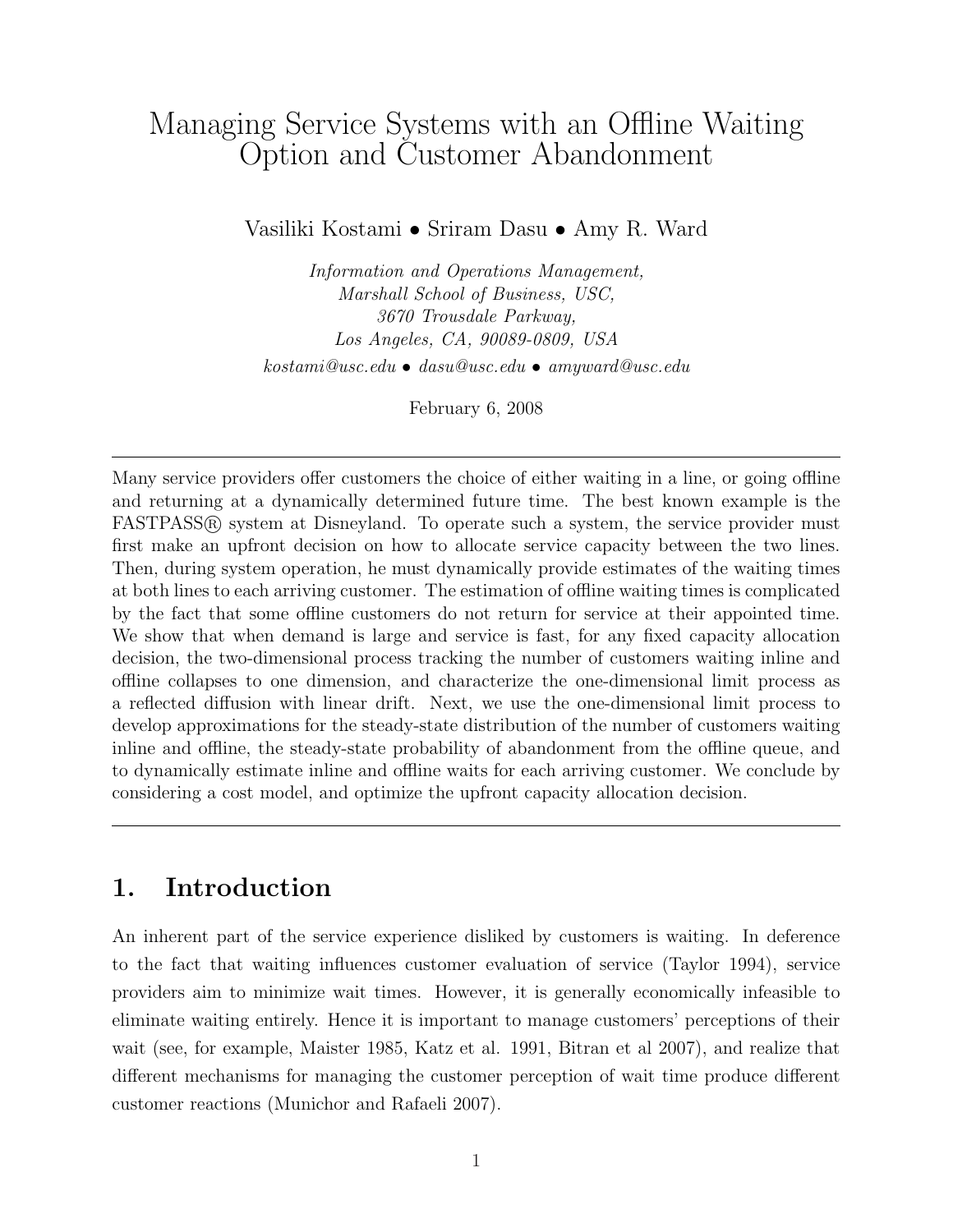One factor that influences the psychological cost of waiting is whether the customer physically waits in a line, or is offline, and free to engage in other activities. In practice, we observe many different implementations of the offline idea. For example, many restaurants give their patrons wireless devices that signal when a table becomes available. In call centers, the idea of giving customers a call-back option was studied by Armony and Maglaras (2004a)(2004b). Cruises and all-inclusive resorts often allow customers to wander while waiting for space to become available in a desired activity. Student healthcare clinics may offer non-critical, drop-in patients that face a long delay to see a doctor or nurse the option of returning later in the day.

Perhaps the best known real-life example of an offline queue is the FASTPASS® system in Disneyland. For the most popular rides in Disneyland, visitors have a choice. They can either wait in a line or obtain a  $FASTPASS@$ . The  $FASTPASS@$  specifies a time at which the visitor can take the ride, making it possible for the customer to visit other parts of the park instead of waiting in a line. The  $FASTPASS@$  also benefits Disney because offline customers may spend money on food or entertainment while wandering around the park. Hence the offline queue benefits both Disneyland and its customers.

The question that then arises is why Disneyland, or any other service provider, does not offer only offline queueing. One compelling reason to maintain an inline queue in addition to an offline queue is that some customers that join the offline queue become consumed in other activities, and do not return at their appointed time for service. Hence the inline queue ensures capacity is not wasted. Also, customers joining the inline queue generally do not abandon, and there may be costs other than having idle capacity associated with abandoning customers. For example, in the amusement park setting, abandoning customers that do not experience certain rides may be foregoing an important element of the parks value proposition, and thus be less likely to return (eliminating a future revenue source). Finally, customer preference for an inline or an offline wait may change according to the required amount of waiting associated with each option.

One convenient implementation of offline queueing is having a reservation system. However, for services that are very popular, reservations tend to fill quickly. This may be an acceptable situation for a restaurant anxious to maintain an image of exclusivity, but it is not an acceptable situation for many service providers. In particular, in an all-inclusive service setting, such as an amusement park where customers pay a fixed price for access to a number of diÆerent attractions, customers expect to be able to visit any attraction of their choosing throughout the course of a day. In fact, Disneyland attempted to implement a reservation system in the mid 1990's but found that early-arriving guests would quickly book all available reservation capacity on all their most popular rides. Guests arriving after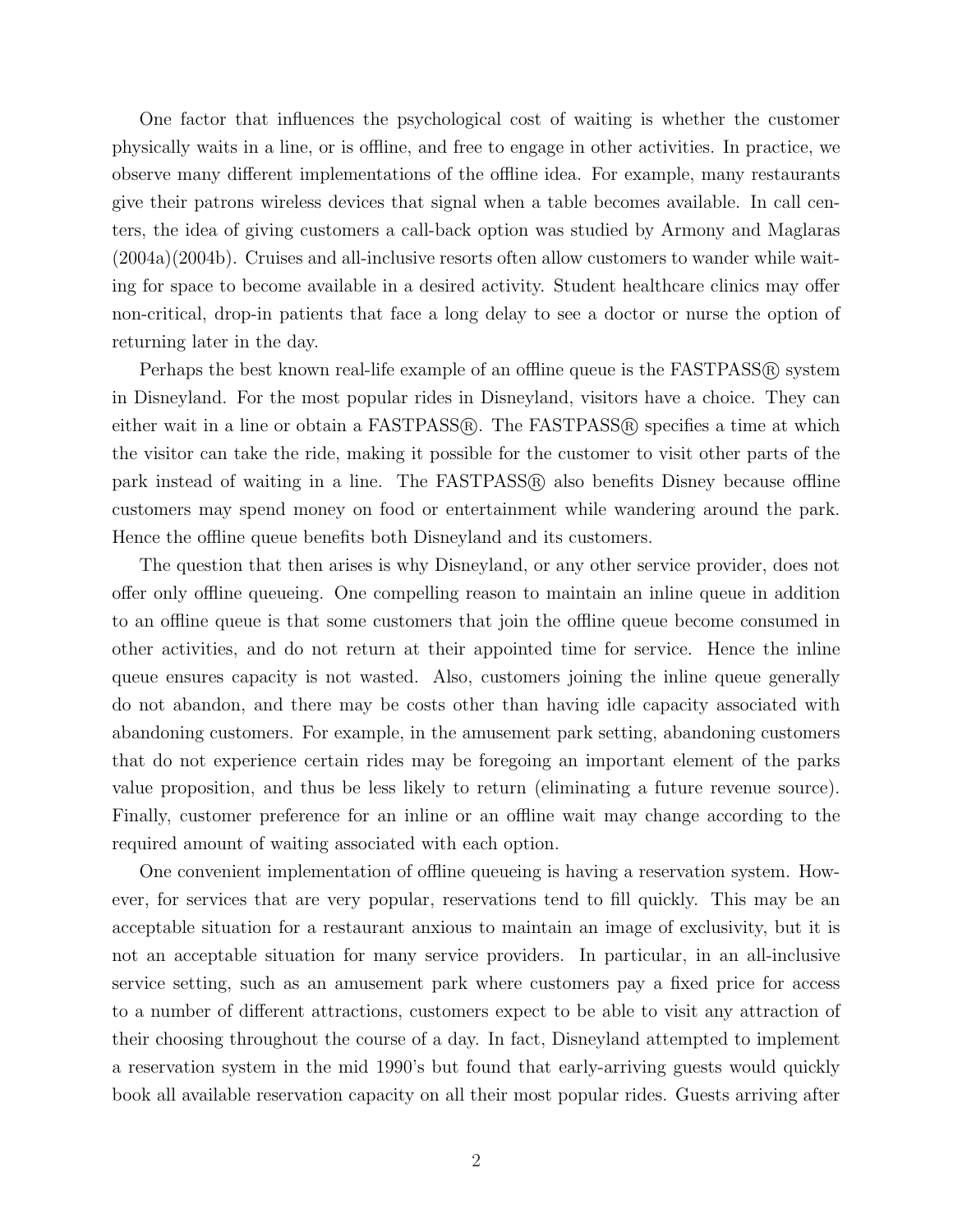11 am were denied the reservation option (Dickson et al. 2005).

Hence it is of particular importance to investigate service models in which customers can choose between inline and offline queueing at the time of their arrival. Operating such a system requires that the server provides arriving customers with waiting time estimates for both the inline and offline queue. In some settings, such as a restaurant, where the server is able to communicate with customers, incorrect waiting time estimates can be corrected. However, in other settings, such as Disneyland or any other amusement park, where communication with offline customers is prohibitively difficult, accurately estimating waiting times is essential.

Our objective is to dynamically estimate wait times for customers as a function of observed queue-lengths. The difficulty inherent in making such estimates accurately is complicated by the presence of customers in the offline queue that may abandon. The wait time estimates we propose depend on an upfront static decision of how to allocate server capacity between the inline and offline queue. The upfront static capacity allocation decision is motivated by the amusement park setting, in which seats in each ride are allocated in pre-determined proportions to the inline and the offline queue.

We begin our analysis with a single-server system in which each arriving customer chooses between waiting for service in a line, or going offline, and returning for service at a dynamically specified future time point, as shown in Figure 1. The service discipline is generalized processor sharing. Specifically, when there are customers waiting in both lines, the server processes the customers in the inline queue at rate  $\mu\alpha$ , and those in the offline queue at rate  $\mu(1 - \alpha)$ . We later extend our analysis to include discrete review batch service that mimics the operation of a ride at an amusement park.

Our approach is to study the asymptotic behavior of the aforementioned system when demand is large (for example, hundreds of customers arrivals per hour) and service is fast (for example, the service time of one customer is measured in minutes). In this heavy-traffic asymptotic regime, the two dimensional process tracking the number of customers waiting inline and offline collapses to one dimension. This state-space collapse parallels the result in Theorem 1 in Section 5 in Reiman (1984) for a join-the-shorter queueing model in which no customers abandon. However, our one-dimensional limit process is a reflected Ornstein-Uhlenbeck process (which has state-dependent linear drift), whereas the one-dimensional limit process in Theorem 2 in Section 5 in Reiman (1984) is a reflected Brownian motion (which has constant drift). This is significant because both the steady-state and the transient behavior of the two processes are much different (Ward and Glynn 2003). For example, it is well-known that the steady-state distribution of a reflected Brownian motion is exponential but that of a reflected Ornstein-Uhlenbeck is truncated normal.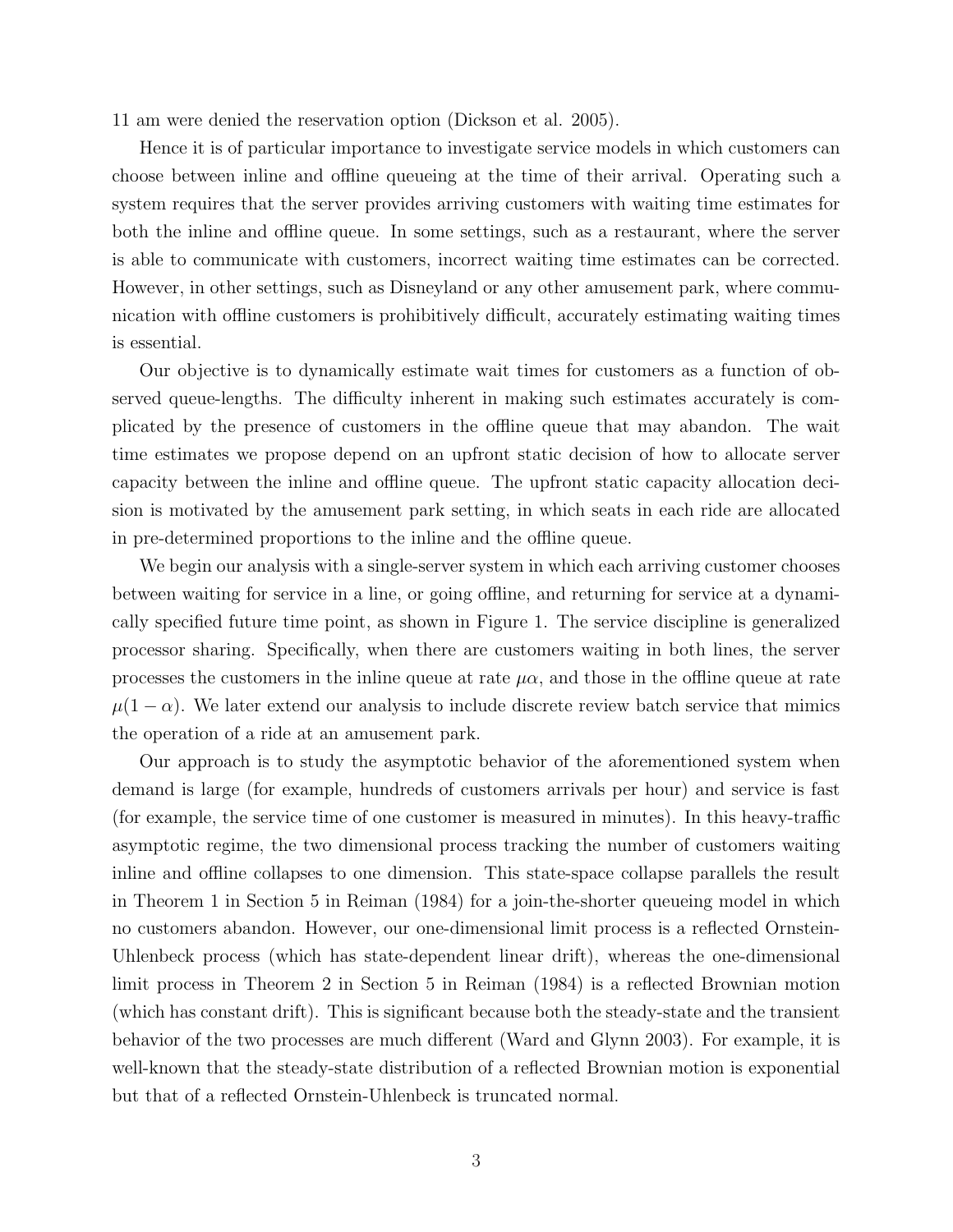

Figure 1: The model

We use the one-dimensional limiting reflected Ornstein-Uhlenbeck process to dynamically estimate inline and offline waits for each arriving customer. Additionally, it is straightforward to provide approximations for other performance measures of interest, such as the steady-state distribution of the number of customers in the inline and offline queues, and the steady-state probability of abandonment from the offline queue. We evaluate our proposed approximations using simulation, and find them to be very accurate when the probability a customer that chooses to wait offline abandons is under  $10\%$ .

Of course, as mentioned previously, the performance metrics depend on how capacity is allocated to each line. Allocation of capacity is therefore an important decision variable. Hence we further provide a cost model, and use the very analytically tractable approximating one-dimensional limiting diffusion to solve an optimization problem that determines how to allocate capacity between the inline and offline queue.

The remainder of the paper is organized as follows. We first review some relevant literature. In Section 2, we present our basic model formulation and heavy traffic asymptotic regime. We perform our asymptotic analysis in Section 3. We develop approximations for the discrete event system and test these approximations through simulation in Section 4. In Section 5, we extend our analysis to include discrete-review service in which customers are served in batches. Finally, in Section 6, we provide a cost model and optimize the capacity allocation decision.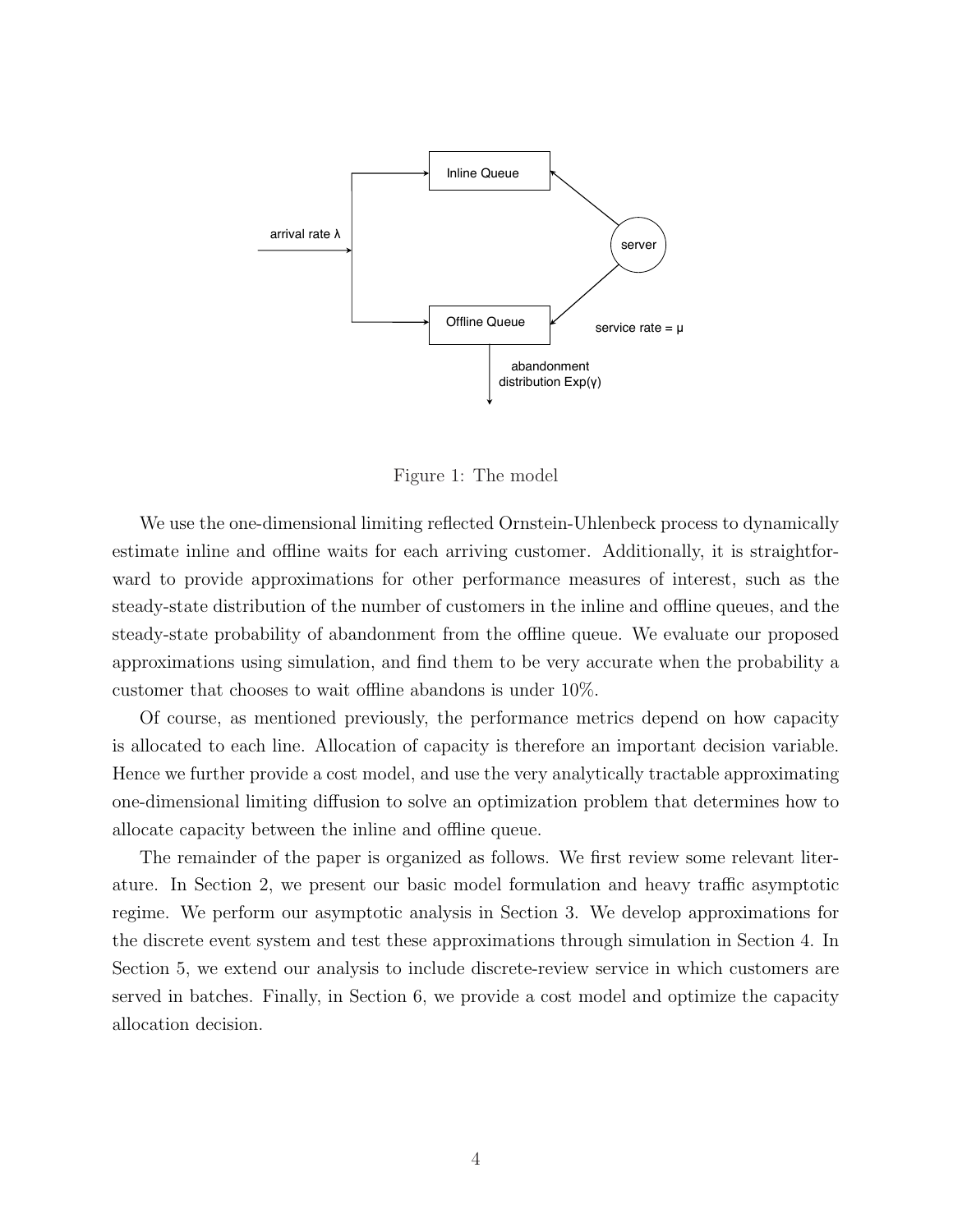### Literature Review

The model we analyze can be viewed as a variant of a join-the-shorter queue model with realtime delay quotation. Hence the relevant literature falls primarily into two categories: papers that address delay (or leadtime) quotation in queueing models and papers that analyze jointhe-shorter queue type models. In the first category, a common formulation (see, for example, Bookbinder and Noor 1985, Keskinocak et al 2001, Hopp and Sturgis 2001, Spearman and Zhang 1999, Wein 1991) is to minimize average leadtimes subject to some given service constraint (such as the percentage of customers not served within their quoted leadtime). The tension these papers model is between having long leadtime quotes that discourage customers and causing customer dissatisfaction by not serving customers within a promised leadtime. However, as discussed in Whitt (1999a) for a multi-server system without abandonments and in Whitt (1999b) for a multi-server system with abandonments in the form of both balking and reneging, the problem of accurately predicting queueing delays in service systems is of interest in its own right. Furthermore, having accurate delay prediction improves customer satisfaction. In contrast to Whitt (1999a)(1999b), in which delay prediction results often rely on Laplace transformation inversion methods, our focus is on providing a delay quotation policy for both the inline and offline queues, based on observed queue sizes, that is asymptotically compliant in the sense of Plambeck, Kumar, and Harrison (2001). That is, the delay quotes we provide to arriving customers coincide with the waiting times customers actually experience in our asymptotic regime. We expect from the work of Puhalskii (1994) that a delay quote for the offline queue that is formed by multiplying the number of customers in the offline queue that will eventually receive service with the average customer service requirement asymptotically coincides with actual waiting times. The difficulty is that our delay quotations must be based on the total number of customers in the offline queue, because we do not know which ones will abandon and which will not.

In the second category, one of the earlier works on the join-the-shorter queue model is that of Flatto and McLean (1977), who obtained an exact solution for the generating function of the stationary distribution in an exponential model having identical service rates for each queue. Adan et al (1991) extended this analysis to the asymmetric case. The earliest heavy traffic results on the join-the-shorter queue model are by Foschini and Salz (1978) for an exponential model. Results for a join-the-shorter queue model with general inter-arrival and service times can be found in Reiman (1984) (along with results on several other models that show state space collapse in a heavy traffic asymptotic regime). More recent work (McDonald 1996, Turner 2000) examines the large deviations limit. However, none of this literature allows for customer abandonments.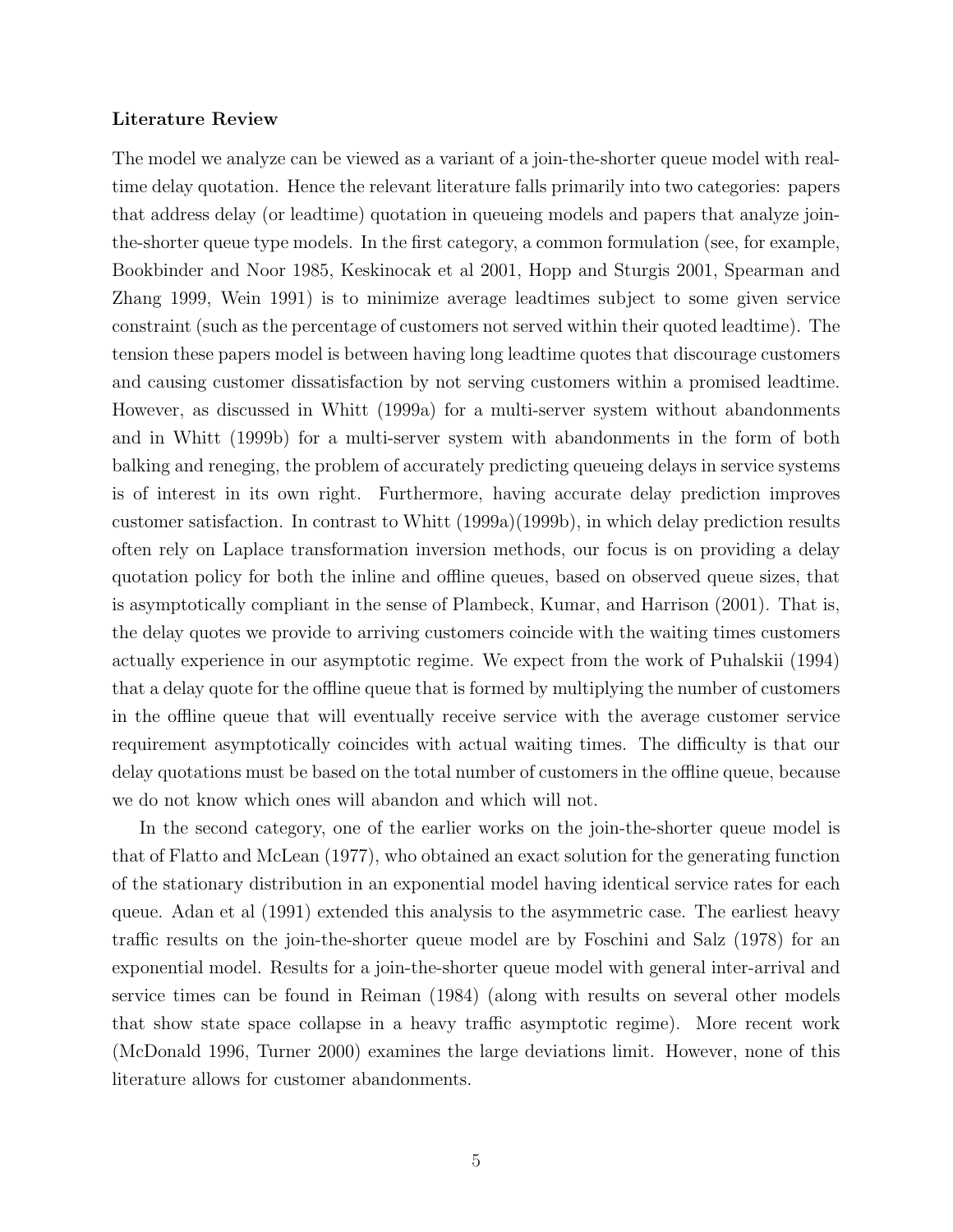# 2. Model Formulation

We develop a sequence of generalized join-the-shorter queue queueing systems in which customer demand becomes large and service is rendered quickly, so that server utilization approaches unity. In Subsection 2.1, we present our basic system model. In Subsection 2.2, we describe our heavy traffic asymptotic regime.

### 2.1 Basic System Model

The service provider quotes every arriving customer an estimation of the waiting time in the inline and offline queues. We let  $W_I(t)$  represent the quote for the inline queue at time  $t > 0$ and  $W<sub>O</sub>(t)$  represent the quote for the offline queue. We assume customers are homogeneous in their waiting time costs, and let  $w_I$  and  $w_O$  be the waiting costs per time unit for the in line and the offline queues respectively. Then, a customer arriving to the system at time  $t$ minimizes his cost of waiting by joining the inline queue if

$$
w_I \mathcal{W}_I(t) \leq w_O \mathcal{W}_O(t),
$$

and by joining the offline queue otherwise.

Waiting time quotes must be a function of observed queue-lengths. Suppose that the length of the inline queue at time  $t \geq 0$  is  $Q_I(t)$ , and that the length of the offline queue is  $Q_O(t)$ . We assume that each arriving customer generates in expectation a workload of  $\mu^{-1}$ , and that the server operates at a unit rate. Then, the expected total amount of processing required by all the customers in the inline and offline queues is  $\mu^{-1}Q_I(t)$  and  $\mu^{-1}Q_O(t)$ respectively. When customers are present in both queues, the inline queue is processed at rate  $\alpha$ , and the offline queue is processed at rate  $1 - \alpha$ . Otherwise, if the inline (offline) queue is empty, the offline (inline) queue is processed at rate 1. The service provider quotes a waiting time at time *t* that coincides with the expected processing time required by all customers in the queue adjusted by the service rate for each queue, assuming that the queues will be sharing processing capacity. Specifically, we assume that

$$
\mathcal{W}_I(t) = \frac{Q_I(t)}{\mu \alpha} \text{ and } \mathcal{W}_O(t) = \frac{Q_O(t)}{\mu (1 - \alpha)}.
$$

In general, we expect that the waiting time quote  $W_O(t)$  will be too high. This is because not all customers present in the offline queue will receive service. Specifically, each customer joining the offline queue independently abandons after an exponential amount of time with mean  $\gamma^{-1}$ . However, we will show that in our heavy traffic asymptotic regime,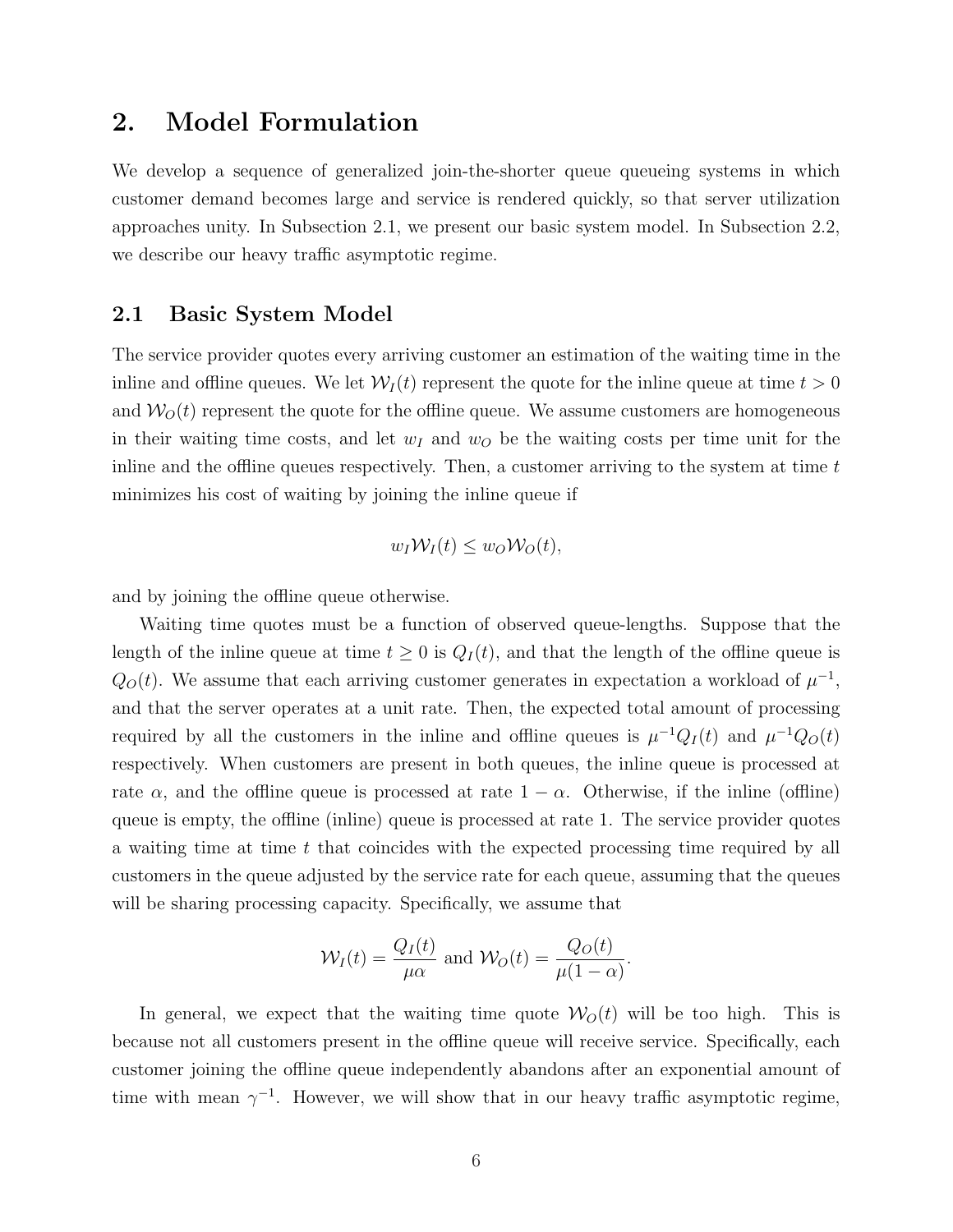even though the presence of customer abandonment affects our proposed queue-length and waiting time process approximations, such an overestimation is small, because the probability any individual customer in the offline queue abandons becomes small. (See Theorem 3 for theoretical support of this statement, and our simulation results in Section 4 for numeric support.)

Let *A*,  $S_I$ , and  $S_O$  be independent renewal processes having rates  $\lambda$ ,  $\mu$ , and  $\mu$  respectively. *A*(*t*) denotes the cumulative number of arrivals to the system in [0, *t*]. *S<sub>I</sub>*(*t*) and *S<sub>O</sub>*(*t*) denote respectively the cumulative number of departures from the inline and offline queues after the server has devoted *t* units of time to the queue working at rate 1. Let *N* be an independent, standard Poisson process. The evolution equations for *Q<sup>I</sup>* and *Q<sup>O</sup>* are

$$
Q_I(t) \equiv \sum_{i=1}^{A(t)} \mathbf{1} \{ w_I \mathcal{W}_I(t_i-) \le w_O \mathcal{W}_O(t_i-) \} - S_I(T_I(t)) \tag{1}
$$

$$
Q_O(t) \equiv \sum_{i=1}^{A(t)} \mathbf{1} \{ w_I \mathcal{W}_I(t_i-) > w_O \mathcal{W}_O(t_i-) \} - N \left( \int_0^t \gamma Q_O(s) ds \right) - S_O(T_O(t)), \tag{2}
$$

where

$$
T_I(t) \equiv \int_0^t \frac{\alpha \mathbf{1} \{Q_I(s) > 0\}}{\alpha \mathbf{1} \{Q_I(s) > 0\} + (1 - \alpha) \mathbf{1} \{Q_O(s) > 0\}} ds
$$
(3)

$$
T_O(t) \equiv \int_0^t \frac{(1-\alpha)\mathbf{1}\{Q_O(s) > 0\}}{\alpha \mathbf{1}\{Q_I(s) > 0\} + (1-\alpha)\mathbf{1}\{Q_O(s) > 0\}} ds. \tag{4}
$$

Define

$$
Q \equiv Q_I + Q_O.
$$

We assume the server must work whenever customers are present, and so

$$
I(t) \equiv \int_0^t \mathbf{1} \left\{ Q(s) = 0 \right\} ds \tag{5}
$$

is the cumulative server idletime. Then,

$$
T_I(t) + T_O(t) + I(t) = t
$$
\n<sup>(6)</sup>

$$
\int_0^\infty Q(t)dI(t) = 0.
$$
\n(7)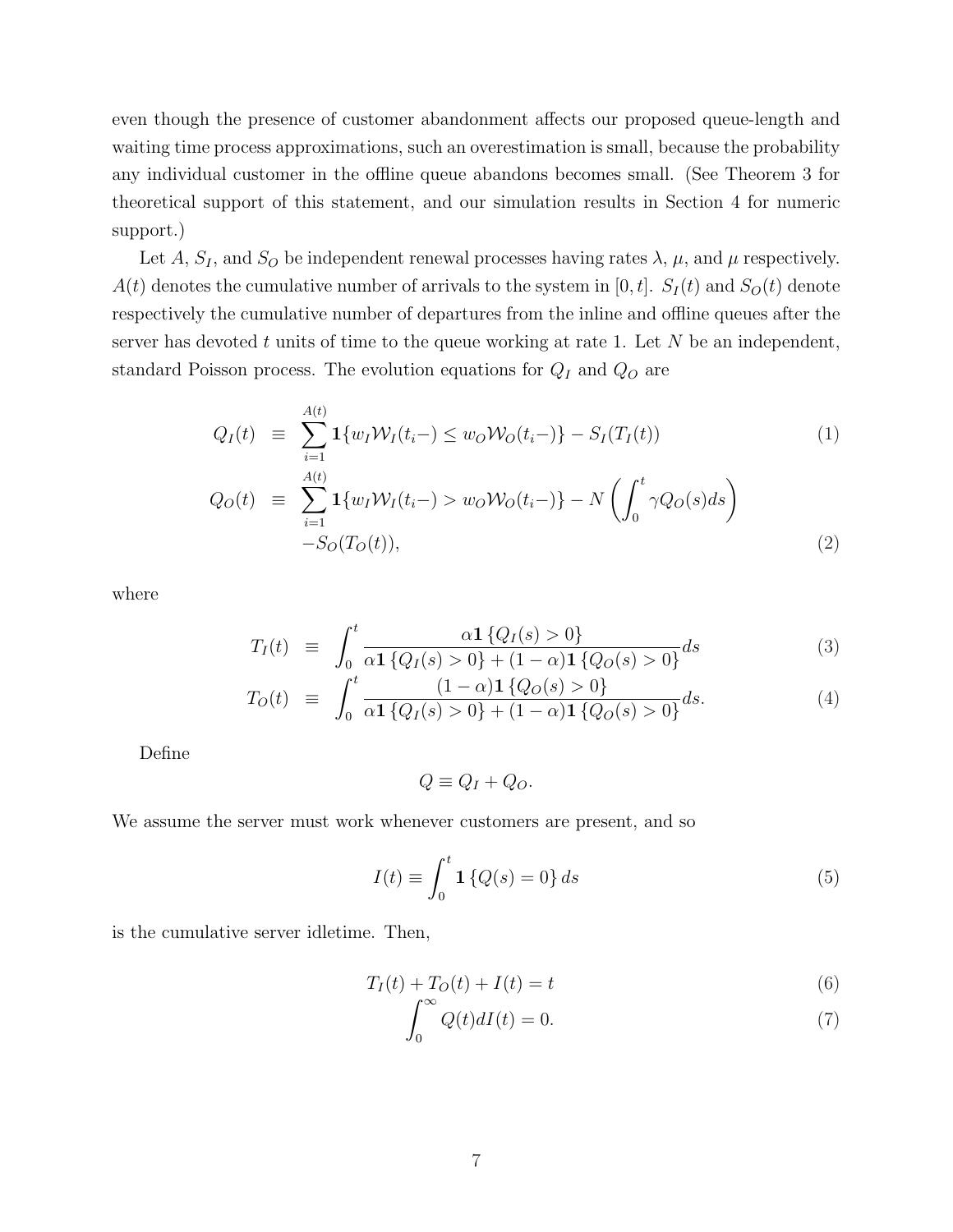## 2.2 The Heavy Traffic Asymptotic Regime

We consider a sequence of systems, indexed by *n*, in which the arrival and service rates in the  $n^{th}$  system are of order *n*. The abandonment rate  $\gamma$ , the server-sharing constant  $\alpha$ , and the waiting costs *w<sup>I</sup>* and *w<sup>O</sup>* all remain constant. Our convention is to superscript any process or quantity associated with the  $n^{th}$  system by  $n$ .

Let  $\{u_i, i \geq 1\}$ ,  $\{v_i^O, i \geq 1\}$  and  $\{v_i^I, i \geq 1\}$  be three independent, i.i.d. sequences of nonnegative, mean 1 random variables having finite variance. Further assume that  $\{v_i^O, i \geq 1\}$ and  $\{v_i^I, i \geq 1\}$  all have the same distribution. The cumulative number of arrivals is

$$
A^{n}(t) \equiv \max\{i \ge 0 : \sum_{j=1}^{i} u_{j} \le n\lambda^{n}t\},\
$$

so that the arrival rate in the *n*-th system is  $n\lambda^n$ . The server in the *n*-th system serves with rate  $n\mu^n$  so that the cumulative number of customers served from the inline queue after the server has worked at rate 1 for *t* time units is

$$
S_I^n(t) \equiv \max\{i \ge 0 : \sum_{j=1}^i v_j^I \le n\mu^n t\},\,
$$

and from the offline queue is

$$
S_O^n(t) \equiv \max\{i \ge 0 : \sum_{j=1}^i v_j^O \le n\mu^n t\}.
$$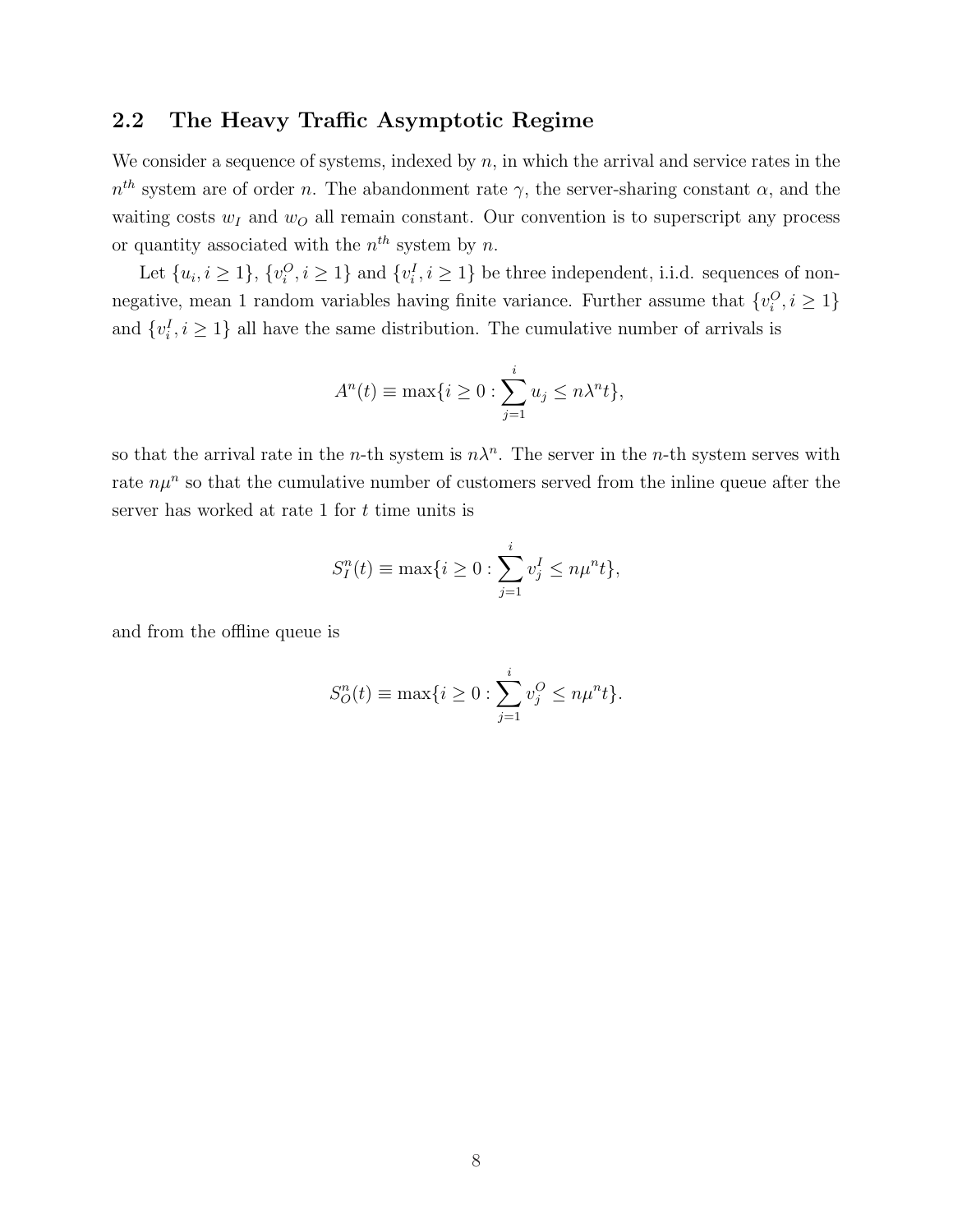Define the fluid scaled quantities

$$
\bar{A}^n(t) \equiv \frac{1}{n} A^n(t) - \lambda^n t
$$
  
\n
$$
\bar{S}_I^n(t) \equiv \frac{1}{n} S_I^n(t) - \mu^n t
$$
  
\n
$$
\bar{S}_O^n(t) \equiv \frac{1}{n} S_O^n(t) - \mu^n t
$$
  
\n
$$
\bar{N}^n(t) \equiv \frac{1}{n} N(nt) - t
$$
  
\n
$$
\bar{Q}_I^n(t) \equiv \frac{1}{n} Q_I^n(t)
$$
  
\n
$$
\bar{Q}_O^n(t) \equiv \frac{1}{n} Q_O^n(t)
$$
  
\n
$$
\bar{Q}_I^n(t) \equiv \frac{1}{n} Q^n(t)
$$
  
\n
$$
\bar{T}^n(t) \equiv \frac{1}{n} \int_0^t \gamma Q_O^n(s) ds,
$$

and the diffusion scaled quantities

$$
\tilde{A}^n(t) \equiv \sqrt{n}(\frac{1}{n}A^n(t) - \lambda^n t)
$$
  
\n
$$
\tilde{Q}_I^n(t) \equiv \frac{1}{\sqrt{n}}Q_I^n(t)
$$
  
\n
$$
\tilde{Q}_O^n(t) \equiv \frac{1}{\sqrt{n}}Q_O^n(t)
$$
  
\n
$$
\tilde{W}_I^n(t) \equiv \sqrt{n}W_I^n(t)
$$
  
\n
$$
\tilde{W}_O^n(t) \equiv \sqrt{n}(\frac{1}{n}S_I^n(t) - \mu^n t)
$$
  
\n
$$
\tilde{S}_O^n(t) \equiv \sqrt{n}(\frac{1}{n}S_O^n(t) - \mu^n t)
$$
  
\n
$$
\tilde{I}^n(t) \equiv \sqrt{n}I^n(t)
$$
  
\n
$$
\tilde{N}^n(t) \equiv \sqrt{n}(\frac{1}{n}N(nt) - t)
$$

Note that the queue-lengths are scaled by  $n^{-1/2}$  and waiting time estimates are scaled by  $\sqrt{n}$  because queue-lengths become large and waiting times become small in our limit regime. This is consistent with the limit regime in Reed and Ward (2007).

As *n* increases,

$$
\lambda^n \to \mu \text{ and } \mu^n \to \mu,
$$

where  $\mu \in \mathbb{R}$ . (Note the slight abuse of notation because  $\mu$  is no longer the service rate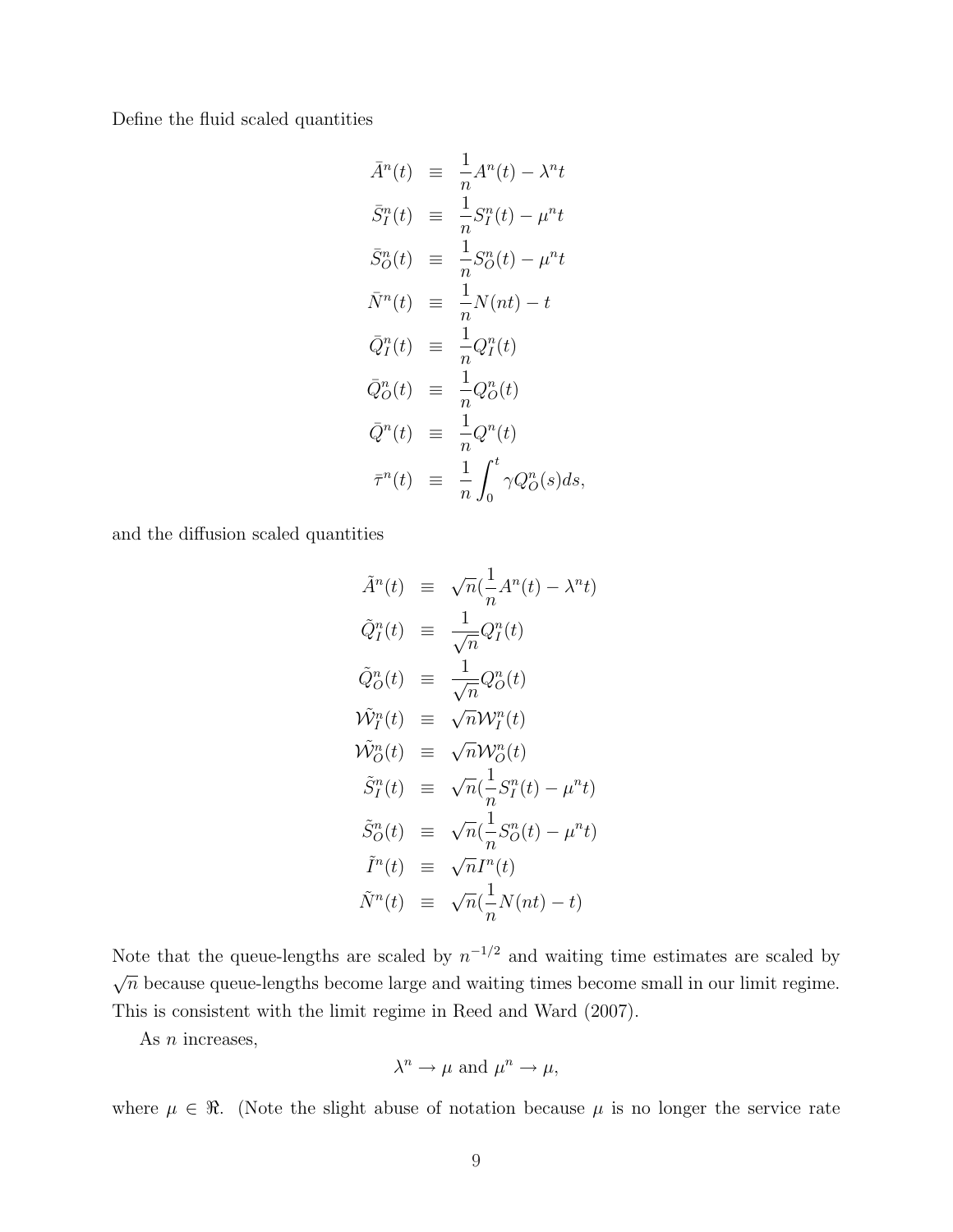introduced in Section 2.1. The service rate in the *n*th system is  $n\mu^n$ .) Furthermore,  $\lambda^n$  and  $\mu^n$  become close at rate  $\sqrt{n}$ ; specifically,

$$
\sqrt{n}(\lambda^n - \mu^n) \to \theta,\tag{8}
$$

as  $n \to \infty$ , where  $\theta \in \Re$ .

The functional strong law of large numbers establishes

$$
(\bar{A}^n, \bar{S}^n_I, \bar{S}^n_O) \to (0, 0, 0) \text{ a.s., u.o.c.,}
$$
\n(9)

as  $n \to \infty$ . Here, the notation "a.s." denotes "almost surely", and "u.o.c.", "uniformly" on compact sets". Also, note that we let 0 represent both the 0 process as in (9) and the number 0. The meaning should be clear from the context.

It is useful to observe that the processes  $\tilde{A}^n$ ,  $\tilde{S}^n_I$ , and  $\tilde{S}^n_O$  can be approximated by Brownian motion. For this, we require the following technicalities. All random variables are defined on a common probability space  $(\Omega, \mathcal{F}, P)$ . For each positive integer *d*, let  $D([0, \infty), \mathbb{R}^d)$  be the space of right continuous functions with left limits (RCLL) in  $\mathbb{R}^d$  having time domain  $[0, \infty)$ . We endow  $D([0,\infty), \mathbb{R}^d)$  with the usual Skorokhod  $J_1$  topology, and let  $M^d$  denote the Borel  $\sigma$ -algebra associated with the  $J_1$  topology. All stochastic processes are measurable functions from  $(\Omega, \mathcal{F}, P)$  into  $(D([0, \infty), \mathbb{R}^d), M^d)$  for some appropriate dimension *d*. Suppose  $\{\xi^n\}_{n=1}^{\infty}$ is a sequence of stochastic processes. The notation  $\xi^n \Rightarrow \xi$  means that the probability measures induced by the  $\xi^{n}$ 's on  $(D([0,\infty), \mathbb{R}^{d}), M^{d})$  converge weakly to the probability measure on  $(D([0,\infty), \mathbb{R}^d), M^d)$  induced by the stochastic process  $\xi$ . Note that we suppress *d* from the notation unless necessary.

Let  $B_u$ ,  $B_{v_I}$  and  $B_{v_O}$  be independent, standard Brownian motions. The functional central limit theorem and the assumed independence of the interarrival and service time sequences establish

$$
\left(\tilde{A}^n, \tilde{S}_I^n, \tilde{S}_O^n\right) \Rightarrow \left(\sqrt{\lambda \text{var}(u_1)} B_u, \sqrt{\mu \text{var}(v_1)} B_{v_I}, \sqrt{\mu \text{var}(v_1)} B_{v_O}\right). \tag{10}
$$

In addition to the functional strong law of large numbers and the functional central limit theorem, we also reference the continuous mapping, random time change, and converging together theorems. A convenient reference for these theorems is Billingsley (1999) or Whitt (2002). We also often use the notation *e* to denote the identity process

$$
e(t) = t \text{ for all } t \ge 0.
$$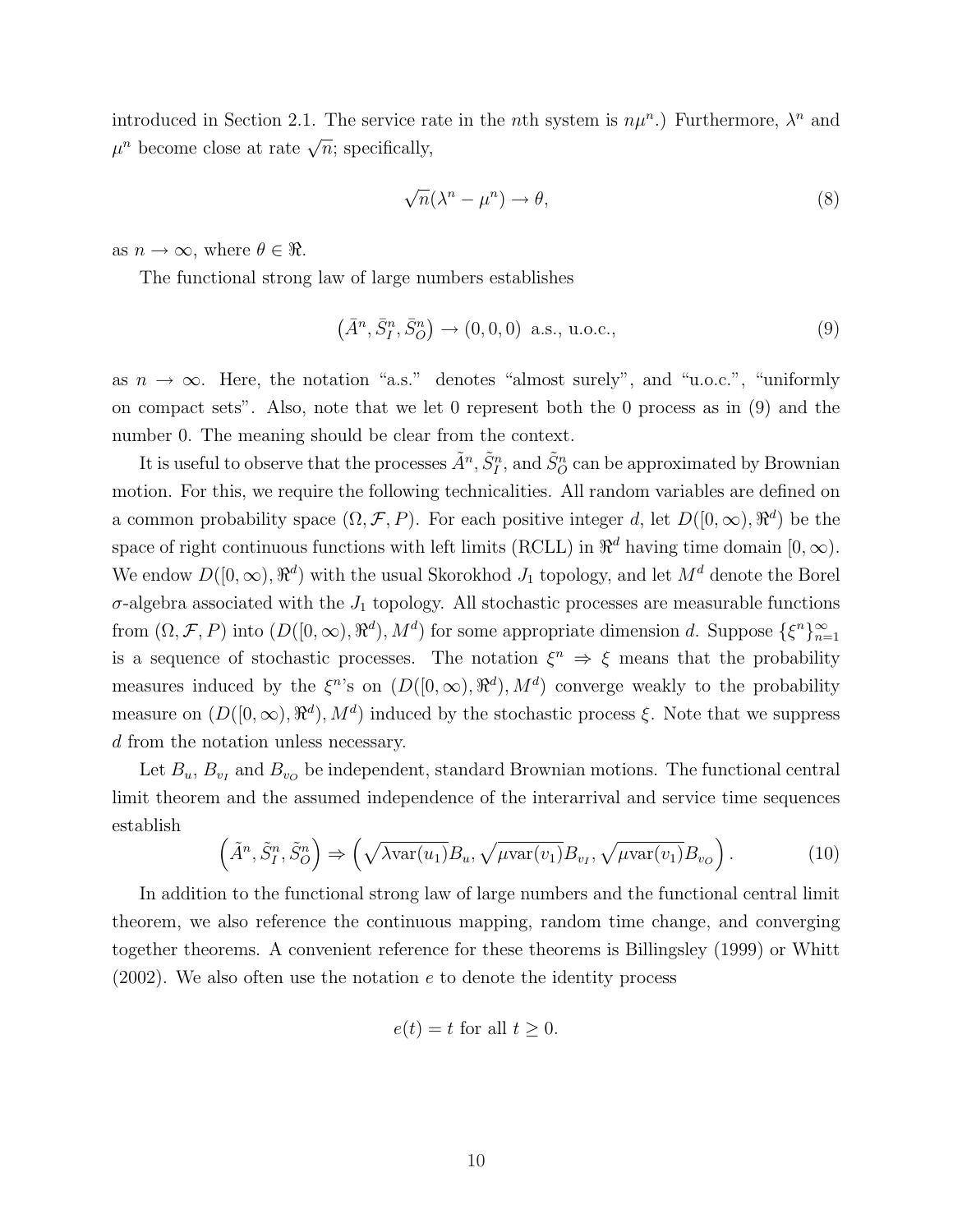# 3. Asymptotic Analysis

Our first theorem establishes that the two-dimensional process tracking the number of customers waiting in the inline and offline queues collapses to one-dimension in heavy traffic.

**Theorem 1** For any  $T > 0$ ,  $\sup_{0 \le t \le T} |\frac{w_I}{\alpha} \tilde{Q}_I^n(t) - \frac{w_O}{1-\alpha} \tilde{Q}_O^n(t)| \to 0$  in probability as  $n \to \infty$ .

The next step is to identify the one-dimensional limit process. In preparation, let *B* be a standard Brownian Motion. Let

$$
\sigma^2 = \lambda var(u_1) + \mu var(v_1^I).
$$

Define *Z* as the strong solution to the stochastic equation

$$
Z(t) = \theta t - \gamma \frac{(1 - \alpha)w_I}{\alpha w_O + (1 - \alpha)w_I} \int_0^t Z(s)ds + \sigma B(t) + L(t) \ge 0, \ t \ge 0,
$$
 (11)

where *L* is non-decreasing,  $L(0) = 0$  and  $\int_0^\infty Z(t) dL(t) = 0$ . The constant  $\theta$  appearing in equation (11) corresponds to the assumed imbalance between the arrival and service rates in (8), and the term  $\gamma (1 - \alpha) w_I [\alpha w_O + (1 - \alpha) w_I]^{-1}$  arises from customers abandonments from the offline queue.

The existence of a strong solution to (11) follows because the process *Z* can be represented in terms of the following regulator mapping.

### Definition 1 *(The one-sided linearly generalized regulator mapping)*

*Given*  $\kappa$  *a non-negative constant and*  $x \in D([0,\infty),\mathbb{R})$  *having*  $x(0) \geq 0$ *, the one-sided linearly generalized regulator mapping*

$$
(\phi^\kappa,\psi^\kappa):D([0,\infty),\Re)\mapsto D([0,\infty),[0,\infty)\times[0,\infty))
$$

*is defined by*

$$
(\phi^{\kappa}, \psi^{\kappa})(x) \equiv (z, l)
$$

*where*

\n- (C1) 
$$
z(t) = x(t) - \kappa \int_0^t z(s)ds + l(t) \in [0, \infty)
$$
 for all  $t \geq 0$ ;
\n- (C2)  $l$  is nondecreasing,  $l(0) = 0$ , and  $\int_0^\infty z(t)dl(t) = 0$ .
\n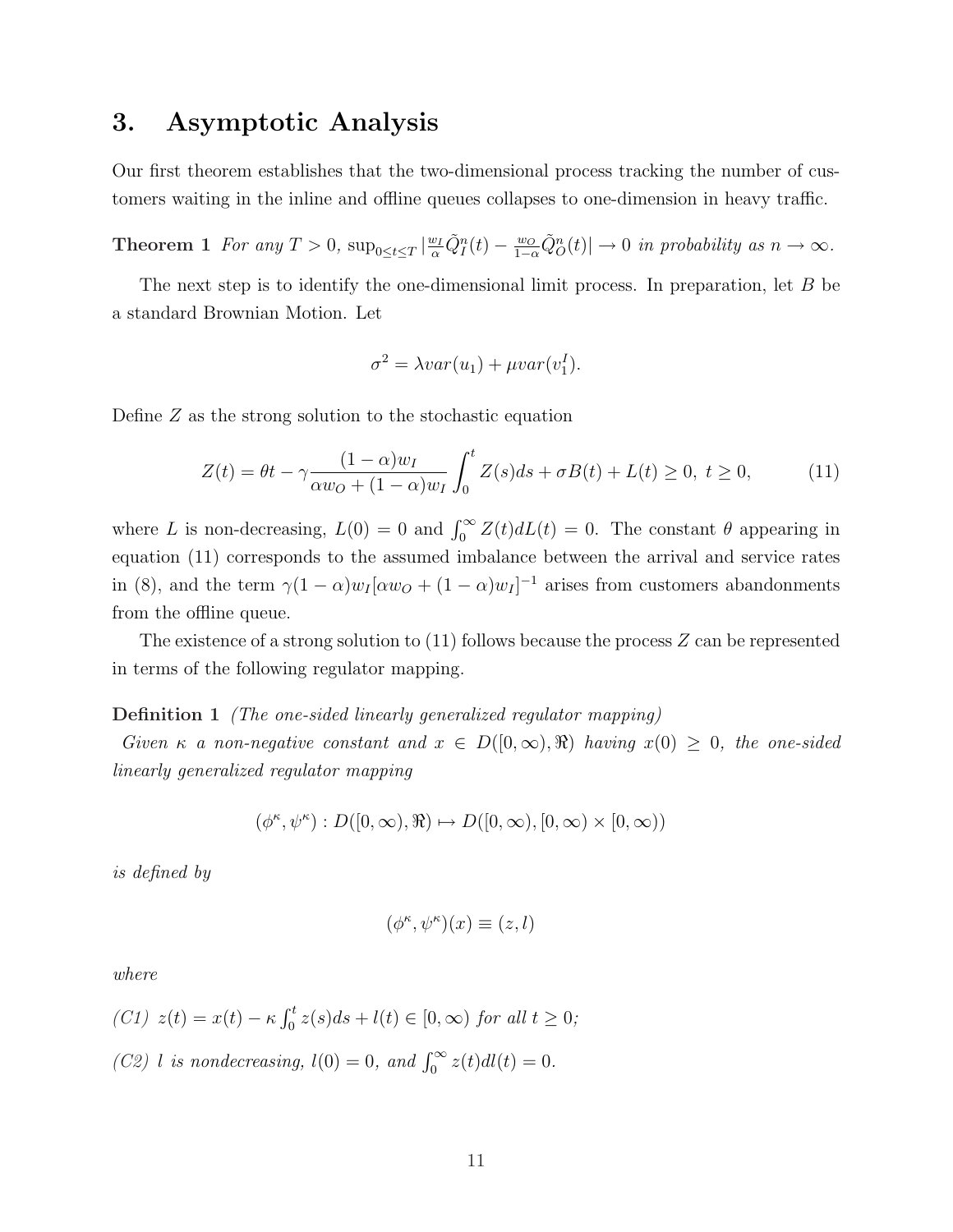Specifically, for

$$
\kappa \equiv \gamma \frac{(1-\alpha)w_I}{\alpha w_O + (1-\alpha)w_I}
$$

it follows that

$$
(Z, L) = (\phi^{\kappa}, \psi^{\kappa}) (e + \sigma B). \tag{12}
$$

*,*

Proposition 3 part (i) in Reed and Ward (2007) establishes the existence and uniqueness of the regulator mapping in Definition  $1^1$ , and so the representation  $(12)$  guarantees that there is a unique strong solution to the stochastic equation in (11). Note that when  $\kappa = 0$ , the one-sided linearly generalized regulator mapping is exactly the conventional one-sided regulator mapping

$$
\begin{array}{rcl}\n\phi(x)(t) & \equiv & x(t) + \psi(x)(t) \\
\psi(x)(t) & \equiv & \sup_{s \in [0,t]} \max\{-x(s), 0\}\n\end{array}
$$

introduced in Skorokhod (1961).

Our next theorem establishes that the process *Z* in (11) approximates the total number of customers in either the inline or offline queues.

**Theorem 2** As  $n \to \infty$ ,

$$
(\tilde{Q}^n, \tilde{I}^n) \Rightarrow (Z, L).
$$

Together, Theorems 1 and 2 imply a separate approximation for the number of customers in the inline queue, and for the number of customers in the offline queue. In particular, the following weak convergence holds

$$
\tilde{Q}_I^n \Rightarrow \frac{\alpha w_O}{(1-\alpha)w_I + \alpha w_O} Z \text{ and } \tilde{Q}_O^n \Rightarrow \frac{(1-\alpha)w_I}{(1-\alpha)w_I + \alpha w_O} Z \tag{13}
$$

as  $n \to \infty$ .

Our basic system model presented in Section 2.1 relies on the assumption that the amount of time a customer joining either the inline or offline queue (assuming he does not abandon) would wait to receive service at time *t* can be approximated from the queue-length processes. It is not obvious that the queue-length of the offline queue can be used to estimate waiting times because the number of customers that will abandon is not known. However, our next theorem shows that such an approximation is possible in our heavy traffic asymptotic regime.

Let  $W_I^n$  and  $W_O^n$  be the workload processes in the inline and offline queues respectively. We use the term "workload" to indicate the total processing time of all the customers in the

<sup>&</sup>lt;sup>1</sup>Actually, the regulator mapping in Definition 1 is a specific instance of the more general regulator mapping in Reed and Ward (2007).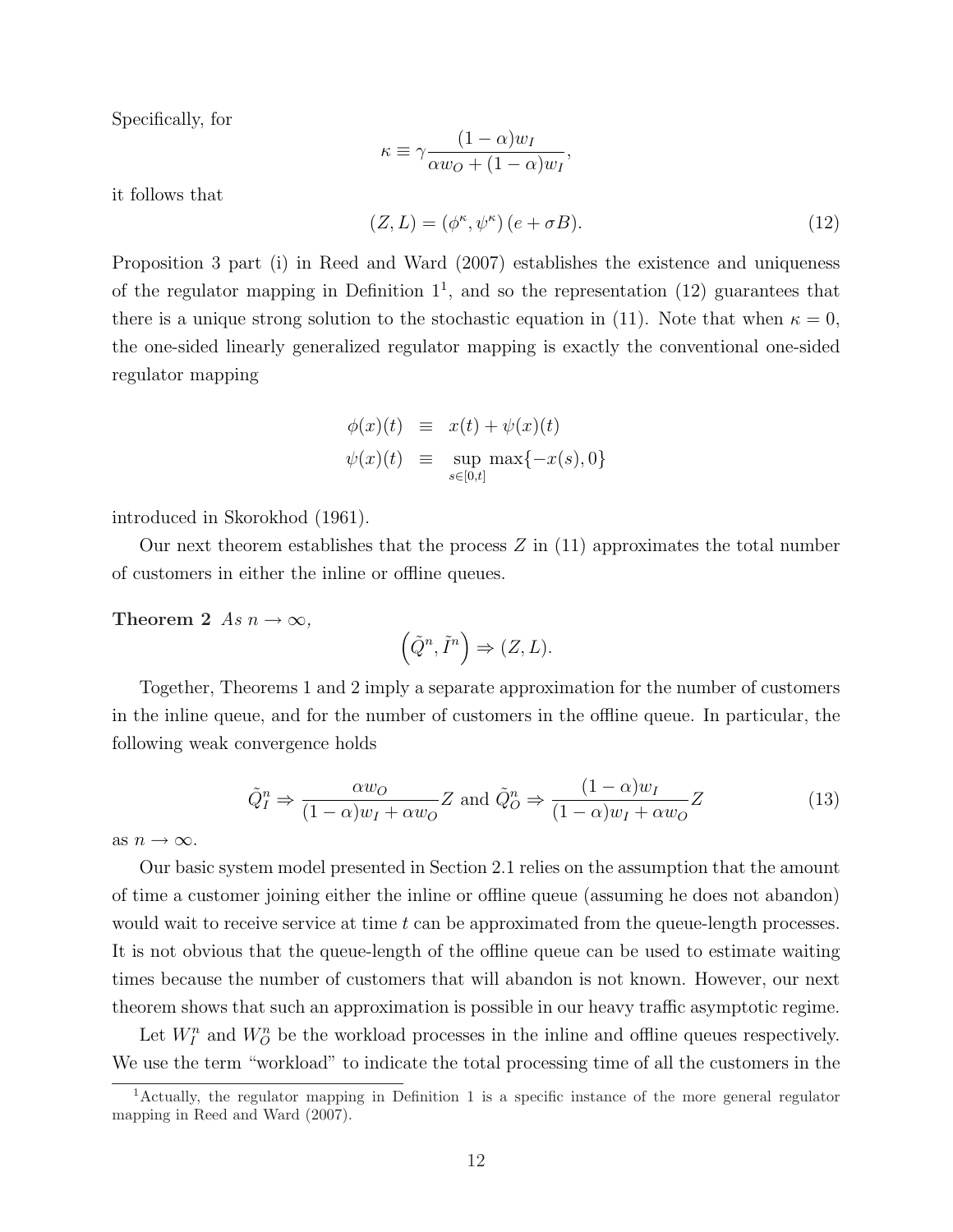queue that will eventually receive service when processing occurs at rate 1. Let  $V_I^n$  and  $V_O^n$ be the virtual waiting time processes in the inline and offline queues respectively. The virtual waiting time processes multiplied by  $\alpha$  and  $1 - \alpha$  respectively coincide with the workload processes when the server works continuously at rate  $\alpha$  on the inline queue and rate  $1 - \alpha$ on the offline queue. Define  $\tilde{W}_{I}^{n} = \sqrt{n}W_{I}^{n}$ ,  $\tilde{W}_{O}^{n} = \sqrt{n}W_{O}^{n}$ ,  $\tilde{V}_{I}^{n} = \sqrt{n}V_{I}^{n}$ ,  $\tilde{V}_{O}^{n} = \sqrt{n}V_{O}^{n}$ .

Theorem 3  $As n \to \infty$ ,

$$
\tilde{W}_I^n \Rightarrow \frac{\alpha w_O}{(1-\alpha)w_I + \alpha w_O} \frac{Z}{\mu} \text{ and } \tilde{W}_O^n \Rightarrow \frac{(1-\alpha)w_I}{(1-\alpha)w_I + \alpha w_O} \frac{Z}{\mu}.\tag{14}
$$

*Furthermore, for any*  $T > 0$ *, as*  $n \to \infty$ *,* 

$$
\sup_{0 \le t \le T} \left| \tilde{V}_I^n(t) - \frac{\tilde{W}_I^n(t)}{\alpha} \right| \to 0 \text{ and } \sup_{0 \le t \le T} \left| \tilde{V}_O^n(t) - \frac{\tilde{W}_O^n(t)}{1 - \alpha} \right| \to 0,
$$
\n(15)

*in probability, which implies that, as*  $n \rightarrow \infty$ ,

$$
\sup_{0\leq t\leq T}\left|\tilde{V}_I^n(t)-\tilde{\mathcal{W}}_I^n(t)\right|\to 0 \text{ and } \sup_{0\leq t\leq T}\left|\tilde{V}_O^n(t)-\tilde{\mathcal{W}}_O^n(t)\right|\to 0,
$$

*in probability.*

Note that delay quotations are based on observed queue-lengths, which include abandoning customers, but that the workload and virtual waiting time processes do not include abandoning customers. Hence in our asymptotic regime it is possible to provide accurate delay quotations based on observed queue-lengths.

# 4. Approximations for the Original Model

In this section we develop approximations for steady-state performance measures for the original model, and test their accuracy through simulation (performed using the Extend simulation language ). In Subsection 4.1, we use Theorems 1 through 3 to find closedform expressions for expected steady-state queue-lengths, wait times, and the probability of abandonment from the offline queue and from the system. We show the results of our simulation study in Subsection 4.2.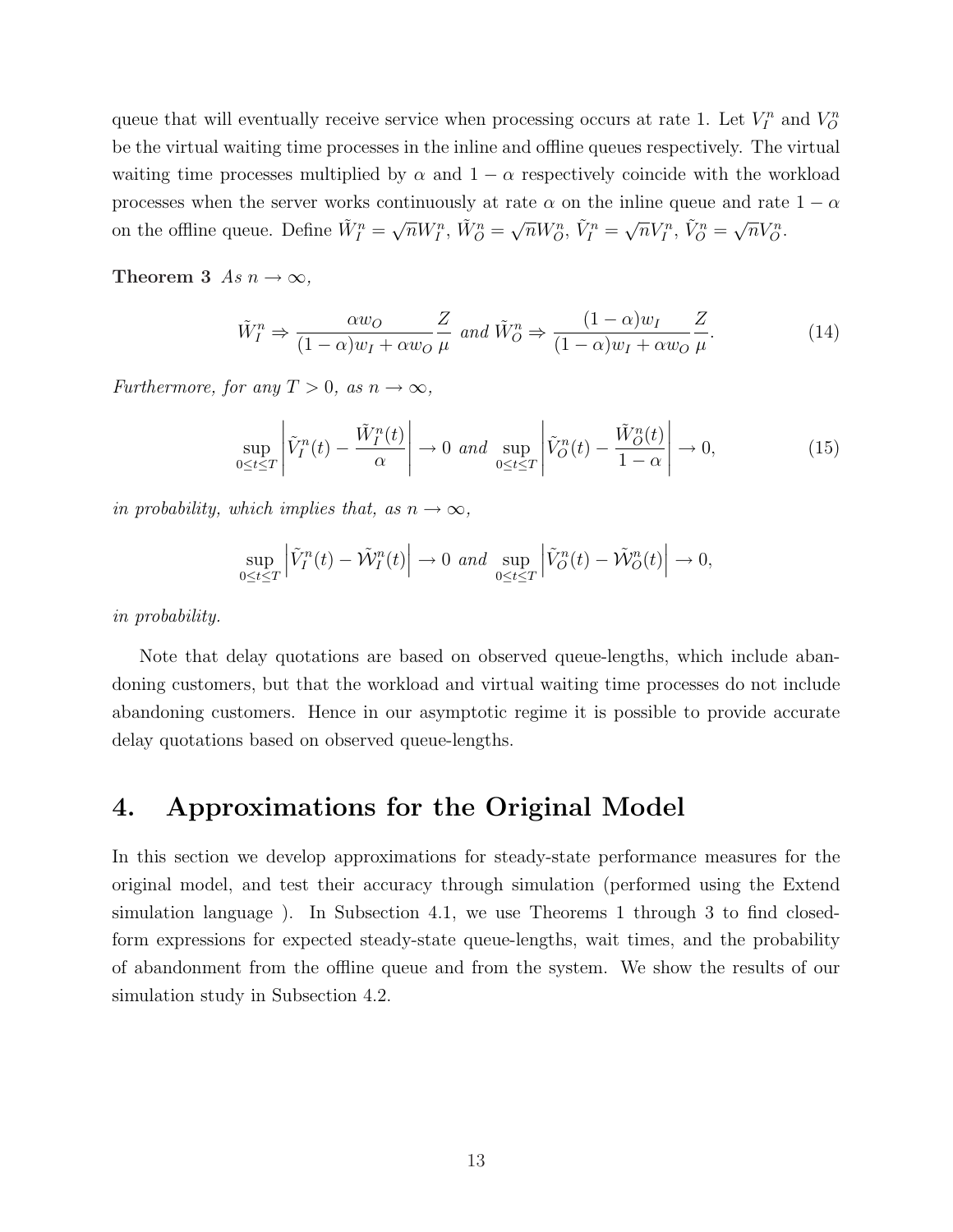## 4.1 Steady-State Approximations

Theorems 1 through 3 suggest that for any positive integer *m*

$$
E[Q_I^n(\infty)^m] \approx \sqrt{n} \frac{\alpha w_O}{(1-\alpha)w_I + \alpha w_O} E[Z(\infty)^m],
$$
\n
$$
E[Q_O^n(\infty)^m] \approx \sqrt{n} \frac{(1-\alpha)w_I}{(1-\alpha)w_I + \alpha w_O} E[Z(\infty)^m]
$$
\n
$$
E[W_I^n(\infty)^m] \approx \frac{1}{\sqrt{n}} \frac{\alpha w_O}{(1-\alpha)w_I + \alpha w_O} \frac{E[Z(\infty)^m]}{\mu}
$$
\n
$$
E[W_O^n(\infty)^m] \approx \frac{1}{\sqrt{n}} \frac{(1-\alpha)w_I}{(1-\alpha)w_I + \alpha w_O} \frac{E[Z(\infty)^m]}{\mu},
$$
\n(16)

where  $Q_I^n(\infty)$ ,  $Q_O^n(\infty)$ ,  $W_I^n(\infty)$ ,  $W_O^n(\infty)$ , and  $Z(\infty)$  are random variables that have the steady-state distribution of the processes  $Q_I^n$ ,  $Q_O^n$ , and *Z* respectively<sup>2</sup>. Next, Proposition 18.3 in Browne and Whitt (1995) shows that for  $\phi$  and  $\Phi$  the density and cumulative distribution functions respectively of a standard normal random variable, and

$$
\kappa \equiv \gamma \frac{(1-\alpha)w_I}{\alpha w_O + (1-\alpha)w_I},
$$

as in Section 3, the first and second moments of the steady-state distribution of the process *Z* are

$$
E\left[Z(\infty)\right] = \frac{\theta}{\kappa} + \frac{\sigma}{\sqrt{2\kappa}} \frac{\phi\left(\frac{-\theta}{\sigma}\sqrt{\frac{2}{\kappa}}\right)}{1 - \Phi\left(\frac{-\theta}{\sigma}\sqrt{\frac{2}{\kappa}}\right)}
$$

$$
E\left[Z(\infty)^2\right] = \left(\frac{\theta}{\kappa}\right)^2 + \frac{\sigma^2}{2\kappa} + \frac{\theta\sigma}{\kappa\sqrt{2\kappa}} \frac{\phi\left(\frac{-\theta}{\sigma}\sqrt{\frac{2}{\kappa}}\right)}{1 - \Phi\left(\frac{-\theta}{\sigma}\sqrt{\frac{2}{\kappa}}\right)}.
$$

Let  $p_{O}^{n}$  denote the steady-state probability that a customer who joins the offline queue abandons. To approximate  $p_O^n$ , first observe that the probability an infinitely patient customer arriving to the offline queue abandons when his wait for service is  $w$  is

$$
1 - \exp(-\gamma w)
$$

Hence, because  $W_O^n(t)/\mu(1-\alpha)$  is the approximate waiting time for service at the offline queue at time *t*, we expect that, for large *t*, assuming the process  $W_O^n$  is operating in steady

<sup>&</sup>lt;sup>2</sup>Note that the proposed approximations assume limits can be taken either first as  $n \to \infty$  and then as  $t \to \infty$  or first as  $t \to \infty$  and then  $n \to \infty$ , which has been proves rigorously for feedforward Jackson networks by Gamarnik and Zeevi (2006).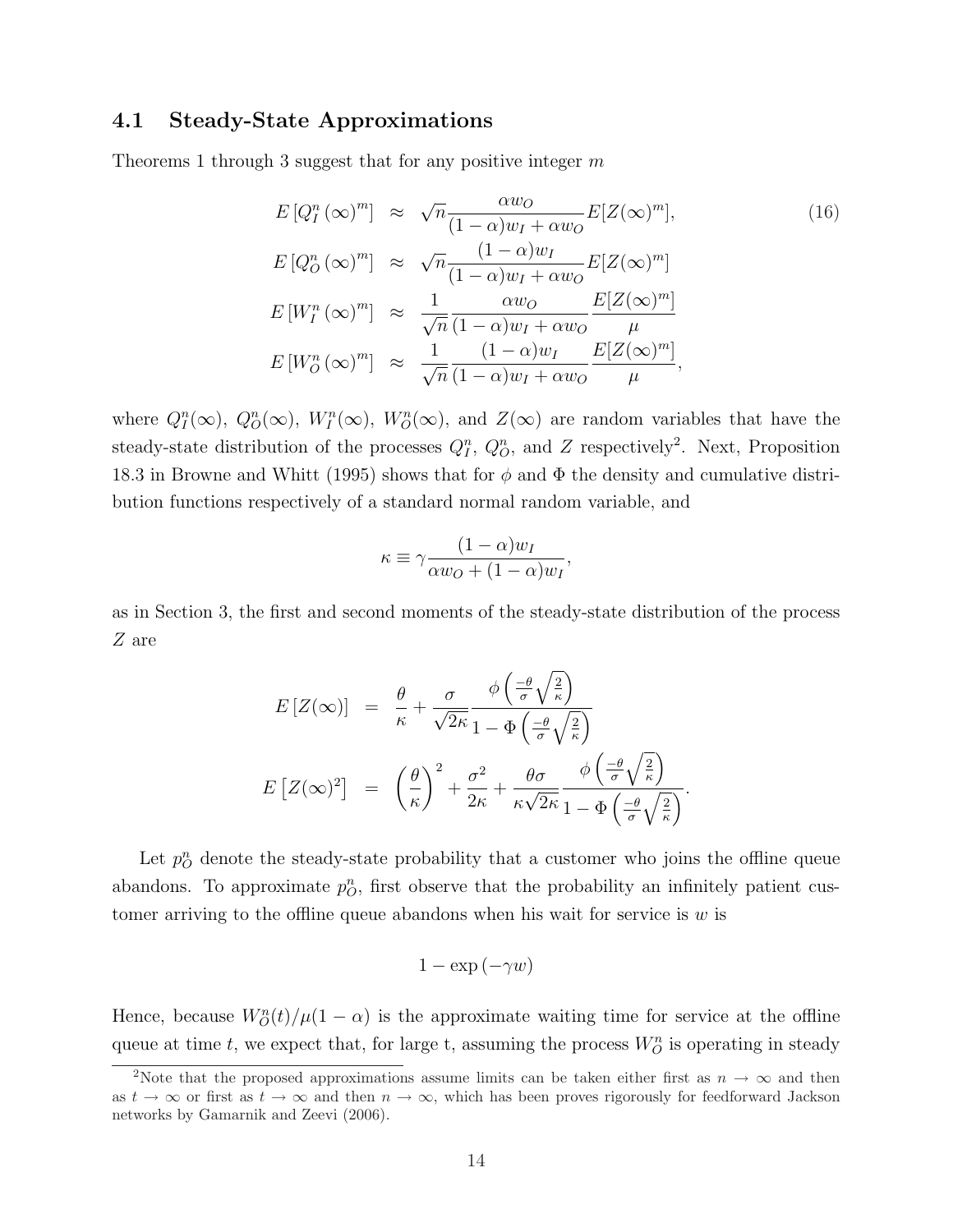state,

$$
\frac{\int_0^t \left(1 - \exp\left(-\gamma \frac{W_0^n(s)}{\mu(1-\alpha)}\right)\right) dA^n(s)}{A^n(t)} = \frac{\int_0^t \left(1 - \exp\left(-\gamma \frac{W_0^n(s)}{\mu(1-\alpha)}\right)\right) d(A^n(s)/\lambda^n n)}{A^n(t)/\lambda^n n}
$$

is close to the steady-state abandonment probability for a customer joining the offline queue. Note that  $A^n/n\lambda^n \to e$  u.o.c., a.s. as  $n \to \infty$  and that for any  $x \in \Re$ ,

$$
\sqrt{n}\left(1-\exp\left(-\frac{x}{\sqrt{n}}\right)\right) \to x
$$

 $n \to \infty$ . Then, multiplying by  $\sqrt{n}$  (because the probability an individual customer abandons becomes small in our heavy traffic asymptotic regime) and using Theorem 3 suggests that

$$
\sqrt{n}\frac{\int_0^t \left(1 - \exp\left(-\gamma \frac{W_D^n(s)}{\mu(1-\alpha)}\right)\right) d(A^n(s)/\lambda^n n)}{A^n(t)/\lambda^n n} \to \frac{\gamma}{\mu^2(1-\alpha)}\frac{(1-\alpha)w_I}{(1-\alpha)w_I + \alpha w_O} \frac{\int_0^t Z(s)ds}{t},
$$

as  $n \to \infty$ . (This argument can be made rigorous using the Skorohod representation theorem and Lemma 8.3 in Dai and Dai (1999), as shown in a similar argument in Subsection 5.1.2 in Reed and Ward (2007).) Finally, the strong law for regenerative processes implies that

$$
\frac{\int_0^t Z(s)ds}{t} \to E\left[Z(\infty)\right]
$$

as  $t \to \infty$ . We conclude that

$$
p_O^n \approx \frac{1}{\sqrt{n}} \frac{\gamma}{\mu^2 (1 - \alpha)} \frac{(1 - \alpha) w_I}{(1 - \alpha) w_I + \alpha w_O} E\left[Z(\infty)\right]. \tag{17}
$$

It is also possible to approximate the probability that an arbitrary customer arriving to the system abandons. In heavy-traffic, the inline and the offline queues are rarely empty, meaning that the inline queue receives  $\alpha$  of the server's processing capacity and the offline queue receives  $1 - \alpha$ . Consequently the fraction of arriving customers who join the offline must equal

$$
\frac{1-\alpha}{(1-\alpha)+\alpha(1-p_O^n)}
$$

and so

$$
\frac{1}{(1-\alpha)+\alpha(1-p_{O}^{n})}\frac{\gamma}{\sqrt{n}\mu^{2}}\frac{(1-\alpha)w_{I}}{(1-\alpha)w_{I}+\alpha w_{O}}E\left[Z(\infty)\right]
$$

represents the probability that an arbitrary customer arriving to the system abandons.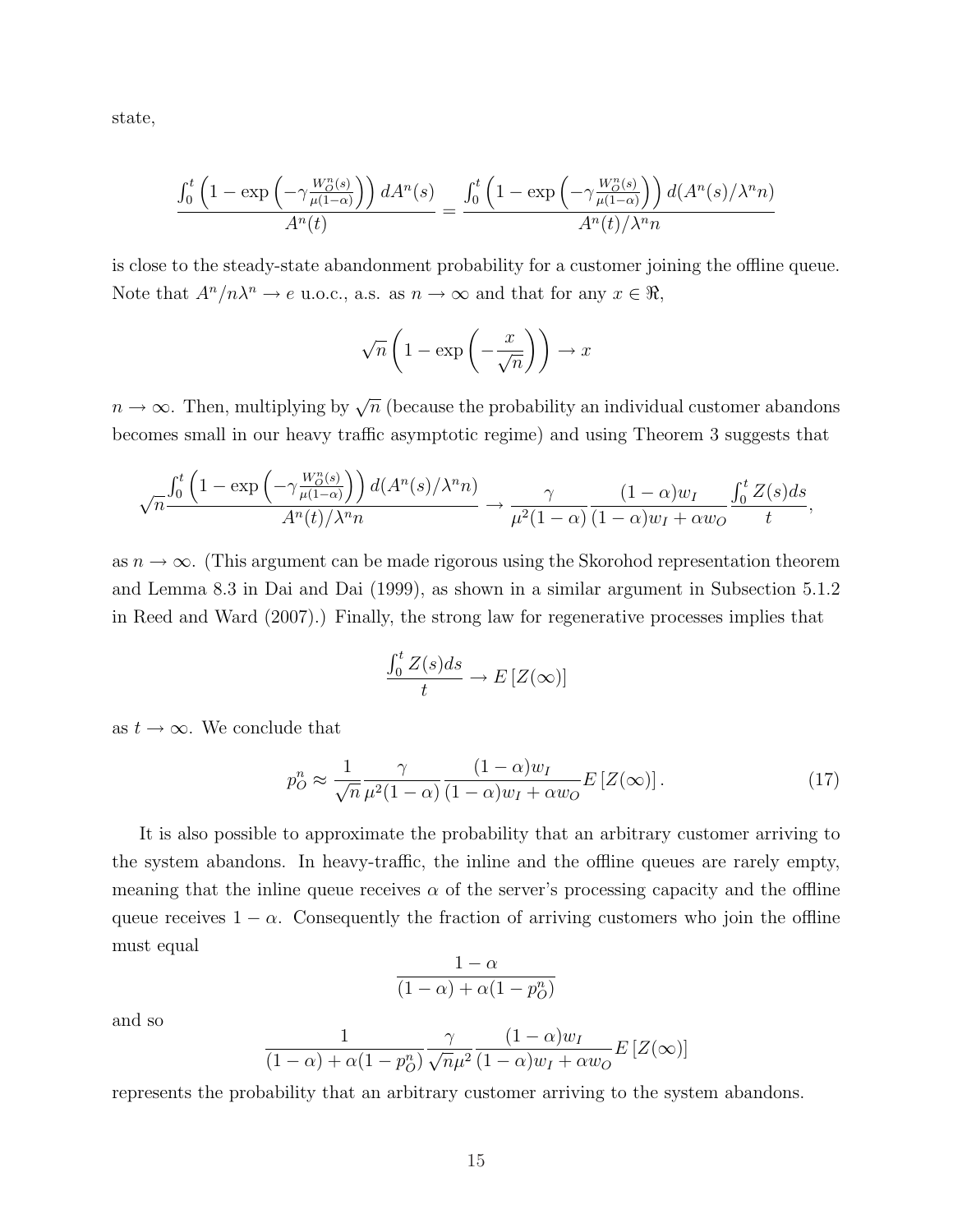## 4.2 Evaluation of the Approximations

Our first simulation study investigates the accuracy of our approximations in equations (16) and (17) as arrival and service rates become large. Specifically, Table 1 considers a balanced system ( $\alpha = 0.5$ ) in which customers are indifferent between the two modes of service  $(w_I = w_O = 1)$ . Then we expect the inline and offline queue-lengths to be equal, and so the reported % error for the first and second moment approximations of the number of customers in the inline and offline queue is the maximum of the errors associated with the two simulated values. The accuracy of the first and second moment approximations for the number of customers in the inline and offline queues is high (under  $10\%$ ) when  $p^n_O$  is under 0.1, and the accuracy of the second moment approximation is high when  $p_O^n$  is under 0.05. Because the steady-state distribution of the limit process *Z* is a truncated normal, a good approximation of the first and second moments of the queue-length process suggests that their entire steady-state distribution is well-approximated.

|                  | $p_{O}^{n}$                           |          | First Moment                     |           | Second Moment                      |           |
|------------------|---------------------------------------|----------|----------------------------------|-----------|------------------------------------|-----------|
| $\boldsymbol{n}$ | $\frac{\gamma}{\sqrt{n}}E[Z(\infty)]$ | Error    | $\frac{\sqrt{n}}{2}E[Z(\infty)]$ | Max.Error | $\frac{\sqrt{n}}{2}E[Z(\infty)^2]$ | Max.Error |
| 10               | 0.252                                 | $5.99\%$ | 1.262                            | 18.6%     | 2.5                                | 54.6%     |
| 100              | 0.080                                 | 4.37%    | 3.989                            | 8.3%      | 25                                 | 15.54%    |
| 1,000            | 0.025                                 | $0.01\%$ | 12.62                            | 4.62%     | 250                                | 7.22%     |
| 10,0000          | 0.008                                 | 4.09%    | 39.89                            | $3.00\%$  | 2500                               | $6.36\%$  |
| 100,0000         | 0.003                                 | $0.96\%$ | 126.16                           | $0.96\%$  | 25,000                             | 2.71%     |

Table 1: A comparison of the approximated offline queue abandonment probability, and the first and second moments of the number of customers in the inline and offline queues to a simulation having Poisson arrivals with rate *n* per time unit, deterministic service with mean  $1/n$ , and parameters  $\alpha = 0.5$ ,  $\gamma^{-1} = 1$ , and  $w_I = w_O = 1$ .

All simulation runs shown in Table 1, and in every table in this paper, are run long enough to generate 10,000,000 arrivals. This ensures that the system has settled into its steady-state.

Recall that the waiting time approximations we provide to customers for the offline queue rely on assumption that estimated wait times for the offline queue can be approximated from the offline queue-length, and that Theorem 2 validates this assumption. One consequence of this assumption should be that the difference between the expected wait in the offline queue conditional on receiving service and the unconditional wait is very small when arrival and service rates are large. Table 2 verifies via simulation that this is indeed the case.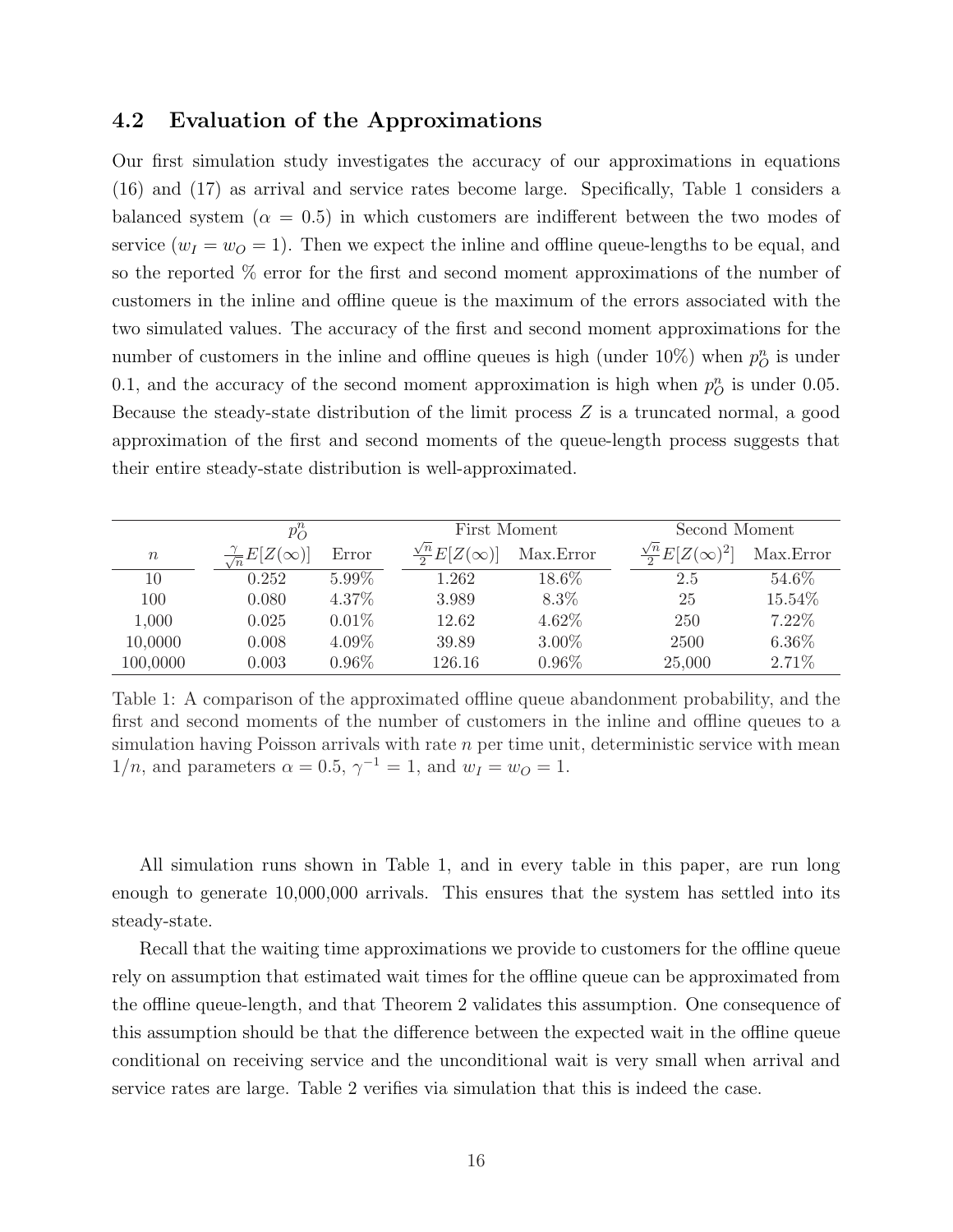|                  |             | Approximated Wait | Simulated Wait $(\%Error)$ |                   |
|------------------|-------------|-------------------|----------------------------|-------------------|
| $\boldsymbol{n}$ | $p_{O}^{n}$ | $E[Z(\infty)]$    | Serviced Customers         | All Customers     |
| 10               | 0.252       | 0.252             | $0.268(5.97\%)$            | $0.297(14.92\%)$  |
| 100              | 0.080       | 0.080             | $0.083(4.32\%)$            | $0.086(6.73\%)$   |
| 1,000            | 0.025       | 0.025             | $0.0252(0.08\%)$           | $0.0254(0.5\%)$   |
| 10,0000          | 0.008       | 0.008             | $0.00772~(3.39\%)$         | $0.00773(3.21\%)$ |
| 100,0000         | 0.003       | 0.003             | $0.00255(1.00\%)$          | $0.00255(1.02\%)$ |

Table 2: A comparison of the unconditional and conditional (on receiving service) waiting times in the offline queue to a simulation having Poisson arrivals with rate  $n$  per time unit, deterministic service with mean  $1/n$ , and parameters  $\alpha = 0.5$ ,  $\gamma^{-1} = 1$ , and  $w_I = w_O = 1$ .

|          | $p_{O}^{n}$  |          | $E[$ inline queue-length $]$ |          | $E[offline queue-length]$ |       |
|----------|--------------|----------|------------------------------|----------|---------------------------|-------|
| $\alpha$ | Approximated | Error    | Approximated                 | Error    | Approximated              | Error |
| 0.0      | 0.0056       | 5.57%    | 0.00                         | N/A      | 56.42                     | 5.52% |
| 0.1      | 0.0059       | $3.61\%$ | 5.95                         | 0.21%    | 53.52                     | 4.69% |
| 0.2      | 0.0063       | 5.33%    | 12.62                        | $4.54\%$ | 50.46                     | 5.89% |
| 0.3      | 0.0067       | 2.87%    | 20.23                        | 3.47%    | 47.20                     | 2.57% |
| 0.4      | 0.0073       | 1.68%    | 29.13                        | 1.20%    | 43.70                     | 1.29% |
| 0.5      | 0.0080       | 4.29%    | 39.89                        | $6.36\%$ | 39.89                     | 5.24% |
| 0.6      | 0.0089       | 4.98%    | 53.52                        | 3.69%    | 35.68                     | 4.66% |
| 0.7      | 0.0103       | 1.57%    | 72.10                        | 2.88%    | 30.90                     | 1.88% |
| 0.8      | 0.0126       | $0.82\%$ | 100.92                       | $3.41\%$ | 25.23                     | 1.72% |
| 0.9      | 0.0178       | 9.73%    | 160.57                       | 5.82%    | 17.84                     | 8.58% |

Table 3: A comparison for varying  $\alpha$  of the approximated probability of abandonment and expected number of customers in inline and offline queues to a simulation having Poisson arrivals with rate 100 per time unit, deterministic service with mean 0*.*01, and parameters  $\gamma^{-1} = 0.01$ , and  $w_I = w_O = 1$ .

Tables 1 and 2 are suggestive of the effect  $\gamma$  has on the accuracy of our approximations. Specifically, the accuracy increases as the mean abandonment time becomes large compared to service times. It is the ratio of the two rather than the exact value that is important. Hence we do not include a study of how the approximation accuracy varies with  $\gamma$ .

Finally, we investigate the impact of capacity allocation on the accuracy of our proposed approximation. Specifically, we vary  $\alpha$  between 0 and 1. Table 3 shows that there is no correlation between the value of  $\alpha$  and the accuracy of our proposed approximations. Note that the value  $\alpha = 1$  is not included because the system is unstable without abandonments.

When  $\theta = 0$ , it is straightforward to show that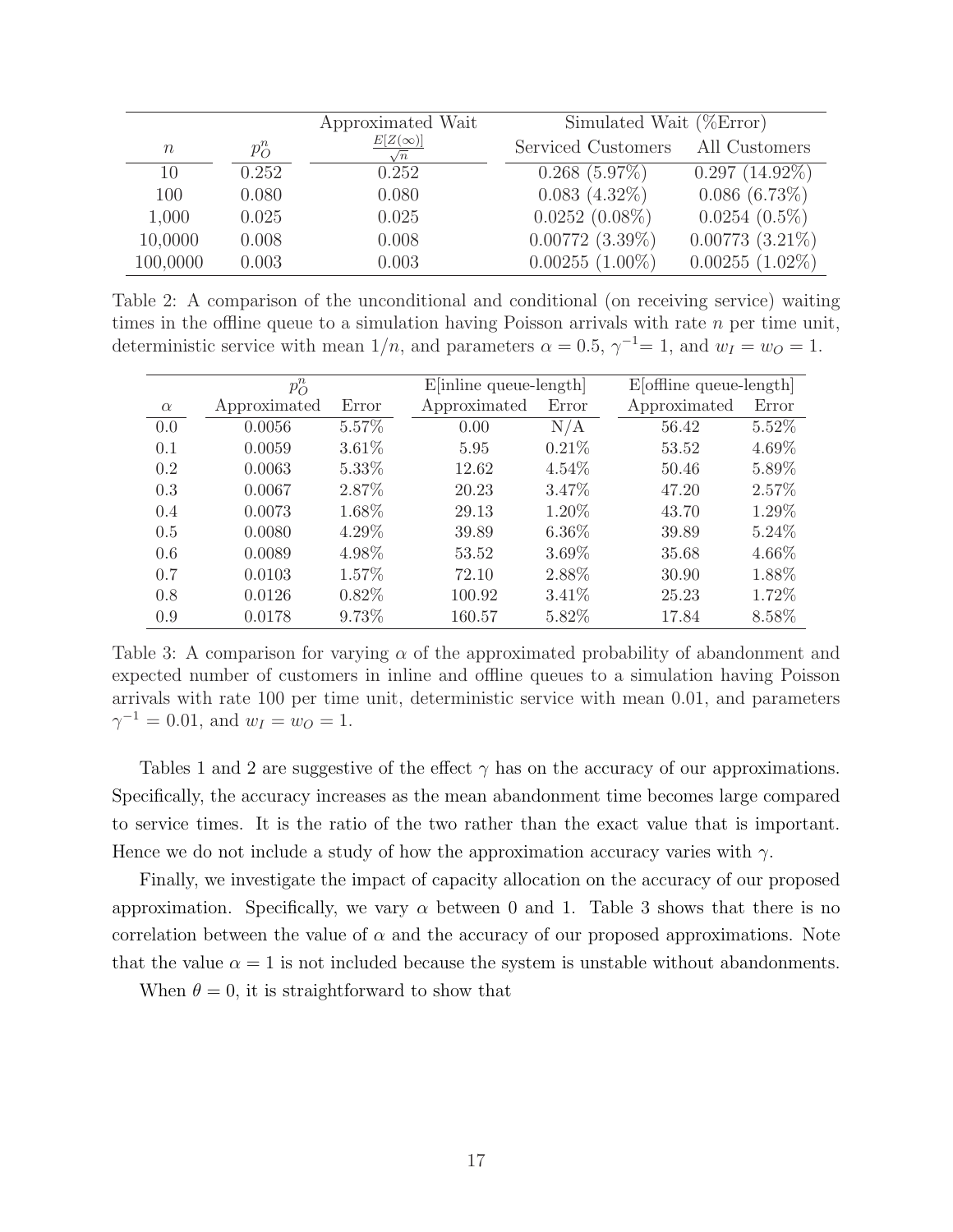$$
\frac{d}{d\alpha} \frac{\alpha w_O}{(1-\alpha)w_I + \alpha w_O} E[Z(\infty)]
$$
\n
$$
= \frac{\sigma}{\sqrt{\pi}\sqrt{\gamma}} \frac{w_I w_O}{((1-\alpha)w_I + \alpha w_O)^2} \left( \frac{\left(\frac{(1-\alpha)w_I}{\alpha w_O + (1-\alpha)w_I}\right)^{1/2}}{+\frac{1}{2}\frac{\alpha w_O}{(1-\alpha)w_I + \alpha w_O} \left(\frac{(1-\alpha)w_I}{\alpha w_O + (1-\alpha)w_I}\right)^{-3/2}} \right)
$$
\n
$$
> 0
$$

and

$$
\frac{d}{d\alpha} \frac{(1-\alpha)w_I}{(1-\alpha)w_I + \alpha w_O} E[Z(\infty)]
$$
\n
$$
= -\frac{\sigma}{2\sqrt{\pi}\sqrt{\gamma}} \frac{w_I w_O}{((1-\alpha)w_I + \alpha w_O)^2} \left(\frac{(1-\alpha)w_I}{\alpha w_O + (1-\alpha)w_I}\right)^{1/2}
$$
\n
$$
< 0.
$$

Hence we expect that as more capacity is devoted to the offline queue (i.e., as  $\alpha$  increases), the number of customers present in the ofline queue also increases. In other words, customers will tolerate longer inline queue-lengths before choosing to go offline when more server effort is devoted to the inline queue. This is because the same number of customers at the inline queue results in a shorter wait time when the server devotes more effort to the inline queue. Table 3 verifies this intuition.

# 5. A Batch Processor with Discrete Service Start Times

In some applications settings, a fixed number of customers are served at set time intervals. For example, an amusement park ride departs at deterministically spaced intervals, and can carry only a certain number of customers. Hence it is desirable to extend our analysis to include situations in which customers are served in batches only at certain time points. We extend our analysis in Subsection 5.1, and, in Subsection 5.2, test its validity via simulation using parameters from a ride that opened in Summer 2006 at Six Flags Magic Mountain, Tatsu.

## 5.1 Discrete Review Model Formulation

We modify our service process to be discrete-review. Otherwise, the evolution equations for the queue-length processes in (1) and (2) continue to hold. We again consider a sequence of systems, indexed by *n*, in which the arrival process in the *n*th system has rate  $n\lambda^n$ , and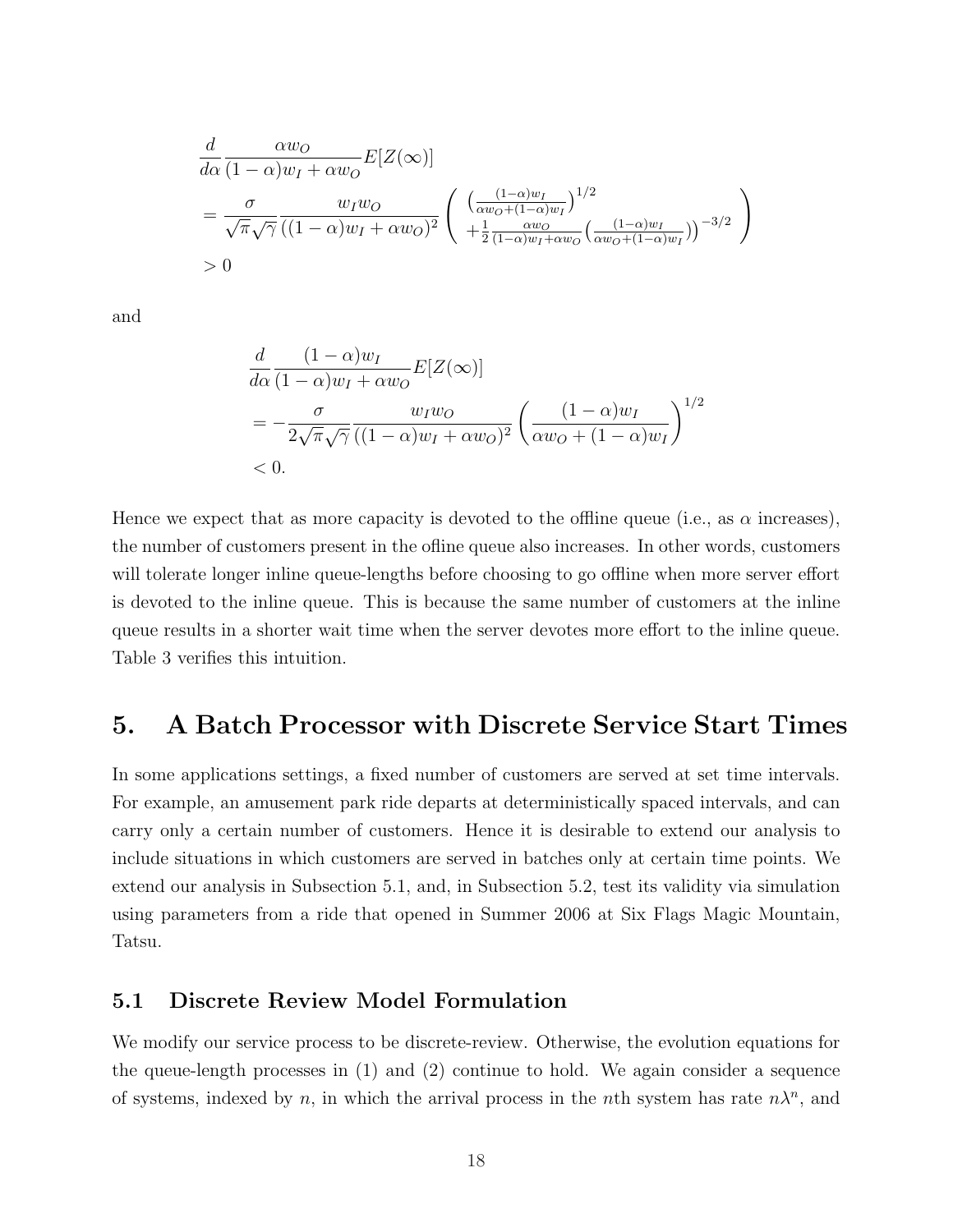is defined exactly as in Subsection 2.2. In a slight abuse of notation, we again use  $S_I^n$  and  $S_{\mathcal{O}}^{n}$  to denote the cumulative departure processes from the inline and offline queues, even though the service processes are no longer renewal. The reader is to understand that in this Section,  $S_I^n$  and  $S_O^n$  refer to the processes defined below.

Let

$$
l^n \equiv \left(\frac{1}{n}\right)^{2/3},
$$

and assume service occurs only at discrete review time points  $l^n, 2l^n, 3l^n, \ldots$ . No service occurs in between discrete review time points. Assume  $n^{1/3}\mu^n$  customers can be processed in  $l^n$  units of time so that the processing rate is  $n^{1/3}\mu^n/l^n = n\mu^n$  customers per unit time.<sup>3</sup>

The service process is defined recursively as follows. At time 0, no customers have been serviced so that

$$
S_I^n(0) = S_O^n(0) = 0.
$$

Next, observe that when the cumulative number of customers processed up to time  $(i-1)l^n$ in the inline and offline queues is  $S_I^n((i-1)l^n)$  and  $S_O^n((i-1)l^n)$  respectively, then because no customers are processed in between discrete review time points,

$$
Q_{I}^{n}(il^{n}) = Q_{I}^{n}((i-1)l^{n}) + \sum_{i=A^{n}((i-1)l^{n})+1}^{A^{n}(il^{n})} \mathbf{1} \left\{ \frac{w_{I}}{\mu\alpha} Q_{I}^{n}(t_{i}^{n}) \leq \frac{w_{O}}{\mu(1-\alpha)} Q_{O}^{n}(t_{i}^{n}) \right\}
$$
  

$$
Q_{O}^{n}(il^{n}) = Q_{O}^{n}((i-1)l^{n}) + \sum_{i=A^{n}((i-1)l^{n})+1}^{A^{n}(il^{n})} \mathbf{1} \left\{ \frac{w_{I}}{\mu\alpha} Q_{I}^{n}(t_{i}^{n}) > \frac{w_{O}}{\mu(1-\alpha)} Q_{O}^{n}(t_{i}^{n}) \right\}
$$
  

$$
-N \left( \int_{0}^{il^{n}} \gamma Q_{O}^{n}(s)ds \right) + N \left( \int_{0}^{(i-1)l^{n}} \gamma Q_{O}^{n}(s)ds \right).
$$

Then,

$$
S_I^n(i l^n) = \begin{cases} S_I^n((i-1)l^n) + \lfloor \alpha n^{1/3} \mu^n \rfloor & Q_I^n(i l^n -) \geq \lfloor \alpha n^{1/3} \mu^n \rfloor \\ + \left( \lfloor [(1-\alpha)n^{1/3} \mu^n] - Q_O(i l^n -) \rfloor^+ \\ \wedge (Q_I^n(i l^n -) - \lfloor \alpha n^{1/3} \mu^n \rfloor) & Q_I^n(i l^n -) < \lfloor \alpha n^{1/3} \mu^n \rfloor \end{cases}
$$
(18)

<sup>&</sup>lt;sup>3</sup>The choice of  $n^{-2/3}$  as a discrete review time period is somewhat arbitrary. The analysis in this section continues to hold for  $l^n = n^{-\beta}$  for any  $1/2 < \beta < 1$  when  $n^{1-\beta}\mu^n$  is the number of customers processed in *l <sup>n</sup>* units of time.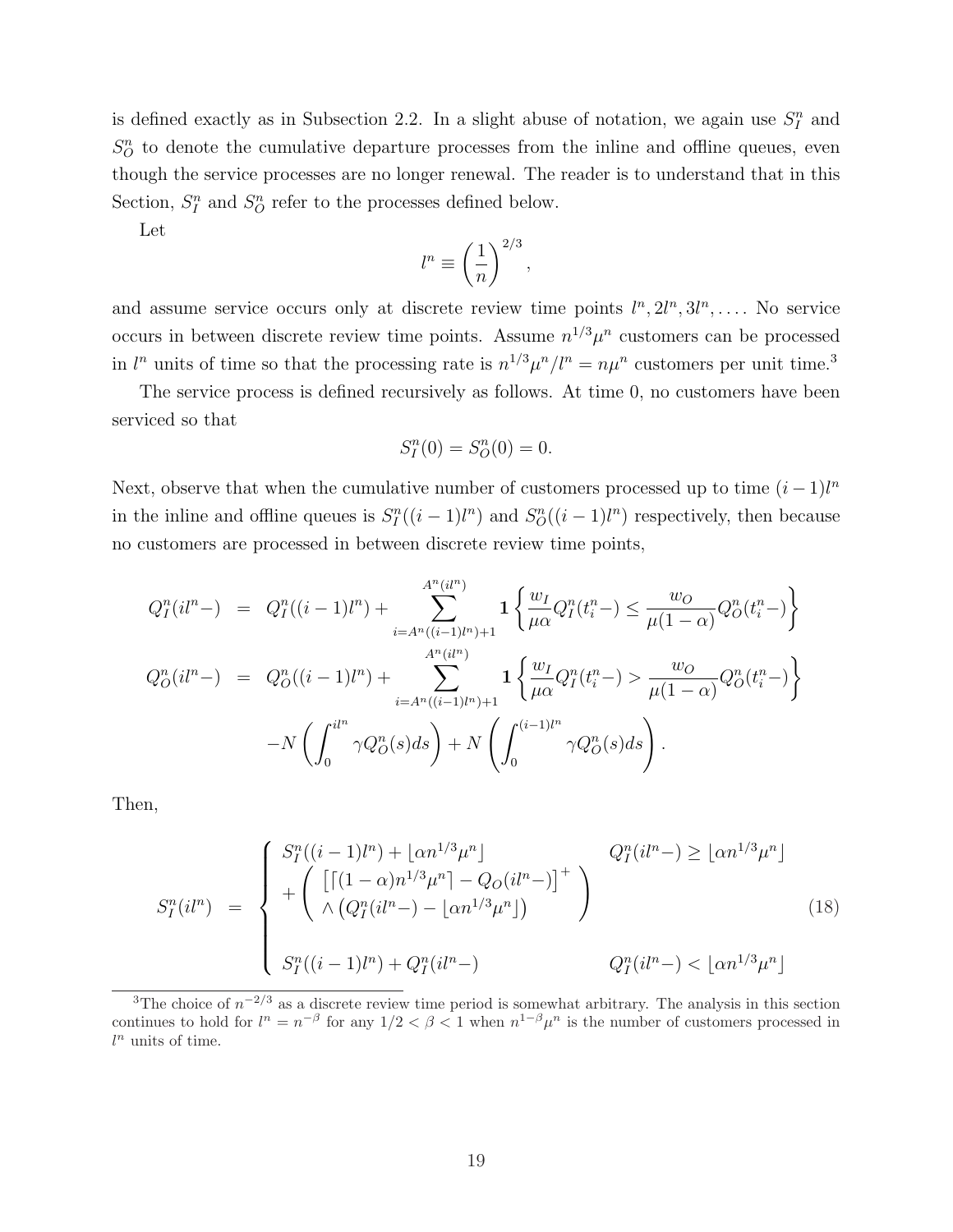and

$$
S_{O}^{n}(il^{n}) = \begin{cases} S_{O}^{n}((i-1)l^{n}) + \left[ (1-\alpha)n^{1/3}\mu^{n} \right] & Q_{O}^{n}(il^{n}) \ge \left[ (1-\alpha)n^{1/3}\mu^{n} \right] \\ + \left( \left[ \lfloor \alpha n^{1/3}\mu^{n} \rfloor - Q_{I}^{n}(il^{n}) \right]^{+} \\ \wedge \left( Q_{O}^{n}(il^{n}) - \left[ (1-\alpha)n^{1/3}\mu^{n} \right] \right) & Q_{O}^{n}(il^{n}) \end{cases} \tag{19}
$$

$$
S_{O}^{n}((i-1)l^{n}) + Q_{O}^{n}(il^{n}) \qquad Q_{O}^{n}(il^{n}) < \left[ (1-\alpha)n^{1/3}\mu^{n} \right]
$$

We expect that the discrete review system behaves similarly to the continuous time system. Our next proposition shows that Theorems 1 through 3 remain valid for the discrete review system. Its proof can be found in the appendix.

Proposition 1 *The results of Theorems 1 through 3 continue to hold when the service process is defined as in (18)-(19). The process Z appearing in Theorems 2 and 3 again solves the stochastic equation (11) but has infinitesimal variance*  $\sigma^2 = \lambda var(\mu_1)$ *.* 

## 5.2 Application to the Tatsu Ride

Tatsu is a roller coaster ride at Magic Mountain Park. Each train in this ride has a capacity of 32 passengers, and approximately 1600 customers can take this ride in an hour (Tatsu 2007). Roughly once every 72 seconds a new train departs. We use our proposed approximations to predict queue-lengths when the Tatsu ride operates with both an inline and an offline queue.

|              | E[Queue Size]          | Simulated $(E[Q_I^n], E[Q_O^n])$ / Max. Error |                                |  |
|--------------|------------------------|-----------------------------------------------|--------------------------------|--|
| $n\lambda^n$ | $\sqrt{n}E[Z(\infty)]$ | W/out Batching                                | With Batching                  |  |
| 1600         | 31.92                  | $(31.51, 31.01) / 2.93\%$                     | $(36.53, 36.03) / 12.64\%$     |  |
| 1610         | 51.50                  | $(52.44, 51.93) / 1.78\%$                     | (55.55, 55.04) /<br>$7.29\%$   |  |
| 1620         | 82.21                  | $(82.95, 82.43) / 0.89\%$                     | $(87.01, 86.50)$ /<br>$5.52\%$ |  |
| 1630         | 120.18                 | $(126.53, 126.00) / 5.02\%$                   | (127.69, 127.17) /<br>5.88%    |  |
| 1640         | 160.01                 | $(154.23, 153.70) / 4.10\%$                   | $(158.82, 159.29)$ /<br>1.08%  |  |
| 1650         | 200.00                 | $(200.34, 199.80) / 0.16\%$                   | $(201.54, 201.01) / 0.76\%$    |  |

Table 4: A comparison of the expected inline and offline queue sizes to a simulation having Poisson arrivals at a rate  $n\lambda^n$ , service capacity  $n\mu^n = 1600$  customers per hour,  $\gamma^{-1} = 4$ hours,  $\alpha = 0.5$ , and  $w_I = w_O = 1$  for (i) a system with continuous service, and (ii) a system with discrete-review service.

We parameterize the Tatsu ride in time units of hours as follows. Let  $\mu^n = 1$  for all *n*, and  $n = 1600$  so that the service rate is 1600 passengers per hour. The Tatsu ride was very popular the first summer it opened, and generally had long queues. Hence Table 4 investigates the performance of our approximations when the arrival rate to the ride  $n\lambda^n$ exceeds the service rate. For the remaining parameters, we assume that the mean time a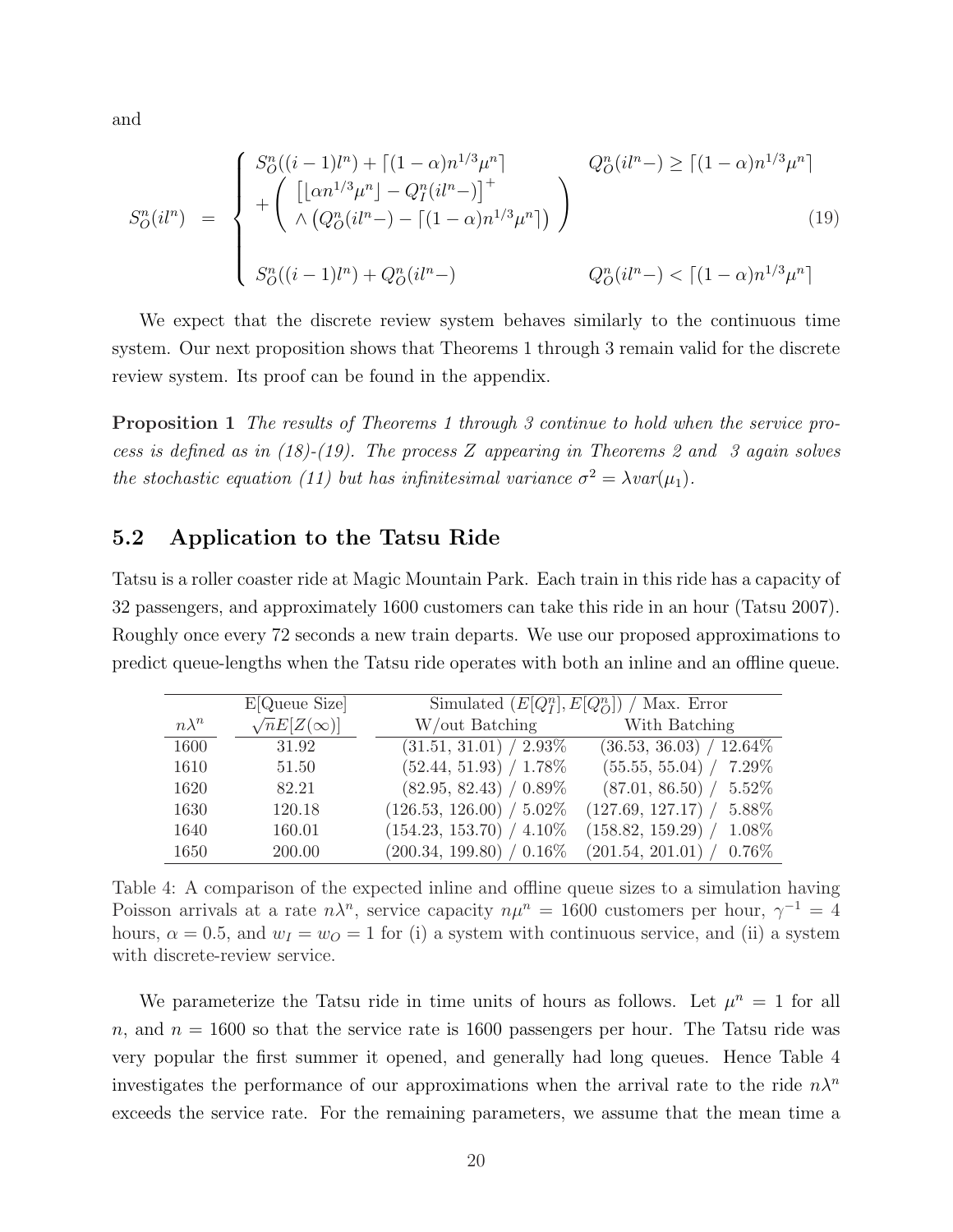customer in the offline queue spends in the park before deciding not to ride Tatsu is  $\gamma^{-1} = 4$ hours, or approximately half the opening time of the park in a day. Furthermore, when there are enough customers in the two queues, exactly 16 passengers are taken from the inline queue and 16 from the offline queue so that  $\alpha = 0.5$ . Finally, customers are indifferent between the two modes of service  $w_I = w_O = 1$ .

Table 4 evidences the validity of our approximation for a discrete-review system. In particular, as established in Proposition 1, the diÆerence between continuous and discretereview service is small.

## 6. Revenue Optimization

For a designated split  $\alpha$  of server effort between the inline and offline queues, we have developed approximations for the queue-length and waiting time processes when arrival and service rates are large, and performed simulation studies to verify their accuracy. We are now in a position to address the question: what is the optimum  $\alpha$ ? We conclude our paper by presenting an example cost model, and showing how to find the  $\alpha$  that minimizes average cost.

There is a cost *c* associated with any customer that abandons. The cost could be a refund for a service not rendered or, as in the amusement park setting, could represent an expected future revenue loss due to the customer being less likely to return at a later date and pay for more service. Also, there is a holding cost  $h_I \in \Re$  per customer in the inline queue, and a holding cost  $h_0 \in \mathbb{R}$  per customer in the offline queue. Note that we allow  $h_I$  and  $h_O$  to be negative to allow for the case that customers in queue can generate revenue. For example, in an amusement park setting, customers in the offline queue may purchase food and spend money on entertainment, so that the holding cost *h<sup>O</sup>* is actually a revenue generated per customer while wandering around the park. Then, the total cost after *t* time units in the system having arrival and service rates of order *n* is

$$
\mathcal{C}^n(t) \equiv cN\left(\int_0^t \gamma Q_O^n(s)ds\right) + \int_0^t h_I Q_I^n(s)ds + \int_0^t h_O Q_O^n(s)ds.
$$

Our objective is to minimize infinite horizon average cost

$$
\min_{\alpha \in [0,1]} \lim_{t \to \infty} \frac{1}{t} \mathcal{C}^n(t).
$$

(Note that we expect the limit to exist for any  $\alpha \in [0, 1]$  because we expect that the system is positive recurrent.) The problem as stated is intractable. However, when *n* is large, we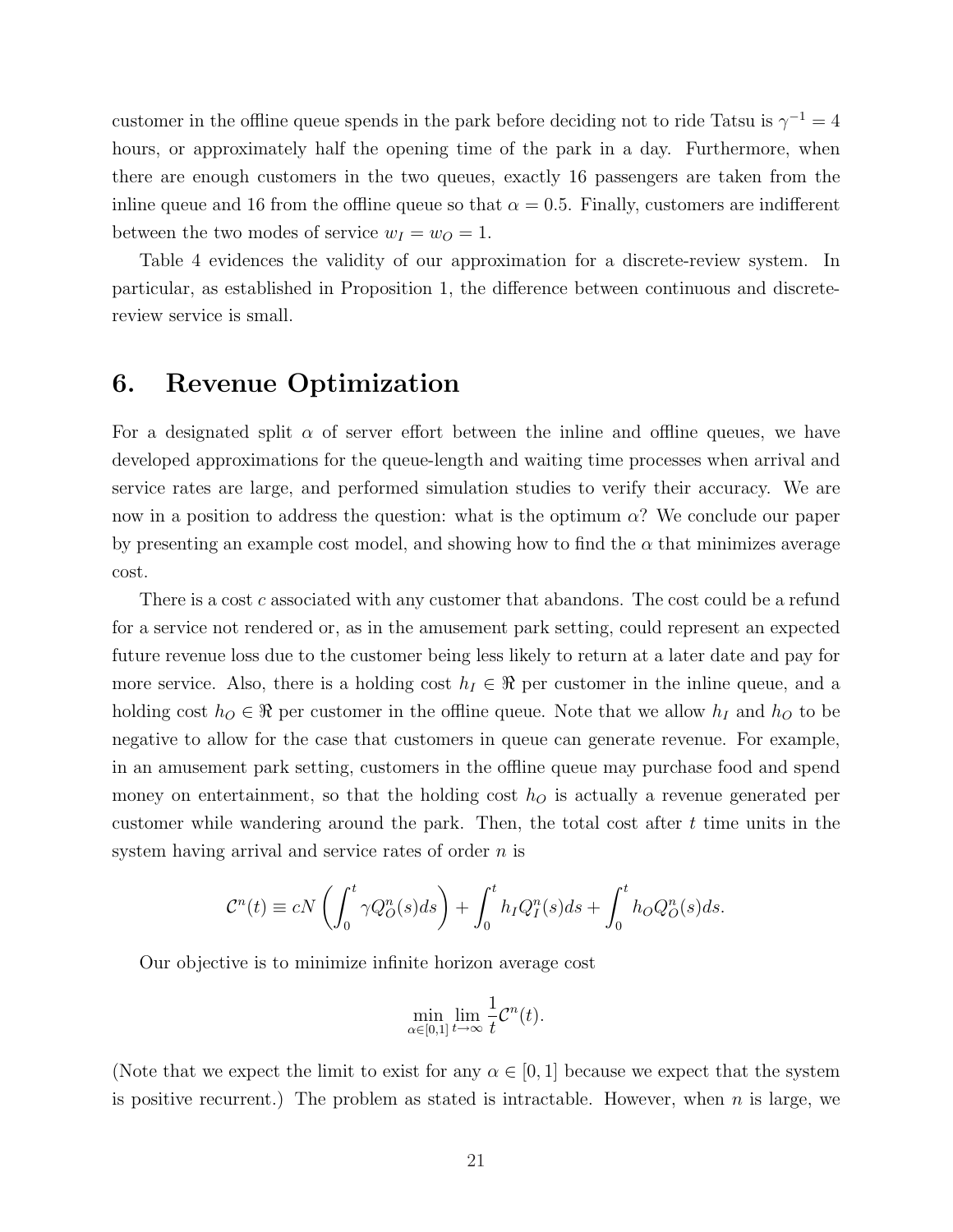can utilize the approximations for the queue-length processes suggested by Theorem 2. To do this, because queue-lengths in the *n*th system are of order  $\sqrt{n}$ ,  $\mathcal{C}^n(t)$  is also of order  $\sqrt{n}$ for any finite *t*. Hence we must divide  $\mathcal{C}^n$  by  $\sqrt{n}$ .

An ideal alternative (tractable) objective is

$$
\min_{\alpha \in [0,1]} \lim_{n \to \infty} \lim_{t \to \infty} \frac{1}{t} \frac{\mathcal{C}^n(t)}{\sqrt{n}}.
$$

However, this alternative proves difficult because in order to use the approximating process *Z*, the limit must first be taken as  $n \to \infty$  and second be taken as  $t \to \infty$ . Hence we utilize the alternative objective

$$
\min_{\alpha \in [0,1]} \lim_{t \to \infty} \lim_{n \to \infty} \frac{1}{t} \frac{\mathcal{C}^n(t)}{\sqrt{n}}.
$$
\n(20)

Observe that

$$
\frac{\mathcal{C}^n(t)}{\sqrt{n}} = c \left[ \tilde{N}^n \left( \overline{\tau}^n(t) \right) + \gamma \int_0^t \tilde{Q}_O^n(s) ds \right] + \int_0^t h_I \tilde{Q}_I^n(s) ds + \int_0^t h_O \tilde{Q}_O^n(s) ds.
$$

Define

$$
\mathcal{C}(t) = \left[ (c\gamma + h_O) \frac{(1-\alpha)w_I}{(1-\alpha)w_I + \alpha w_O} + h_I \frac{\alpha w_O}{(1-\alpha)w_I + \alpha w_O} \right] \int_0^t Z(s)ds.
$$

By the same argument directly following (26) in the proof of Theorem 1,  $\tilde{N}^n \circ \overline{\tau}^n \Rightarrow 0$ , as  $n \to \infty$ . Hence, Theorems 1 and 2 (specifically, the weak convergence in (13)) and the continuous mapping theorem show

$$
\frac{\mathcal{C}^n}{\sqrt{n}} \Rightarrow \mathcal{C},
$$

as  $n \to \infty$ . As in Subsection 4.1

$$
\frac{\int_0^t Z(s)ds}{t} \to E[Z(\infty)],
$$

where  $Z(\infty)$  has the steady-state distribution of the process Z given in (17). We conclude that the objective in (20) is equivalently expressed as

$$
\min_{\alpha \in [0,1]} \left( \frac{(c\gamma + h_O)(1 - \alpha)w_I}{(1 - \alpha)w_I + \alpha w_O} + \frac{h_I \alpha w_O}{(1 - \alpha)w_I + \alpha w_O} \right) \left( \frac{\theta}{\kappa} + \frac{\sigma}{\sqrt{2\kappa}} \frac{\phi\left(\frac{-\theta}{\sigma}\sqrt{\frac{2}{\kappa}}\right)}{1 - \Phi\left(\frac{-\theta}{\sigma}\sqrt{\frac{2}{\kappa}}\right)} \right). \tag{21}
$$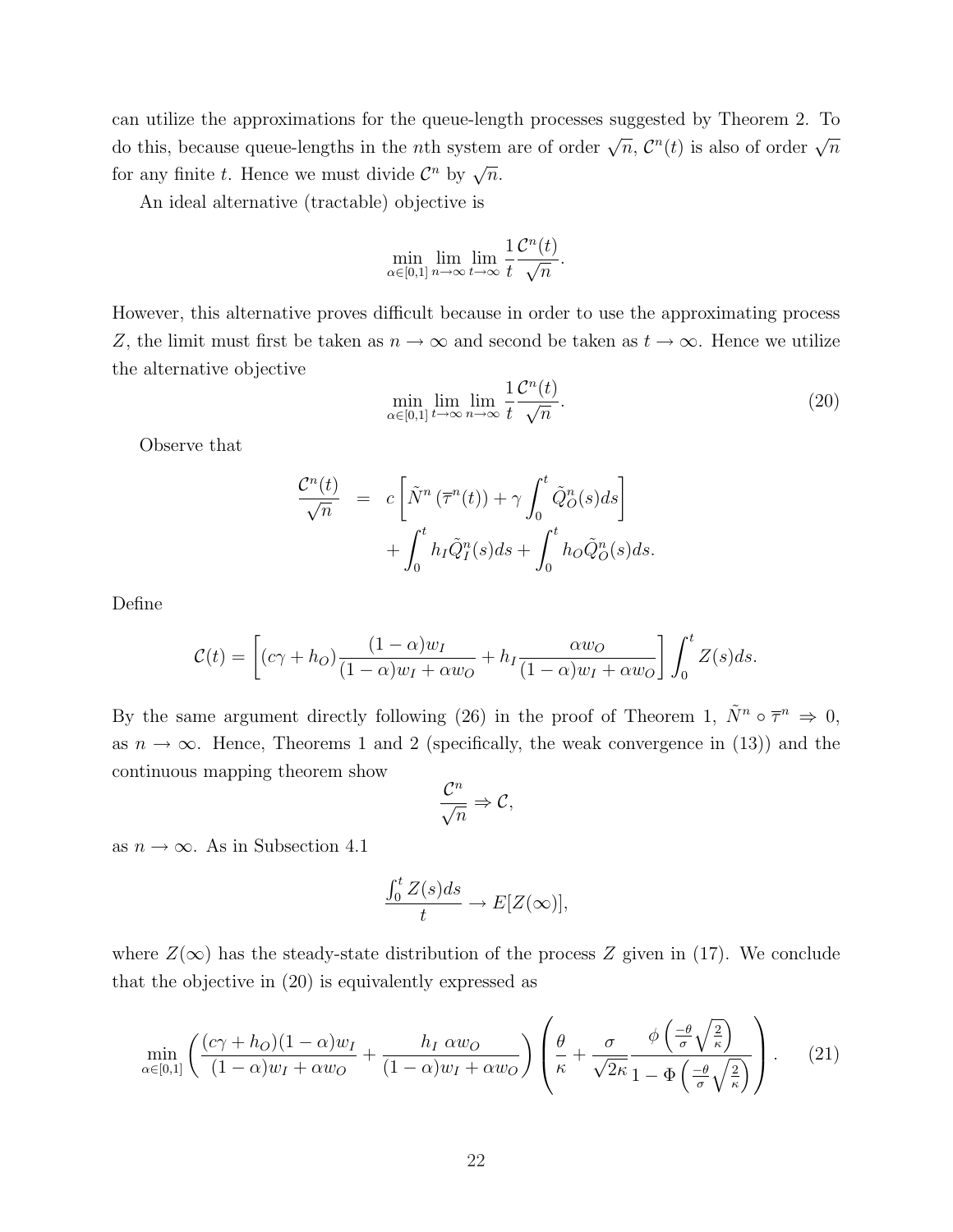The optimization problem in (21) minimizes a continuous function over a bounded region, and so is solvable numerically.

For intuition, we solve (21) in the case that customer waiting costs are identical for each queue  $w_I = w_O = 1$ , and there is exact balance between the arrival and service rates so that  $\theta = 0$ . To relate back to the amusement park setting, we assume  $h_I \geq 0, h_O < 0$ , and  $c\gamma + h_O > 0$ . In this simplified setting, (21) becomes

$$
\min_{\alpha \in [0,1]} f(\alpha),\tag{22}
$$

where

$$
f(\alpha) = \frac{\sigma}{\sqrt{\pi}\sqrt{\gamma}} \frac{1}{\sqrt{(1-\alpha)}} \left( c\gamma + h_O + \alpha (h_I - c\gamma - h_O) \right)
$$

is a non-negative function in the interval  $[0,1]$ . The function  $f$  has first derivative

$$
f'(\alpha) = \frac{\sigma}{\sqrt{\pi}\sqrt{\gamma}} (1-\alpha)^{-3/2} \left( h_I - \frac{1}{2} (c\gamma + h_O) - \frac{1}{2} \alpha (h_I - c\gamma - h_O) \right),
$$

and second derivative

$$
f''(\alpha) = \frac{\sigma}{\sqrt{\pi}\sqrt{\gamma}} (1-\alpha)^{-5/2} \left( h_I - \frac{1}{4} (c\gamma + h_O) - \frac{1}{4} \alpha (h_I - c\gamma - h_O) \right).
$$

To guarantee a solution  $\alpha^* \in (0, 1)$ , we require the condition

$$
0 < h_I < \frac{1}{2} \left( c\gamma + h_O \right). \tag{23}
$$

When  $h_I = 0$ ,  $f(1) = 0$ , the minimum achievable cost, and so  $\alpha^* = 1$ . In other words, it is optimum to maintain only an inline queue. In the case that  $h_I \geq 2^{-1}(c\gamma + h_O)$ , it follows that  $f'(\alpha) \geq 0$  for all  $\alpha \in [0, 1]$ . Then, the minimum achievable cost occurs at  $\alpha^* = 0$ , and so having only an offline queue is optimum. Otherwise, when condition (23) is satisfied, solving  $f'(\alpha) = 0$  shows

$$
\alpha^* = \frac{2\left(\frac{1}{2}(c\gamma + h_O) - h_I\right)}{c\gamma + h_O - h_I}.
$$

Since  $f'(0) < 0$  when  $h_I < 2^{-1}(c\gamma + h_O)$ , it follows that  $f'(0) > f(\alpha^*)$ . Furthermore,  $f(\alpha) \to \infty$  as  $\alpha \uparrow 1$ , and so  $f(\alpha^*) \leq f(\alpha)$  for all  $\alpha \in [0, 1]$ .

Finally, it is interesting to compare the solution to our optimization problem in (22) to the solution for the case that there is no abandonment. Then, similar to the setting in Section 5 in Reiman (1984) (the diÆerence being that his setting has 2 servers with equal service rates instead of a single server with processor-sharing), Theorems 1 and 2 hold except that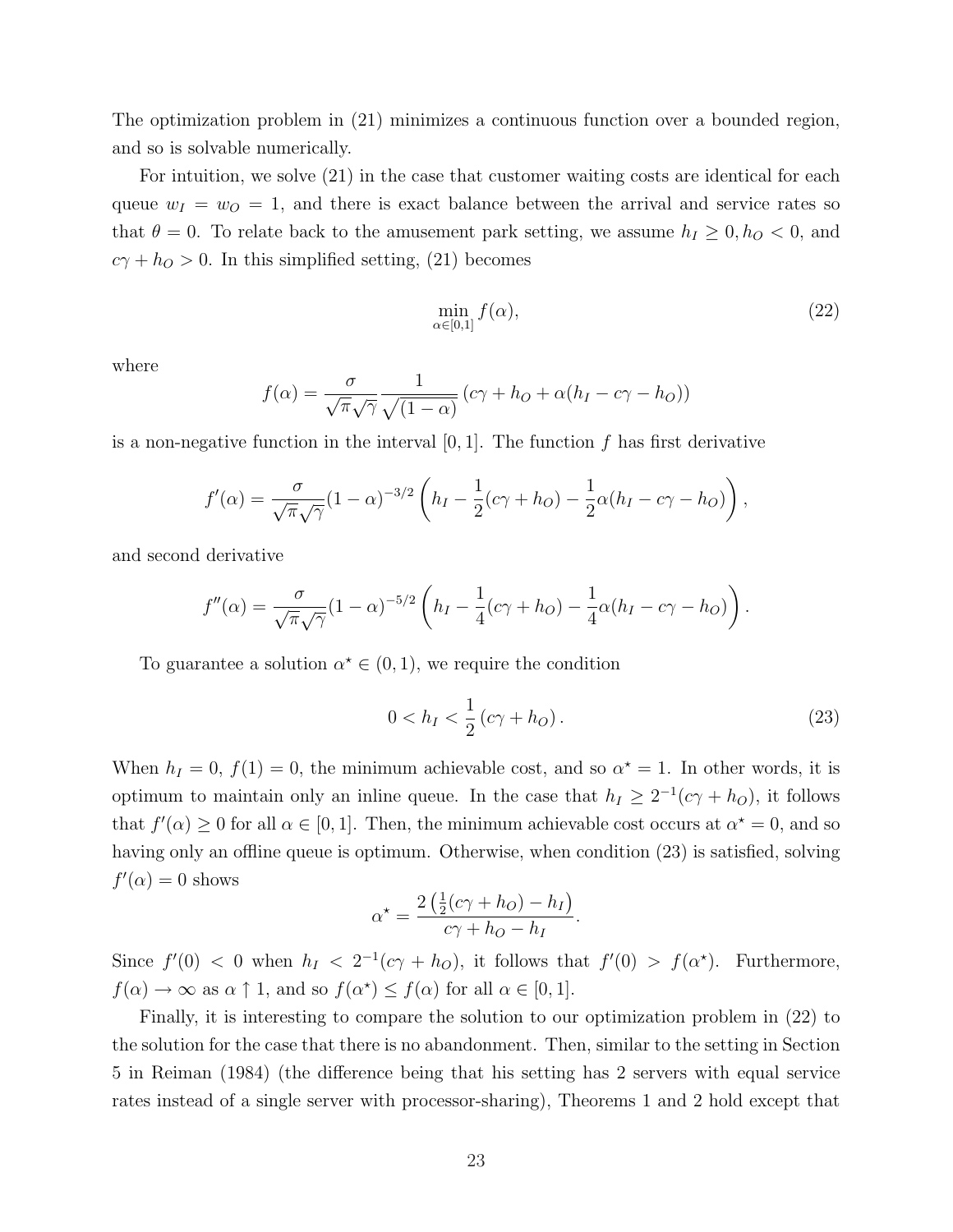the process *Z* is a reflected Brownian motion with drift  $\theta$  and variance  $\sigma^2$ . When  $\theta < 0$ , the steady-state mean of *Z* is  $\sigma^2/\theta$ . (See, for example, equation (12) in Section 5.6 in Harrison (1985).) Hence, the objective (21) becomes

$$
\min_{\alpha \in [0,1]} \frac{\sigma^2}{2|\theta|} (h_O(1-\alpha) + h_I \alpha)
$$

when  $w_I = w_O = 1$  and  $\theta = 0$ . The solution is "bang-bang": when  $h_I < h_O$ , the minimum occurs at  $\alpha = 1$ , and at  $\alpha = 0$  when  $h_I > h_O^4$ . We conclude that it is the presence of abandonments that causes the system manager to want to maintain both an inline queue and a offline queue.

# Appendix

The proofs of Theorems 1-3 require the following two Lemmas, whose proofs we defer to the end of the appendix.

Lemma 1 Let  $W^n = W_I^n + W_O^n$ . As  $n \to \infty$ ,

$$
\left(\bar{Q}^n,\bar{W}^n,\bar{\tau}^n,\bar{T}_I^n+\bar{T}_O^n,\bar{I}^n\right)\to (0,0,0,e,0)\,,\,\,a.s.,\,\,u.o.c..
$$

**Lemma 2** For any  $T > 0$  and  $\epsilon > 0$ , there exists B and  $n_0$  such that

$$
P\left(\sup_{0\leq t\leq T}\tilde{Q}^n(t)>B\right)<\epsilon
$$

*for all*  $n \geq n_0$ *.* 

### Proof of Theorem 1

The structure of our proof follows the proof of Theorem 1 in Section 5 in Reiman (1984), which establishes state-space collapse for a join the shorter queue system in heavy traffic with no abandonments. However, more delicate argument is required to handle the customer abandonments.

We need to show that for any  $\epsilon > 0$ ,

$$
P\left(\sup_{0\leq t\leq T} \left|\frac{w_I}{\alpha}\tilde{Q}_I^n(t) - \frac{w_O}{1-\alpha}\tilde{Q}_O^n(t)\right| > \epsilon\right) \to 0 \text{ as } n \to \infty.
$$
 (24)

<sup>&</sup>lt;sup>4</sup>The case that  $h_I = h_O$  is degenerate in the sense that the cost function no longer depends on  $\alpha$ , and so any  $\alpha \in [0, 1]$  achieves minimum cost.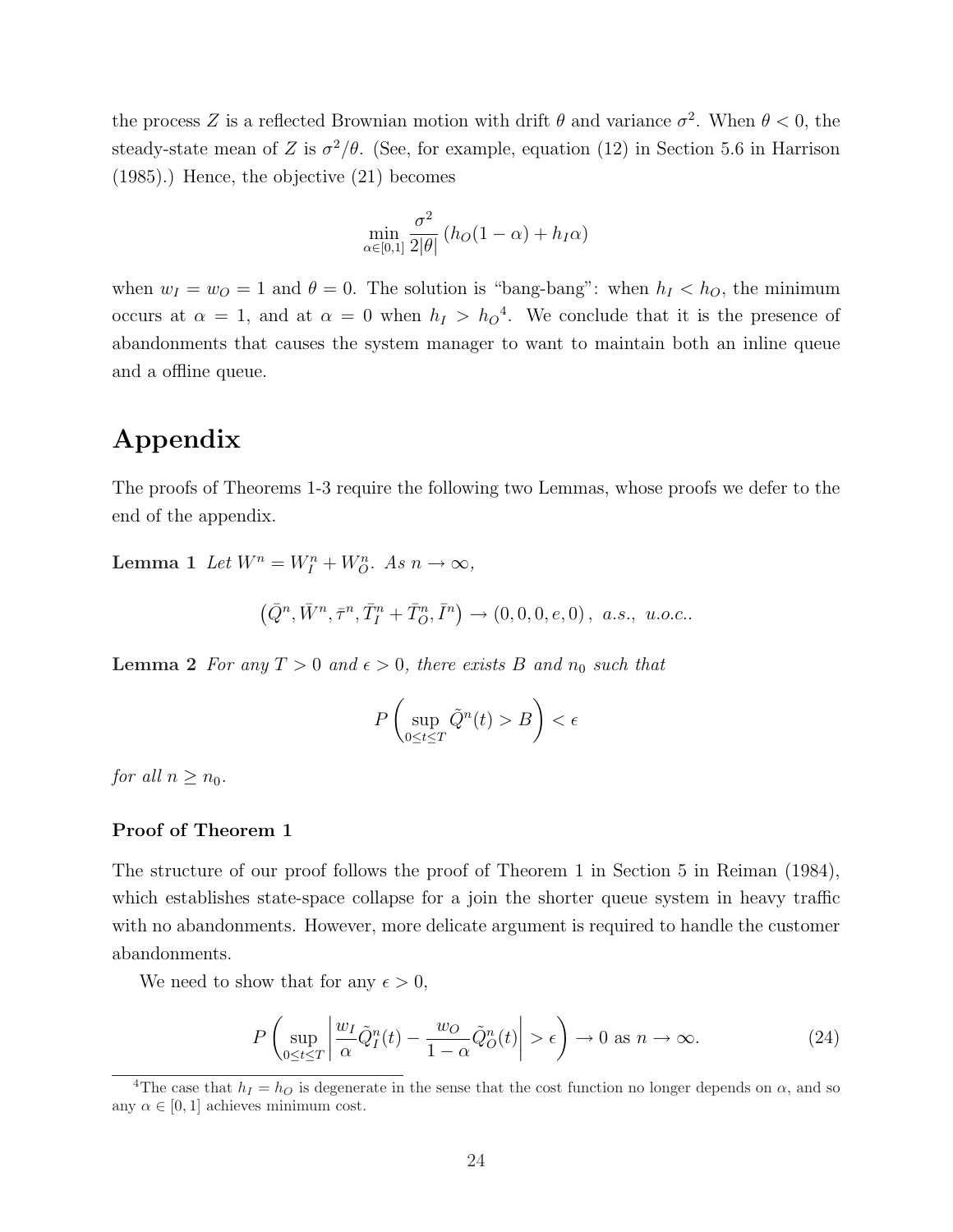Fix  $\epsilon > 0$  and let

 $\overline{\phantom{a}}$  $\overline{\phantom{a}}$  $\overline{\phantom{a}}$ Ø

$$
\xi_n \equiv \inf \left\{ t \ge 0 : \left| \frac{w_I}{\alpha} \tilde{Q}_I^n(t) - \frac{w_O}{1 - \alpha} \tilde{Q}_O^n(t) \right| > \epsilon \right\}
$$
  

$$
\xi_n^* \equiv \sup \left\{ t \le \xi_n : \left| \frac{w_I}{\alpha} \tilde{Q}_I^n(t) - \frac{w_O}{1 - \alpha} \tilde{Q}_O^n(t) \right| \le \frac{\epsilon}{2} \right\}.
$$

It will also be useful to define the processes

$$
\tilde{U}_{1}^{n}(t, s, u, v) = -\frac{w_{I}}{\alpha} \left\{ \tilde{S}_{I}^{n}(u + \alpha(t - s)) - \tilde{S}_{I}^{n}(u) \right\} \n+ \frac{w_{O}}{1 - \alpha} \left\{ \tilde{S}_{O}^{n}(v + (1 - \alpha)(t - s)) - \tilde{S}_{O}^{n}(v) \right\} \n- \frac{w_{O}}{1 - \alpha} \left\{ \tilde{A}^{n}(t) - \tilde{A}^{n}(s) \right\} \n+ \left\{ \frac{w_{O}}{1 - \alpha} (\mu^{n} - \lambda^{n}) - \mu^{n} \left( w_{I} + \frac{\alpha}{1 - \alpha} w_{O} \right) \right\} \sqrt{n}(t - s) \n\tilde{U}_{2}^{n}(t, s, u, v) = -\frac{w_{O}}{1 - \alpha} \left\{ \tilde{S}_{O}^{n}(v + (1 - \alpha)(t - s)) - \tilde{S}_{O}^{n}(v) \right\} \n+ \frac{w_{I}}{\alpha} \left\{ \tilde{S}_{I}^{n}(u + \alpha(t - s)) - \tilde{S}_{I}^{n}(u) \right\} \n- \frac{w_{I}}{\alpha} \left\{ \tilde{A}^{n}(t) - \tilde{A}^{n}(s) \right\} \n+ \left\{ \frac{w_{I}}{\alpha} (\mu^{n} - \lambda^{n}) - \mu^{n} \left( \frac{1 - \alpha}{\alpha} w_{I} + w_{O} \right) \right\} \sqrt{n}(t - s).
$$

## An upper bound for the left-hand-side of (24)

First assume  $w_I \tilde{Q}_I^n(\xi_n^*)/(\mu \alpha) > w_O \tilde{Q}_O^n(\xi_n^*)/(\mu (1-\alpha))$ . Then, for  $\xi_n^* \leq t \leq \xi_n$ , all customers join the offline service queue, and so

$$
\frac{w_I}{\alpha} \tilde{Q}_I^n(t) - \frac{w_O}{1 - \alpha} \tilde{Q}_O^n(t) \Big| \n= \frac{w_I}{\alpha} \tilde{Q}_I^n (\xi_n^*) - \frac{w_O}{1 - \alpha} \tilde{Q}_O^n (\xi_n^*) - \frac{w_I}{\alpha} \frac{1}{\sqrt{n}} \{ S_I^n(T_I^n(t)) - S_I^n(T_I^n(\xi_n^*)) \} \n+ \frac{w_O}{1 - \alpha} \frac{1}{\sqrt{n}} \{ S_O^n(T_O^n(t)) - S_O^n(T_O^n(\xi_n^*)) \} + \frac{w_O}{1 - \alpha} \frac{1}{\sqrt{n}} N \left( \int_{\xi_n^* -}^t \gamma Q_O^n(s) ds \right) \n- \frac{w_O}{1 - \alpha} \left\{ \tilde{A}^n(t) - \tilde{A}^n(\xi_n^*) + \sqrt{n} \lambda^n(t - \xi_n^*) \right\}.
$$
\n(25)

The inline queue does not become empty during  $[\xi_n^*, \xi_n]$ , so that

$$
T_I^n(t) - T_I^n(\xi_n^*) \ge \alpha(t - \xi_n^*).
$$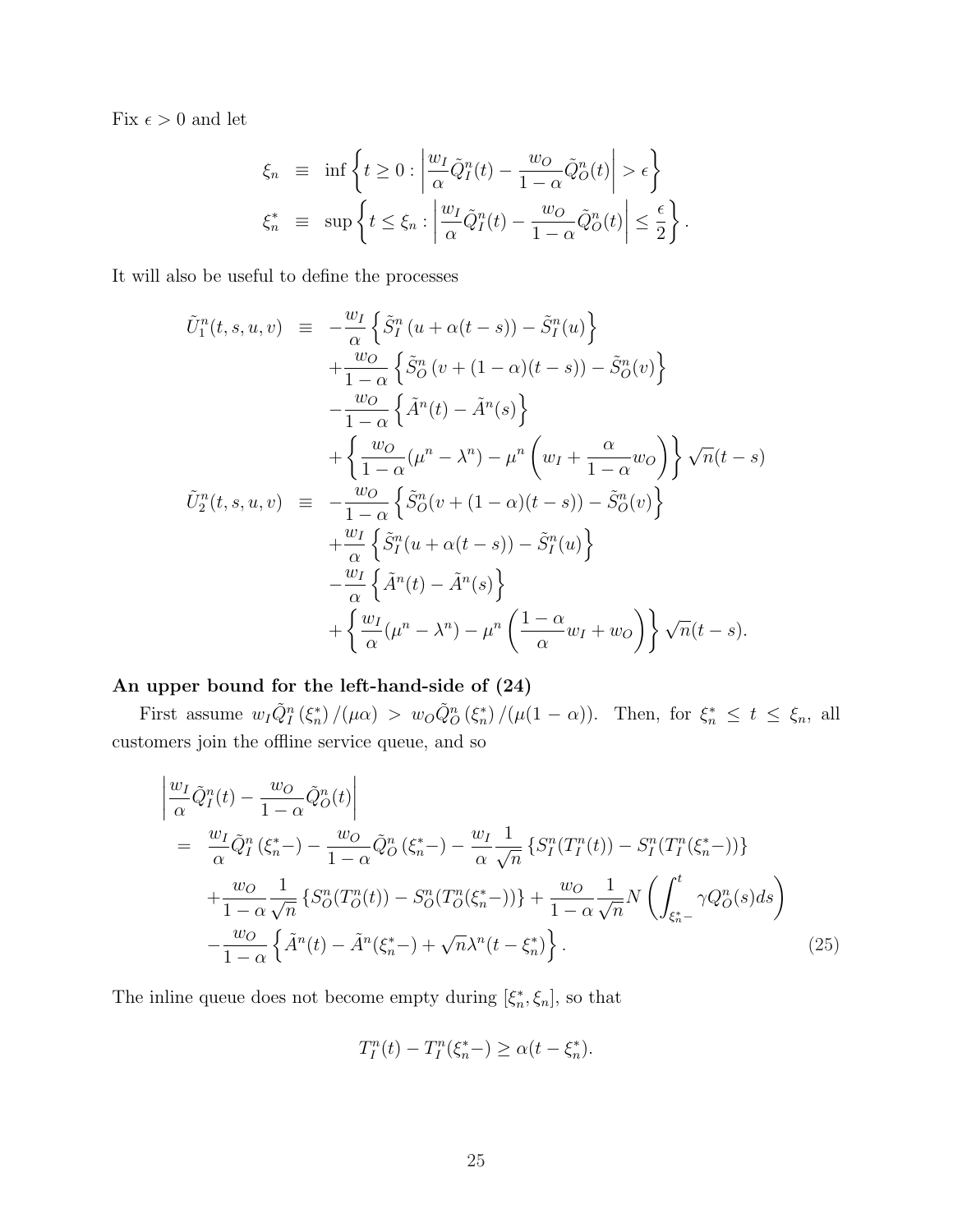The offline queue may become empty during  $[\xi_n^*, \xi_n]$ , so that

$$
T_O^n(t) - T_O^n(\xi_n^*) \le (1 - \alpha)(t - \xi_n^*).
$$

Since  $S_I^n$  and  $S_O^n$  are non-decreasing processes,

$$
S_I^n(T_I^n(t)) - S_I^n(T_I^n(\xi_n^*) )
$$
  
\n
$$
\geq S_I^n(T_I^n(\xi_n^*) + \alpha(t - \xi_n^*)) - S_I^n(T_I^n(\xi_n^*) )
$$
  
\n
$$
= \sqrt{n} \left[ \tilde{S}_I^n(T_I^n(\xi_n^*) + \alpha(t - \xi_n^*)) - \tilde{S}_I^n(T_I^n(\xi_n^*) ) + \alpha \sqrt{n}(t - \xi_n^*) \right],
$$

and

$$
S_{O}^{n}(T_{O}^{n}(t)) - S_{O}^{n}(T_{O}^{n}(\xi_{n}^{*}-))
$$
  
\n
$$
\leq S_{O}^{n}(T_{O}^{n}(\xi_{n}^{*}-) + (1 - \alpha)(t - \xi_{n}^{*})) - S_{O}^{n}(T_{O}^{n}(\xi_{n}^{*}-))
$$
  
\n
$$
= \sqrt{n} \left[ \tilde{S}_{O}^{n}(T_{O}^{n}(\xi_{n}^{*}-) + (1 - \alpha)(t - \xi_{n}^{*})) - \tilde{S}_{O}^{n}(T_{O}^{n}(\xi_{n}^{*}-)) + (1 - \alpha)\sqrt{n}(t - \xi_{n}^{*}) \right].
$$

The definition of  $\xi_n^*$  and substitution of the above upper bounds into (25) establish

$$
\begin{aligned}\n\left| \frac{w_I}{\alpha} \tilde{Q}_I^n(t) - \frac{w_O}{1 - \alpha} \tilde{Q}_O^n(t) \right| \\
&\leq \frac{\epsilon}{2} + \tilde{U}_1^n(t, \xi_n^*-, T_I^n(\xi_n^* -), T_O^n(\xi_n^* -)) + \frac{w_O}{1 - \alpha} \frac{1}{\sqrt{n}} N\left(\int_{\xi_n^* -}^t \gamma Q_O^n(s) ds\right).\n\end{aligned}
$$

When  $w_I \tilde{Q}_I^n(\xi_n^*) / (\mu \alpha) \leq w_O \tilde{Q}_O^n(\xi_n^*) / (\mu (1 - \alpha))$ , a similar argument shows

$$
\begin{aligned}\n\left| \frac{w_O}{1-\alpha} \tilde{Q}_O^n(t) - \frac{w_I}{\alpha} \tilde{Q}_I^n(t) \right| \\
&\leq \frac{\epsilon}{2} + \tilde{U}_2^n(t, \xi_n^*-, T_I^n(\xi_n^* -), T_O^n(\xi_n^* -)) - \frac{w_O}{1-\alpha} \frac{1}{\sqrt{n}} N\left(\int_{\xi_n^* -}^t \gamma Q_O^n(s) ds\right).\n\end{aligned}
$$

Also noting the process *N* is non-negative, we conclude

$$
\begin{aligned}\n\left| \frac{w_I}{\alpha} \tilde{Q}_I^n(t) - \frac{w_O}{1 - \alpha} \tilde{Q}_O^n(t) \right| \\
&\leq \frac{\epsilon}{2} + \max \left\{ \tilde{U}_1^n(t, \xi_n^* -, T_I^n(\xi_n^* -), T_O^n(\xi_n^* -)), \tilde{U}_2^n(t, \xi_n^* -, T_I^n(\xi_n^* -), T_O^n(\xi_n^* -)) \right\} \\
&\quad + \frac{w_O}{1 - \alpha} \frac{1}{\sqrt{n}} N \left( \int_0^T \gamma Q_O^n(s) ds \right).\n\end{aligned}
$$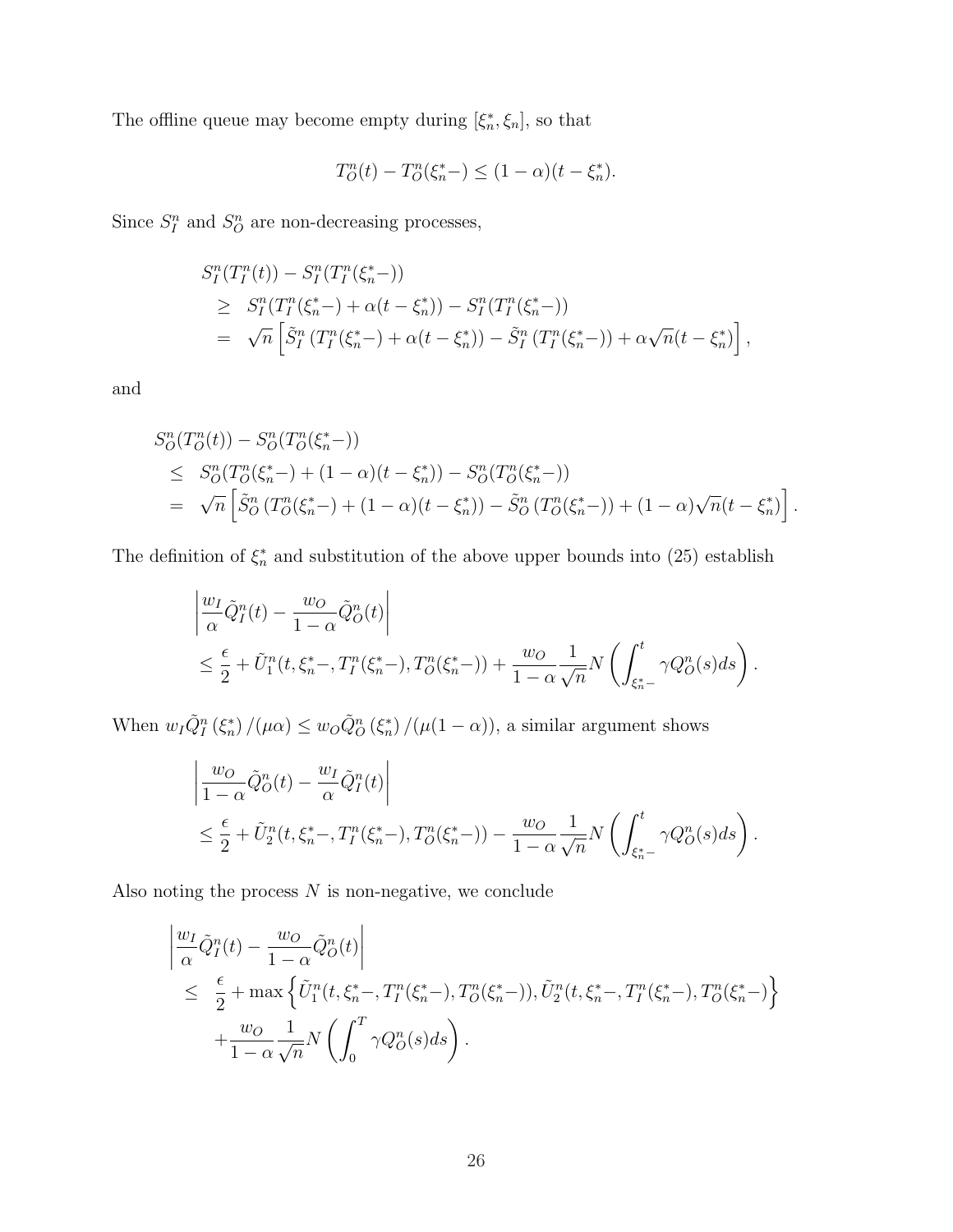Therefore, the left-hand side of (24) can be bounded as follows

$$
P\left(\sup_{0\leq t\leq T} \left|\frac{w_I}{\alpha} \tilde{Q}_I^n(t) - \frac{w_O}{1-\alpha} \tilde{Q}_O^n(t)\right| > \epsilon\right) \tag{26}
$$
\n
$$
\leq P\left(\sup_{0\leq s\leq t\leq T} \sup_{0\leq u,v\leq s} \max\left\{\tilde{U}_I^n(t,s,u,v), \tilde{U}_2^n(t,s,u,v)\right\} > \frac{\epsilon}{2}\right).
$$

### Convergence of the right-hand-side of (26) to zero

Let  $\eta$  be arbitrarily small. Observe that

$$
\frac{1}{\sqrt{n}}N\left(\int_0^T \gamma Q_O^n(s)ds\right) = \tilde{N}^n\left(\bar{\tau}^n(T)\right) + \gamma \int_0^T \tilde{Q}_O^n(s)ds
$$

From Lemma 1,we know that  $\bar{\tau}^n \to 0$  as  $n \to \infty$  a.s., u.o.c. The functional central limit theorem establishes that  $\tilde{N}^n$  weakly converges to a Brownian Motion as  $n \to \infty$ . Since  $\tau^n$ is a non-decreasing process, the random time change theorem implies that  $\tilde{N}^n \circ \bar{\tau}^n$  weakly converges to the zero process. Therefore,  $\tilde{N}^n(\overline{\tau}^n(T)) \Rightarrow 0$  as  $n \to \infty$ . Since weak convergence to a constant is equivalent to convergence in probability and  $\int_0^T \tilde{Q}_O^n(y) dy$  is stochastically bounded due to Lemma 2, there exists  $M$  and  $n_0$  large enough so that

$$
P\left(\frac{w_O}{1-\alpha}\frac{1}{\sqrt{n}}N\left(\int_0^T \gamma Q_O^n(s)ds\right) > M\right) < \frac{\eta}{2}
$$

for all  $n \geq n_0$ .

The processes  $\tilde{A}^n$ ,  $\tilde{S}^n_I$ , and  $\tilde{S}^n_O$  all weakly converge to Brownian motions by the functional central limit theorem. The heavy traffic assumption (8) implies that for any  $t > s$ , as  $n \to \infty$ ,

$$
\left(\frac{w_O}{1-\alpha}\left(\mu^n - \lambda^n\right) - \mu^n \left(w_I + \frac{\alpha}{1-\alpha}w_O\right)\right)\sqrt{n}(t-s) \rightarrow -\infty
$$

$$
\left(\frac{w_I}{\alpha}\left(\mu^n - \lambda^n\right) - \mu^n \left(\frac{1-\alpha}{\alpha}w_I + w_O\right)\right)\sqrt{n}(t-s) \rightarrow -\infty.
$$

Therefore, an argument analogous to the proof of Theorem 3.2 in Reiman (1984) shows that there exists  $m_0$  such that for all  $n > m_0$ 

$$
P\left(\sup_{0\leq s\leq t\leq T}\sup_{0\leq u,v\leq s}\max\left\{\tilde{U}_1^n(t,s,u,v),\tilde{U}_2^n(t,s,u,v)\right\}+M>\frac{\epsilon}{2}\right)<\eta.
$$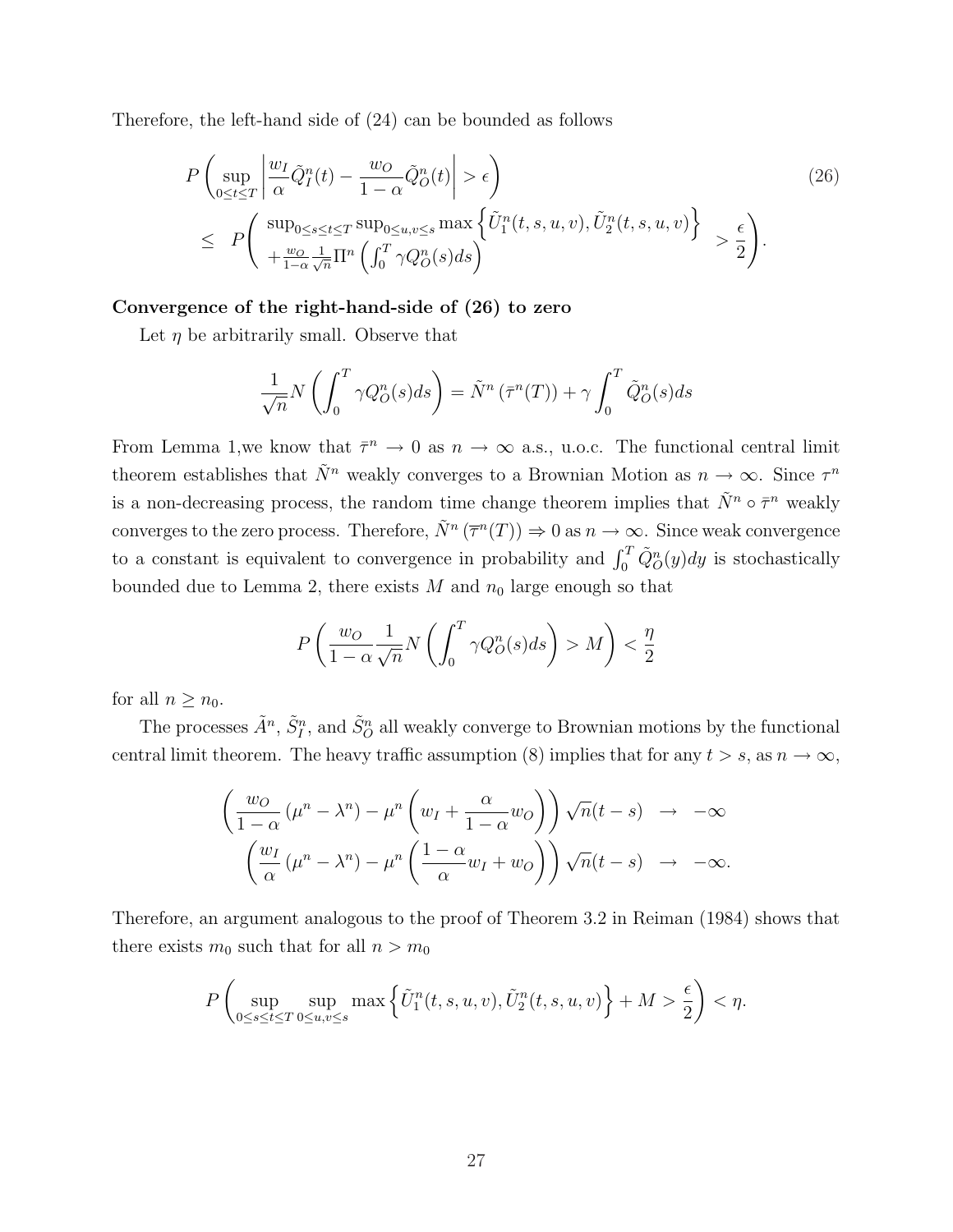We conclude that for all  $n > n_0 \vee m_0$ 

$$
P\left(\sup_{0\leq s\leq t\leq T}\sup_{0\leq u,v\leq s}\max\left\{\tilde{U}_1^n(t,s,u,v),\tilde{U}_2^n(t,s,u,v)\right\}+\frac{w_O}{1-\alpha}\frac{1}{\sqrt{n}}N\left(\int_0^T\gamma Q_O^n(s)ds\right)>\frac{\epsilon}{2}\right)
$$
  

$$
\leq P\left(\sup_{0\leq s\leq t\leq T}\sup_{0\leq u,v\leq s}\max\left\{\tilde{U}_1^n(t,s,u,v),\tilde{U}_2^n(t,s,u,v)\right\}+M>\frac{\epsilon}{2}\right)
$$
  
+
$$
P\left(\frac{w_O}{1-\alpha}\frac{1}{\sqrt{n}}N\left(\int_0^T\gamma Q_O^n(s)ds\right)>\frac{\epsilon}{2}\right)
$$
  

$$
<\frac{\eta}{2}+\frac{\eta}{2}=\eta.
$$

### Proof of Theorem 2

Define

$$
\tilde{X}^n(t) \equiv \tilde{A}^n(t) - \tilde{S}_I^n(T_I^n(t)) - \tilde{S}_O^n(T_O^n(t)) - \tilde{N}^n(\overline{\tau}^n(t)) + \sqrt{n}t(\lambda^n - \mu^n)
$$
  

$$
\tilde{\epsilon}^n(t) \equiv \gamma \int_0^t \left( \frac{(1-\alpha)w_I}{\alpha w_O + (1-\alpha)w_I} \tilde{Q}^n(s) - \tilde{Q}_O^n(s) \right) ds.
$$

Then, for all  $t \geq 0$ ,

$$
\tilde{Q}^n(t) = \tilde{X}^n(t) + \tilde{\epsilon}^n(t) - \frac{(1-\alpha)w_I}{\alpha w_O + (1-\alpha)w_I} \gamma \int_0^t \tilde{Q}^n(s)ds + \tilde{I}^n(t) \ge 0.
$$

Since also  $\tilde{I}^n$  is non-decreasing,  $\tilde{I}^n(0) = 0$ , and

$$
\int_0^\infty \tilde{Q}^n(t)d\tilde{I}^n(t) = \int_0^\infty \frac{\mu^n}{n}Q^n(t)\mathbf{1}\{Q^n(t) = 0\}dt = 0,
$$

it follows that

$$
\left(\tilde{Q}^n, \mu^n \tilde{I}^n\right) \equiv \left(\phi^\kappa, \psi^\kappa\right) \left(\tilde{X}^n + \tilde{\epsilon}^n\right). \tag{27}
$$

Let *B* be a standard Brownian motion. Suppose we can show

$$
\tilde{X}^n \Rightarrow \sigma B + \theta e,
$$

as  $n \to \infty$ . By the continuous mapping theorem and Theorem 1,

$$
\tilde{\epsilon}^n \Rightarrow 0,
$$

as  $n \to \infty$ . Proposition 4 part (iii) in Ward and Kumar (2007) establishes that the mapping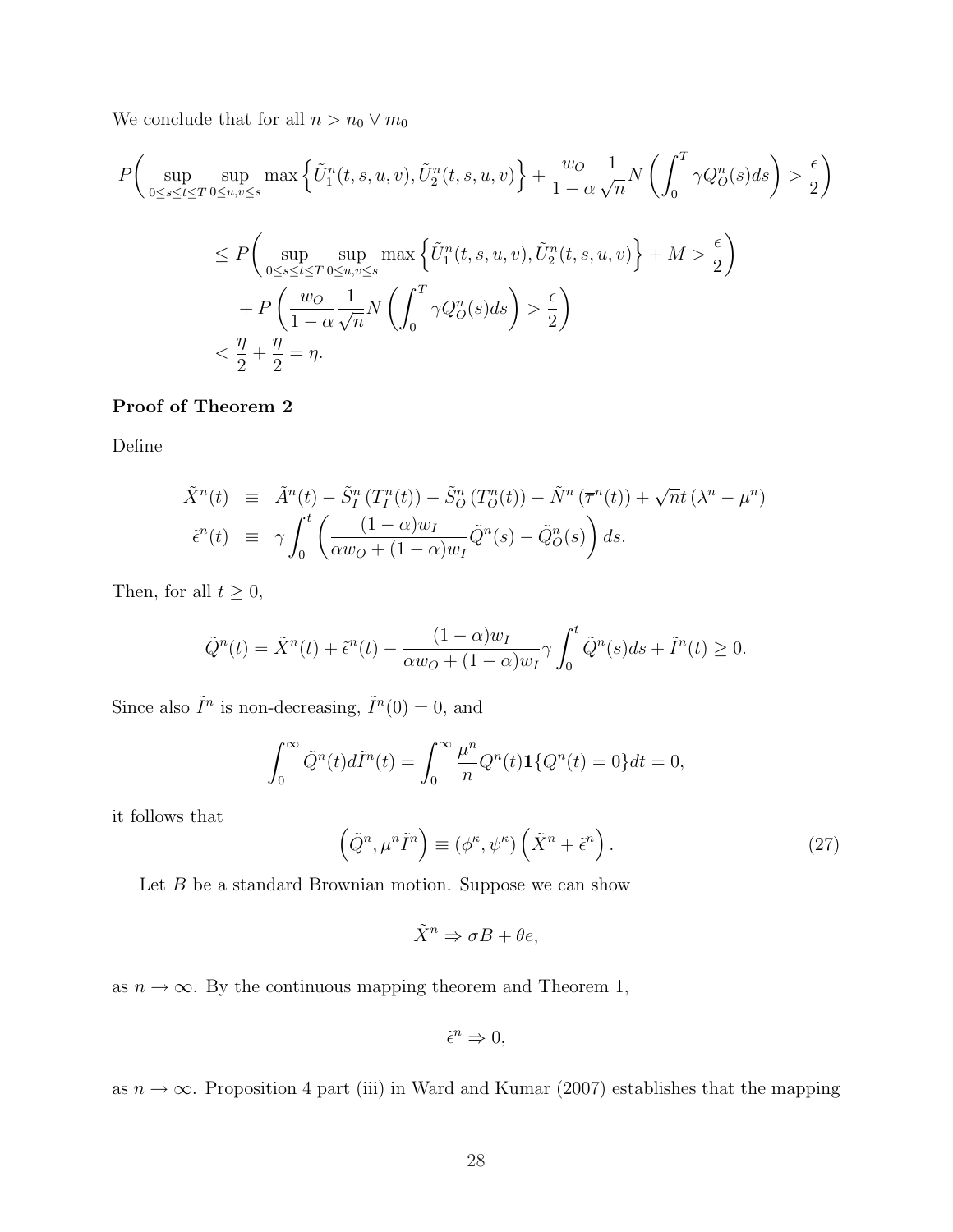$(\phi^{\kappa}, \psi^{\kappa})$  is continuous. Therefore, by the continuous mapping theorem

$$
(\phi^{\kappa}, \psi^{\kappa})\left(\tilde{X}^{n} + \tilde{\epsilon}^{n}\right) \Rightarrow (\phi^{\kappa}, \psi^{\kappa})\left(\sigma B + \theta e\right),
$$

as  $n \to \infty$ . The representation  $(Z, L)$  in terms of the one-sided linearly generalized regulator mapping in (27) shows  $(Z, L) = (\phi^{\kappa}, \psi^{\kappa})(\sigma B + \theta e)$ , and so

$$
\left(\tilde{Q}^n, \mu^n \tilde{I}^n\right) \Rightarrow (Z, L)
$$

as  $n \to \infty$ .

The sequence  $\{(T_0^n, T_I^n)\}\$ is tight in D because  $|T_I^n(t) - T_I^n(s)| \leq |t - s|$  and  $|T_O^n(t) - T_I^n(s)|$  $T_O^n(s) \leq |t - s|$ . Consider any subsequence  $\{n_k\}$  on which

$$
(T_O^{n_k}, T_I^{n_k}) \Rightarrow (T_O, T_I)
$$

as  $n_K \to \infty$ . By Lemma 1, the limit process satisfies

$$
T_O + T_I = e.
$$

Let  $B_1$ ,  $B_2$ , and  $B_3$  be independent, standard Brownian motions. On the subsequence  $\{n_k\}$ , by the functional central limit theorem, continuous mapping theorem, and the heavy traffic assumption (8)

$$
\tilde{A}^{n_k}(t) - \tilde{S}_I^{n_k}(T_I^{n_k}(t)) - \tilde{S}_O^{n_k}(T_O^{n_k}(t)) + \sqrt{n_k}t(\lambda^{n_k} - \mu^{n_k})
$$
  
\n
$$
\Rightarrow \sqrt{\text{var}(u_1)}B_1 - \sqrt{\text{var}(v_1^I)}B_2 \circ T_I - \sqrt{\text{var}(v_1^O)}B_3 \circ T_O + \theta e,
$$

as  $n_k \to \infty$ . By the same argument directly following (26) in the proof of Theorem 1,

$$
\tilde{N}^{n_k} \circ \overline{\tau}^{n_k}(t) \Rightarrow 0,
$$

as  $n_k \to \infty$ . Therefore,

$$
\tilde{X}^{n_k} \Rightarrow \sqrt{\text{var}(u_1)}B_1 - \sqrt{\text{var}(v_1^I)}B_2 \circ T_I - \sqrt{\text{var}(v_1^O)}B_3 \circ T_O + \theta e,
$$

as  $n_k \to \infty$ . Since  $T_I + T_O = e$  and  $var(v_1^I) = var(v_1^O)$  by assumption, it follows that  $var(u_1)B_1 - var(v_1^I)B_2 \circ T_I - var(v_1^O)B_3 \circ T_O$  has the same distribution as  $\sigma B$ . Since the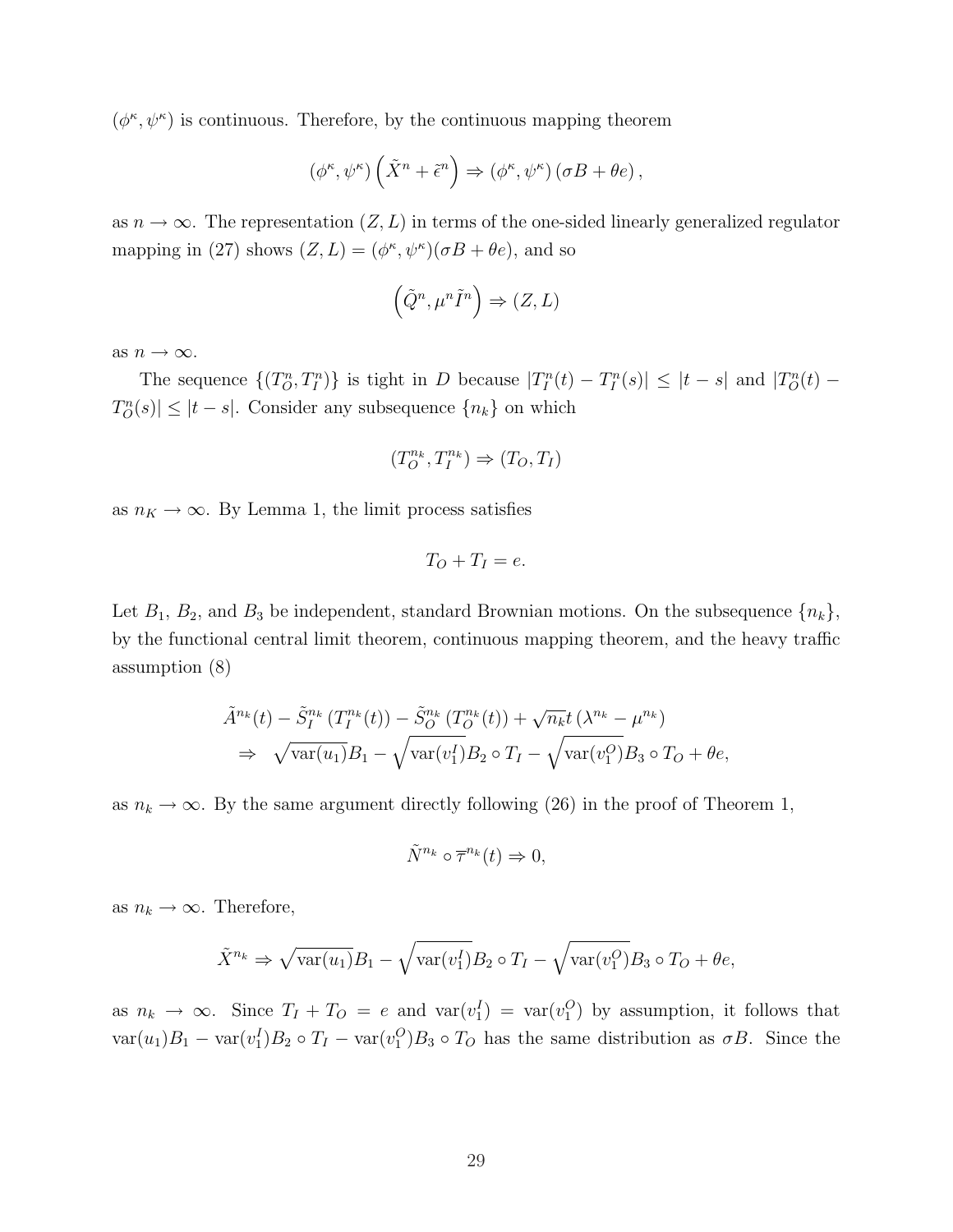subsequence  ${n_k}$  was arbitrary, we conclude

$$
\tilde{X}^n \Rightarrow \sigma B + \theta e,
$$

as  $n \to \infty$ .

### Proof of Theorem 3

## Proof of (14)

We establish

$$
\tilde{W}_O^n \Rightarrow \frac{(1-\alpha)w_I}{(1-\alpha)w_I + \alpha w_O} \frac{Z}{\mu}
$$
\n(28)

as  $n \to \infty$ . Showing

$$
\tilde{W}_I^n \Rightarrow \frac{\alpha w_O}{(1-\alpha)w_I + \alpha w_O} \frac{Z}{\mu}
$$

as  $n \to \infty$  follows an argument similar to Theorem 5.3 in Reiman (1984), and so is omitted. Since the offline service queue receives at least  $(1 - \alpha)$  proportion of the server's efforts when the queue is non-empty,  $(1 - \alpha)^{-1} W_O^n(t)$  exceeds the amount of time required to finish serving all customers in the offline queue that will eventually receive service. Therefore, at time  $t > 0$ , the number of customers in the offline queue that will eventually abandon is less than or equal to

$$
\mathcal{A}^n(t) \equiv N\left(\int_0^{t+(1-\alpha)^{-1}W_O^n(t)}\gamma Q_O^n(s)ds\right) - N\left(\int_0^t \gamma Q_O^n(s)ds\right).
$$

Then,  $Q_O^n(t) - A^n(t)$  is a lower bound on the number of customers in the offline queue that will eventually receive service, and so

$$
L_O^n(t) \equiv \sum_{j=S_O^n\left(T_O^n(t)\right)+2}^{S_O^n\left(T_O^n(t)\right)+Q^n(t)-\mathcal{A}^n(t)}\frac{v_j^O}{n\mu^n} \leq W_O^n(t).
$$

Also,  $Q_{\mathcal{O}}^n(t)$  is an upper bound on the number of customers in the offline queue that will eventually receive service, and so

$$
U_O^n(t) \equiv \sum_{j=S_O^n(T_O^n(t)) + 1}^{S_O^n(T_O^n(t)) + Q_O^n(t)} \frac{v_j^O}{n\mu^n} \ge W_O^n(t).
$$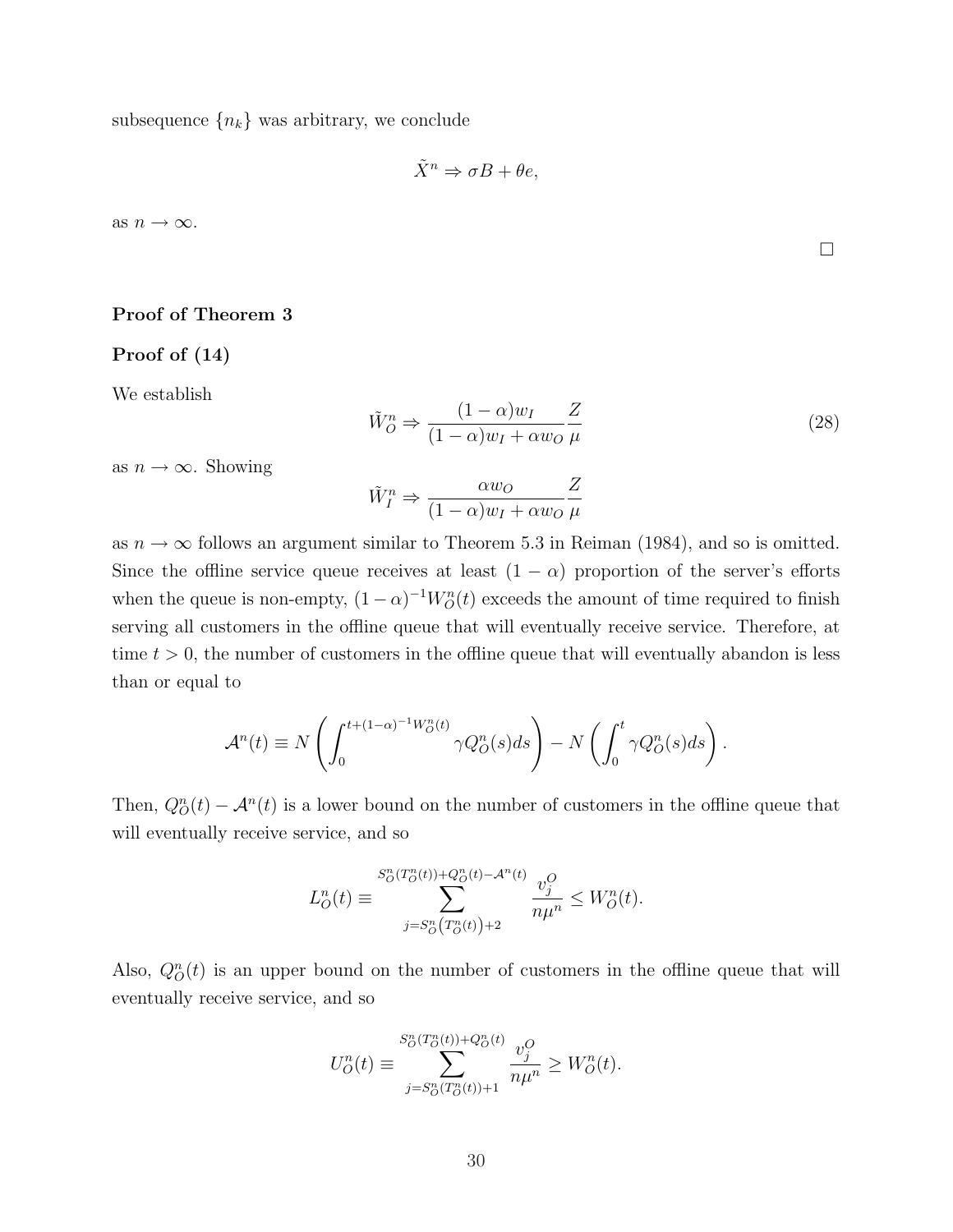We conclude

$$
0 \le \sqrt{n}W_O^n(t) - \sqrt{n}L_O^n(t) \le \sqrt{n}U_O^n(t) - \sqrt{n}L_O^n(t). \tag{29}
$$

Define

$$
\tilde{V}_O^n(t) \equiv \frac{1}{\sqrt{n}} \sum_{i=1}^{\lfloor nt \rfloor} \left( v_i^O - 1 \right) \text{ for all } t \ge 0.
$$

Observe that

$$
\sqrt{n}U_{O}^{n}(t) - \sqrt{n}L_{O}^{n}(t)
$$
\n
$$
= \frac{1}{\mu^{n}} \frac{1}{\sqrt{n}} v_{S_{O}^{n}(T_{O}^{n}(t)) + 1} + \frac{1}{\mu^{n}} \frac{1}{\sqrt{n}} \mathcal{A}^{n}(t)
$$
\n
$$
+ \frac{1}{\mu^{n}} \left( \tilde{V}_{O}^{n} \left( \frac{S_{O}^{n}(T_{O}^{n}(t))}{n} + \frac{Q_{O}^{n}(t)}{n} \right) - \tilde{V}_{O}^{n} \left( \frac{S_{O}^{n}(T_{O}^{n}(t))}{n} + \frac{Q_{O}^{n}(t)}{n} - \frac{\mathcal{A}^{n}(t)}{n} \right) \right)
$$
\n(30)

and

$$
\sqrt{n}L_{O}^{n}(t) = \frac{1}{\mu^{n}}\tilde{Q}_{O}^{n}(t) - \frac{1}{\mu^{n}}\frac{1}{\sqrt{n}} - \frac{1}{\mu^{n}}\frac{1}{\sqrt{n}}\mathcal{A}^{n}(t) + \frac{1}{\mu^{n}}\left(\tilde{V}_{O}^{n}\left(\frac{S_{O}^{n}(T_{O}^{n}(t))}{n} + \frac{Q_{O}^{n}(t)}{n} - \frac{\mathcal{A}^{n}(t)}{n}\right) - \tilde{V}_{O}^{n}\left(\frac{S_{O}^{n}(T_{O}^{n}(t))}{n} + \frac{1}{n}\right)\right).
$$
\n(31)

We will first show that  $\sqrt{n}U_{O}^{n} - \sqrt{n}L_{O}^{n} \Rightarrow 0$  as  $n \to \infty$ , and then show

$$
\sqrt{n}L_{O}^{n} \Rightarrow \frac{(1-\alpha)w_{I}}{(1-\alpha)w_{I} + \alpha w_{O}} \frac{Z}{\mu}
$$
\n(32)

as  $n \to \infty$ . The inequality (29) and the converging together lemma then establish (28), and so the weak convergence in (14) follows.

Since

$$
\frac{1}{\sqrt{n}}\mathcal{A}^n(t) = \tilde{N}^n\left(\overline{\tau}^n\left(t + \frac{W_O^n(t)}{1-\alpha}\right)\right) - \tilde{N}^n\left(\overline{\tau}^n(t)\right) + \int_t^{t + (1-\alpha)^{-1}W_O^n(t)}\gamma \tilde{Q}_O^n(s)ds,
$$

and Lemma 1 establishes  $\overline{\tau}^n \to 0$  and  $W_O^n \to 0$  a.s., u.o.c., it follows from the functional central limit theorem, continuous mapping theorem, and the weak convergence of  $\tilde{Q}_{O}^{n}$  in (13) that

$$
\frac{1}{\sqrt{n}}\mathcal{A}^n \Rightarrow 0\tag{33}
$$

as  $n \to \infty$ . It follows from Lemma 3 in Iglehart and Whitt (1970) that for any  $t > 0$  $n^{-1/2}v_{S_0^n(T_0^n(t))+1} \to 0$  in probability, as  $n \to \infty$ . Now, the sequence  $\{T_0^n\}$  is tight in *D*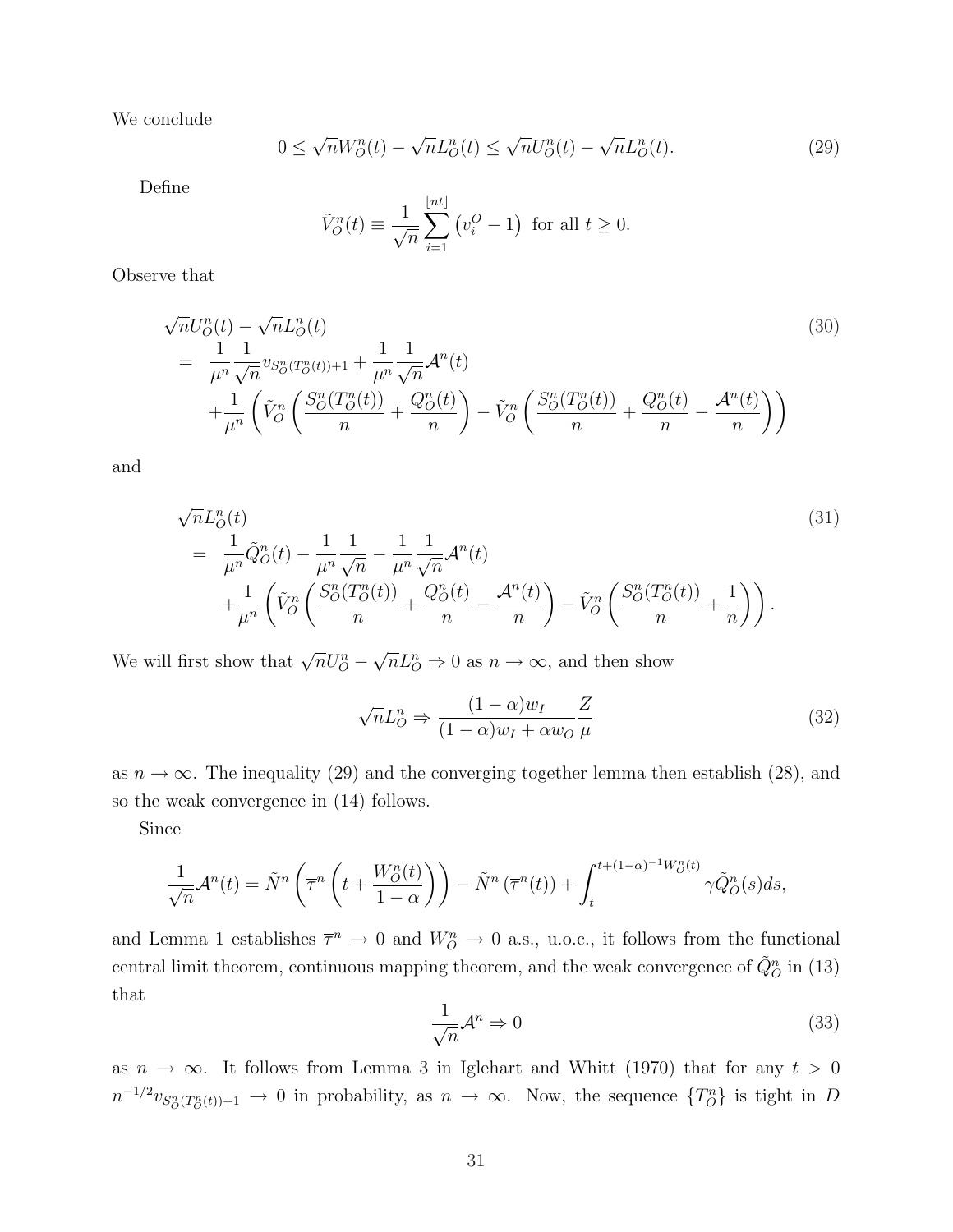because  $|T_O^n(t) - T_O^n(s)| \leq |t - s|$ . On any subsequence  $\{n_k\}$  on which

$$
T_O^{n_k}\Rightarrow T_O
$$

as  $n_k \to \infty$ , the functional strong law of large numbers and random time change theorem establish

$$
\frac{S_O^{n_k} \circ T_O^{n_k}}{n_k} \Rightarrow \mu T_O
$$

as  $n_k \to \infty$ . Furthermore, on this same subsequence, by the convergences in (33) and Lemma 1,  $n_k^{-1}A^{n_k} \Rightarrow 0$  and  $n_k^{-1}Q_O^{n_k} \to 0$  a.s., u.o.c. as  $n_k \to \infty$ . Therefore, because by Donsker's theorem  $\tilde{V}_O^n$  weakly converges to a continuous limit process,

$$
\tilde{V}_{O}^{n_k}\left(\frac{S_O^{n_k}\left(T_O^{n_k}(\cdot)\right)}{n_k} + \frac{Q_O^{n_k}(\cdot)}{n_k}\right) - \tilde{V}_{O}^{n_k}\left(\frac{S_O^{n_k}\left(T_O^{n_k}(\cdot)\right)}{n_k} + \frac{Q_O^{n_k}(\cdot)}{n_k} - \frac{\mathcal{A}^{n_k}(\cdot)}{n_k}\right) \Rightarrow 0
$$

as  $n_k \to \infty$ . Since the subsequence  $\{n_k\}$  was arbitrary, it follows that

$$
\tilde{V}_O^n\left(\frac{S_O^n(T_O^n(\cdot))}{n} + \frac{Q_O^n(\cdot)}{n}\right) - \tilde{V}_O^n\left(\frac{S_O^n(T_O^n(\cdot))}{n} + \frac{Q_O^n(\cdot)}{n} - \frac{A^n(\cdot)}{n}\right) \Rightarrow 0
$$

as  $n \to \infty$ . We conclude from (30) that as  $n \to \infty$ 

$$
\sqrt{n}U_O^n - \sqrt{n}L_O^n \Rightarrow 0.
$$

We now establish the weak convergence in (32). An argument similar to that in the above paragraph shows

$$
\tilde{V}_O^n \left( \frac{S_O^n \left( T_O^n(\cdot) \right)}{n} + \frac{Q_O^n(\cdot)}{n} - \frac{\mathcal{A}^n(\cdot)}{n} \right) - \tilde{V}_O^n \left( \frac{S_O^n \left( T_O^n(\cdot) \right)}{n} + \frac{1}{n} \right) \Rightarrow 0
$$

as  $n \to \infty$ . Hence, the representation of  $\sqrt{n}L_{\mathcal{O}}^{n}$  in (31), Theorems 1 and 2 (specifically, the resulting convergence in (13)), the convergence in (33), and the continuous mapping theorem establish (32).

### Proof of (15)

First observe that it is sufficient to show that for any  $t > 0$ ,

$$
P\left(\frac{d}{dt}T_I^n(t) = \alpha\right) \to 1
$$
 and  $P\left(\frac{d}{dt}T_O^n(t) = 1 - \alpha\right) \to 1$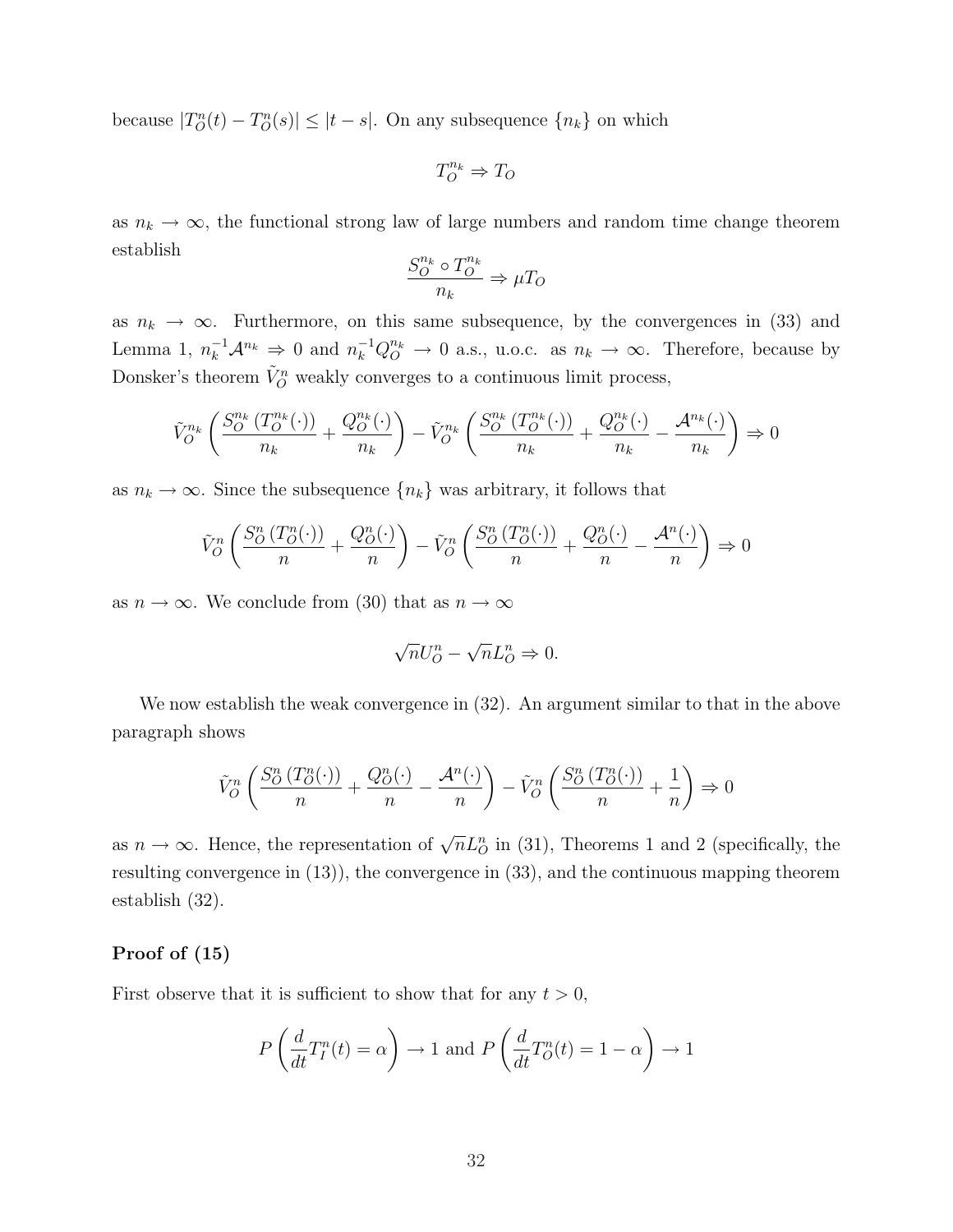as  $n \to \infty$ . Now,  $\frac{d}{dt}T_I^n(t) = \alpha$  and  $\frac{d}{dt}T_O^n(t) = 1 - \alpha$  if and only if  $Q_I^n(t) > 0$  and  $Q_O^n(t) > 0$ . Hence it is enough to show

$$
P(Q_I^n(t) > 0) = P(\tilde{Q}_I^n(t) > 0) \rightarrow 1
$$
  

$$
P(Q_O^n(t) > 0) = P(\tilde{Q}_O^n(t) > 0) \rightarrow 1
$$

as  $n \to \infty$ , which follows from the weak convergence in (13).

### Proof of Proposition 1

We must show the following.

- (i) For any  $T > 0$ ,  $\sup_{0 \le t \le T}$  $\frac{w_I}{\alpha} \tilde{Q}_I^n(t) - \frac{w_O}{1-\alpha} \tilde{Q}_O^n(t) \Big| \to 0$ , in probability, as  $n \to \infty$ .
- (ii) As  $n \to \infty$ ,  $(\tilde{Q}^n, \tilde{I}^n) \Rightarrow (Z, L)$ .
- (iii) As  $n \to \infty$ ,  $\tilde{W}_{I}^{n} \Rightarrow \frac{\alpha w_{O}}{(1-\alpha)w_{I}+\alpha w_{O}}$ *Z*  $\frac{Z}{\mu}$  and  $\tilde{W}_O^n \Rightarrow \frac{(1-\alpha)w_I}{(1-\alpha)w_I + \alpha w_O}$ *Z µ* .
- (i): Modify the definitions of  $\tilde{U}_1^n$  and  $\tilde{U}_2^n$  in the proof of Theorem 1 so that

$$
\tilde{U}_{1}^{n}(t,s) = -\frac{w_{O}}{1-\alpha} \left( \tilde{A}^{n}(t) - \tilde{A}^{n}(s) \right)
$$
\n
$$
\begin{cases}\n\frac{w_{O}}{1-\alpha} \left( \mu^{n} - \lambda^{n} \right) - \mu^{n} \left( w_{I} + \frac{\alpha}{1-\alpha} w_{O} \right) + \frac{w_{O}}{1-\alpha} \frac{1}{n!n} \right\} \sqrt{n}(t-s)
$$
\n
$$
\tilde{U}_{2}^{n}(t,s) = -\frac{w_{O}}{1-\alpha} \left( \tilde{A}^{n}(t) - \tilde{A}^{n}(s) \right)
$$
\n
$$
\left\{ \frac{w_{I}}{\alpha} \left( \mu^{n} - \lambda^{n} \right) - \mu^{n} \left( \frac{1-\alpha}{\alpha} w_{I} + w_{O} \right) + \frac{w_{I}}{\alpha} \frac{1}{n!n} \right\} \sqrt{n}(t-s).
$$

With  $\xi_n$  and  $\xi_n^*$  defined exactly as in the proof of Theorem 1, observe that when

$$
\frac{w_I}{\alpha} \tilde{Q}_I^n \left( \xi_n^* \right) > \left( \leq \right) \frac{w_O}{1 - \alpha} \tilde{Q}_O^n \left( \xi_n^* \right),
$$

because the inline (offline) queue does not become empty during  $[\xi_n^*, \xi_n]$ , the offline (inline) queue may become empty, and service occurs in discrete time intervals

$$
S_I^n(t) - S_I^n(\xi_n^*) \geq \left(\leq\right) \left[ \frac{t - \xi_n^* - t}{l^n} \right] \left[\alpha n^{1/3} \mu^n\right]
$$

$$
S_O^n(t) - S_O^n(\xi_n^*) \leq \left(\geq\right) \left[ \frac{t - \xi_n^* - t}{l^n} \right] \left[ (1 - \alpha) n^{1/3} \mu^n \right].
$$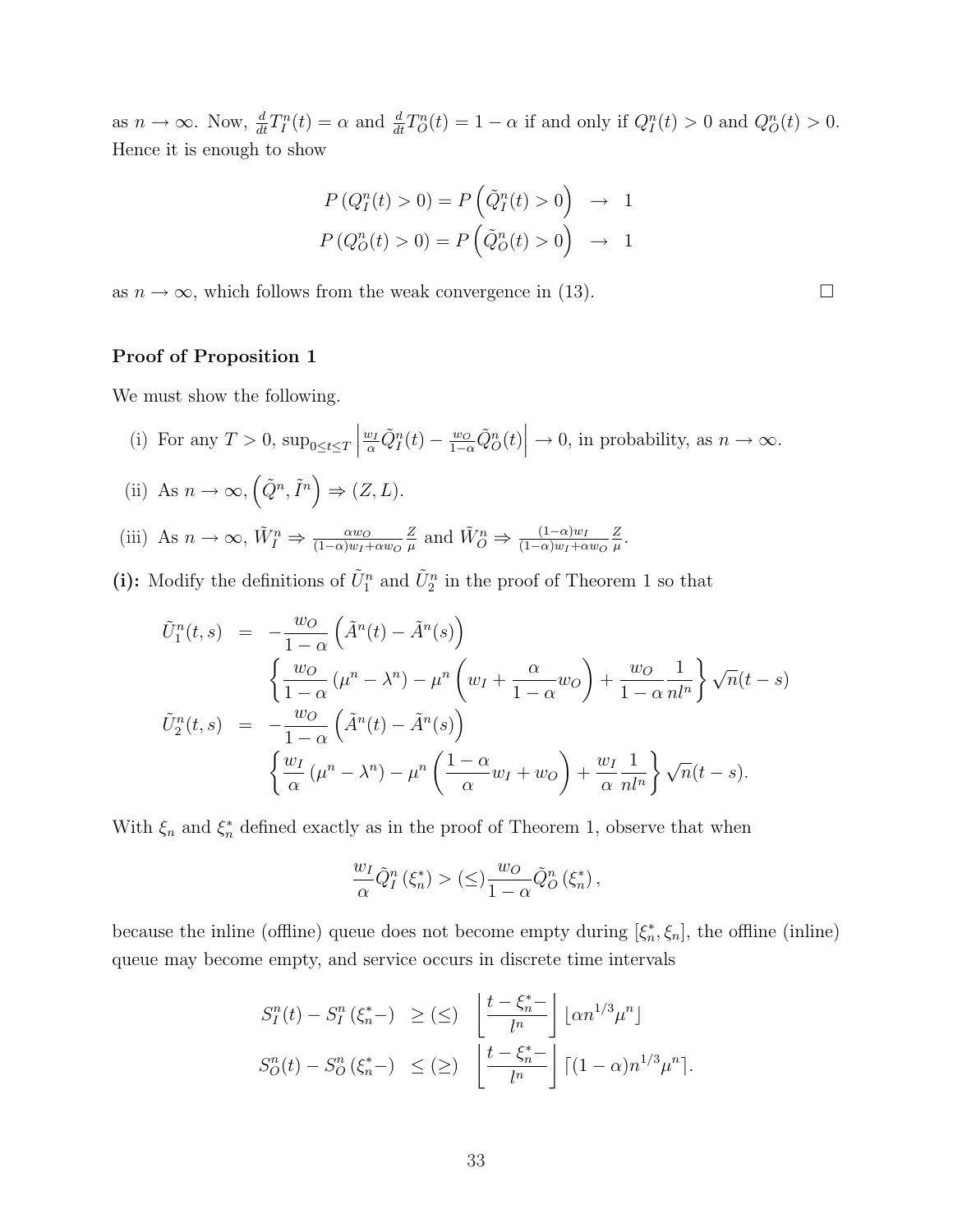Then, substitution of the above bounds into the equivalent of (25) in the proof of Theorem 1 in this setting (specifically, replace  $S_I^n(T_I^n(t)) - S_I^n(T_I^n(\xi_n^*)$ ) with  $S_I^n(t) - S_I^n(\xi_n^*)$  and  $S_{O}^{n}(T_{O}^{n}(t)) - S_{O}^{n}(T_{O}^{n}(\xi_{n}^{*}-))$  with  $S_{O}^{n}(t) - S_{O}^{n}(\xi_{n}^{*}-))$  shows

$$
\left| \frac{w_I}{\alpha} \tilde{Q}_I^n(t) - \frac{w_O}{1 - \alpha} \tilde{Q}_O^n(t) \right| \leq \frac{\epsilon}{2} + \max \left\{ \tilde{U}_1^n(t, \xi_n^*) , \tilde{U}_2^n(t, \xi_n^*) \right\} + \frac{w_O}{1 - \alpha \sqrt{n}} N \left( \int_0^t \gamma Q_O^n(s) ds \right).
$$

Noting that  $(nl^n)^{-1} = n^{-1/3} \to \infty$  as  $n \to \infty$ , the remainder of the proof proceeds exactly as the proof of Theorem 1.

(ii): We first observe that the number-in-system process can be equivalently written as

$$
Q_I^n(t) + Q_O^n(t) = A^n(t) - N\left(\int_0^t \gamma Q_O^n(s)ds\right) - \left[\frac{t}{l^n}\right] n^{1/3} \mu^n + I^n(t),\tag{34}
$$

where  $I^n$  is a non-decreasing process for which  $\int_0^\infty (Q_I^n(t) + Q_O^n(t)) dI^n(t) = 0$  and  $I^n(0) = 0$ . Specifically, the process  $I^n$  may increase only at discrete review time points  $\{l^n, 2l^n, 3l^n, \ldots\}$ , and is defined recursively as

$$
I^{n}(0) = 0
$$
  
\n
$$
I^{n}(il^{n}) = I^{n}((i - 1)l^{n}) + [n^{1/3}\mu^{n} - Q_{I}^{n}(il^{n}) - Q_{O}^{n}(il^{n})]^{+}.
$$

The process  $I<sup>n</sup>$  tracks the cumulative amount of spare capacity. To see the equation (34) holds, note that

$$
Q_I^n(t) + Q_O^n(t) = A^n(t) - N\left(\int_0^t \gamma Q_O^n(s)ds\right) - S_I^n\left(\left\lfloor\frac{t}{l^n}\right\rfloor l^n\right) - S_O^n\left(\left\lfloor\frac{t}{l^n}\right\rfloor l^n\right),
$$

and, for every  $i \in \{0, 1, ...\}$ ,

$$
S_I^n(il^n) + S_O^n(il^n) - S_I^n((i-1)l^n) - S_O^n((i-1)l^n)
$$
  
=  $n^{1/3} \mu^n \mathbf{1} \{ Q_I^n(il^n-) + Q_O^n(il^n-) \ge n^{1/3} \mu^n \}$   
+  $(Q_I^n(il^n-) + Q_O^n(il^n-)) \mathbf{1} \{ Q_I^n(il^n-) + Q_O^n(il^n-) < n^{1/3} \mu^n \}.$ 

Finally,

$$
\int_0^\infty \left( Q_I^n(t) + Q_O^n(t) \right) dI^n(t) = \sum_{i=0}^\infty \left( Q_I^n(i l^n) + Q_O^n(i l^n) \right) \left( I^n(i l^n) - I^n((i-1)l^n) \right) = 0.
$$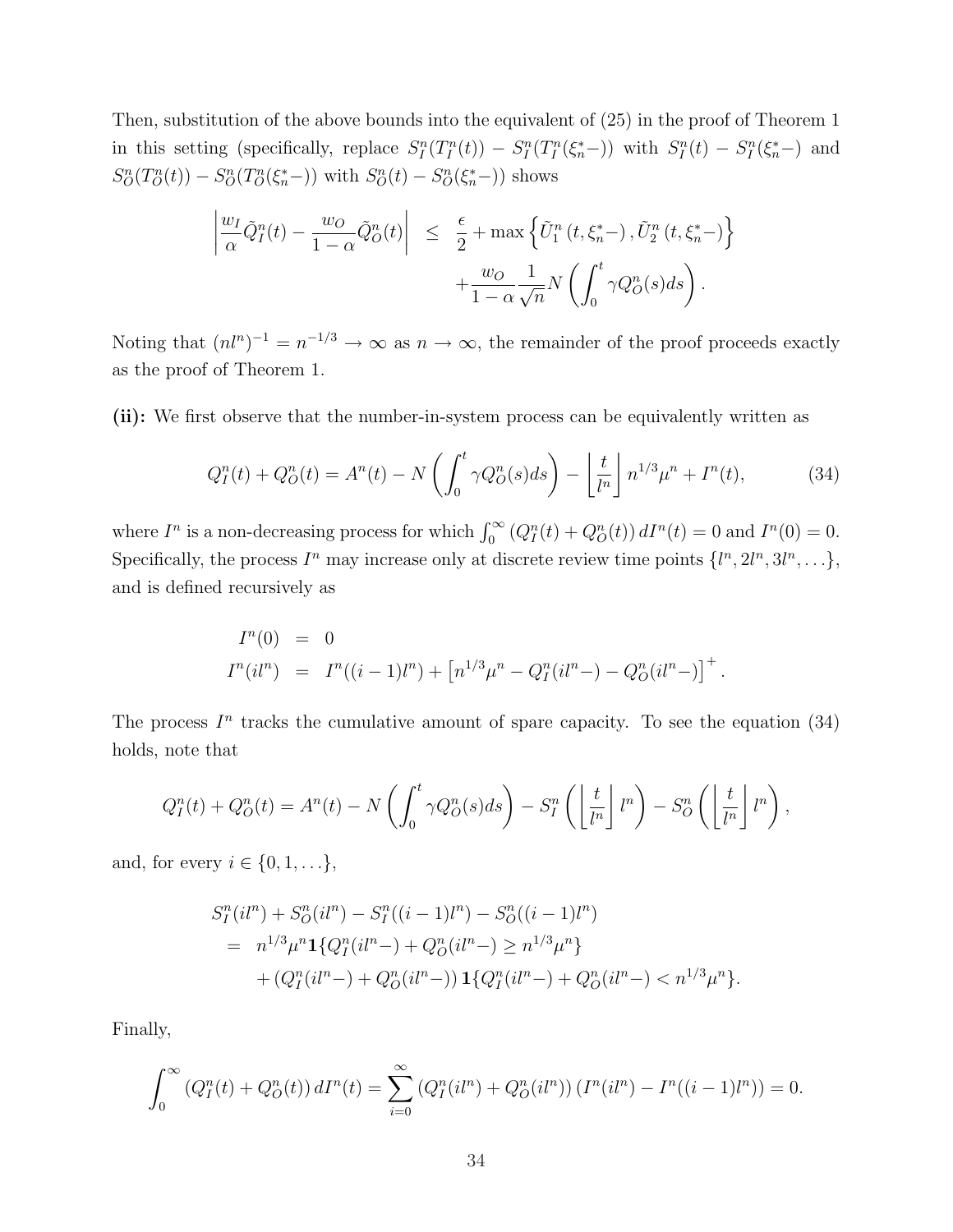It follows from (34) that

$$
\tilde{Q}^n(t) = \tilde{X}^n(t) + \tilde{\epsilon}^n(t) - \frac{(1-\alpha)w_I}{\alpha w_O + (1-\alpha)w_I} \gamma \int_0^t \tilde{Q}^n(s)ds + \tilde{I}^n(t)
$$

for

$$
\tilde{X}^n(t) = \tilde{A}^n(t) - \tilde{N}^n(\overline{\tau}^n(t)) + \sqrt{n}t\left(\lambda^n - \left\lfloor \frac{t}{l^n} \right\rfloor \left(\frac{l^n}{t}\right)\mu^n\right)
$$

$$
\tilde{\epsilon}^n(t) = \gamma \int_0^t \left(\frac{(1-\alpha)w_I}{\alpha w_O + (1-\alpha)w_I} \tilde{Q}^n(s) - \tilde{Q}^n_O(s)\right) ds.
$$

The properties of  $I<sup>n</sup>$  then imply

$$
(\tilde{Q}^n, \tilde{I}^n) = (\phi^\kappa, \psi^\kappa) (\tilde{X}^n + \epsilon^n).
$$

The functional central limit theorem, the fact that  $\tilde{N}^n \circ \overline{\tau}^n \Rightarrow 0$  as  $n \to \infty$  (by the same argument as that directly following  $(26)$  in the proof of Theorem 1), the heavy traffic assumption (8), the state space collapse in part (i), and the representation  $(Z, L) = (\phi^{\kappa}, \psi^{\kappa}) (e + \sigma B)$  in (12) then establish

$$
(\phi^{\kappa}, \psi^{\kappa})\left(\tilde{X}^{n} + \tilde{\epsilon}^{n}\right) \Rightarrow (\phi^{\kappa}, \psi^{\kappa})\left(\sigma B + \theta e\right) = (Z, L)
$$

as  $n \to \infty$ .

(iii): We show that the weak convergence in  $(14)$  remains valid; the argument showing  $(15)$ holds is exactly as in the proof of Theorem 3. The number of batches required to serve all customers in the inline queue exceeds  $\left[Q_I^n(t)/(n^{1/3}\mu^n)\right]$  and is less than  $\left[Q_I^n(t)/n^{1/3}\mu^n\right]$ . Since each batch requires  $l^n$  time units to process

$$
l^n \left[ \frac{Q_I^n(t)}{n^{1/3} \mu^n} \right] \leq W_I^n(t) \leq \left[ \frac{Q_I^n(t)}{n^{1/3} \mu^n} \right],
$$

and so

$$
0 \leq \sqrt{n}W_I^n(t) - \sqrt{n}l^n \left[ \frac{Q_I^n(t)}{n^{1/3}\mu^n} \right] \leq \sqrt{n}l^n.
$$

Since  $\sqrt{n}l^n \to 0$  as  $n \to \infty$  and by parts (i) and (ii) of this Proposition the weak convergence in (13) remains valid,

$$
\sqrt{n}l^{n}\frac{Q_{I}^{n}}{n^{1/3}\mu^{n}} = \frac{1}{\mu^{n}}\tilde{Q}_{I}^{n} \Rightarrow \frac{\alpha w_{O}}{(1-\alpha)w_{I} + \alpha w_{O}}\frac{Z}{\mu}.
$$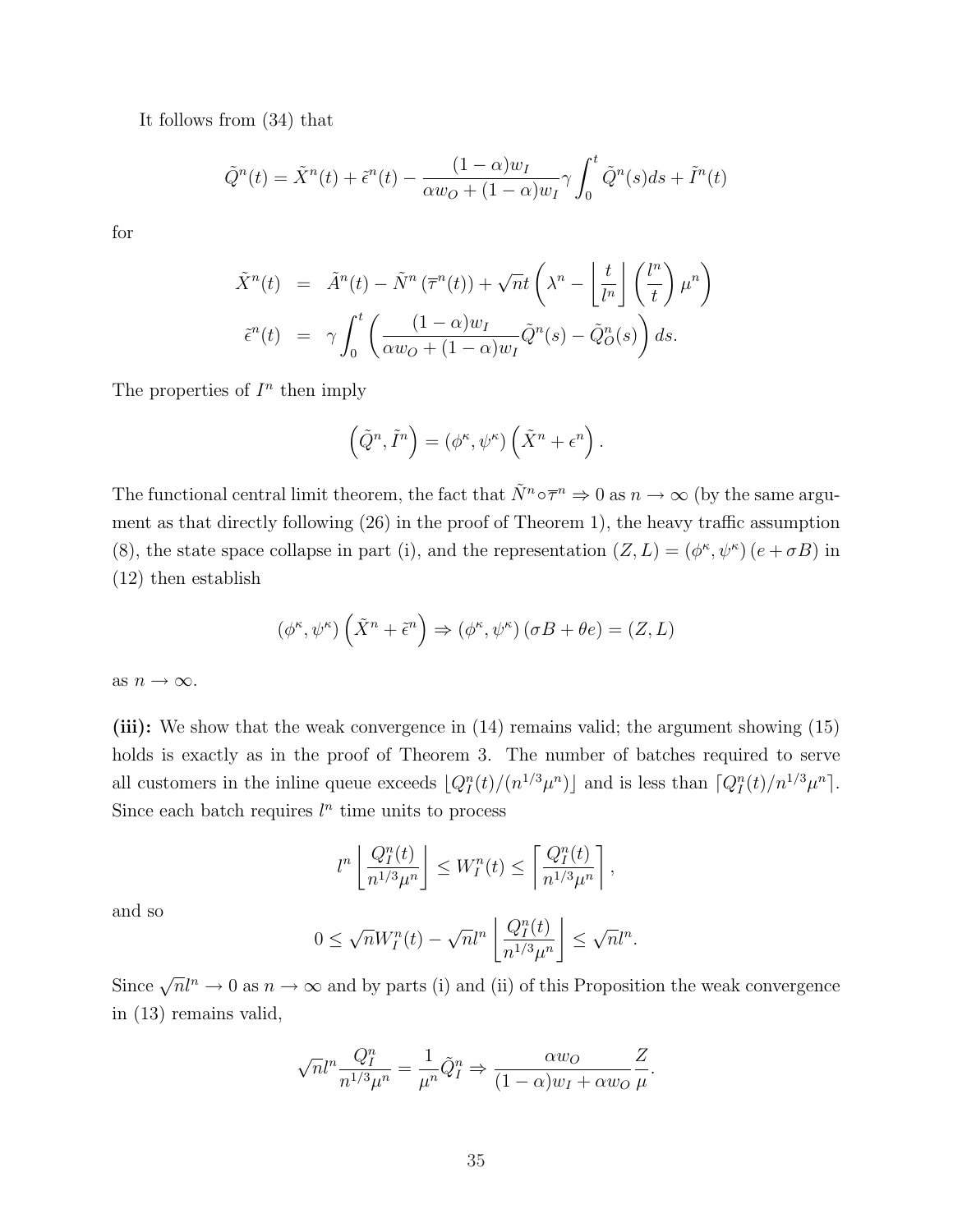We conclude

$$
\tilde{W}_I^n \Rightarrow \frac{\alpha w_O}{(1-\alpha)w_I + \alpha w_O} \frac{Z}{\mu}
$$

as  $n \to \infty$ .

Since whenever the number of customers in the offline queue exceeds  $(1 - \alpha)n^{1/3}\mu^n$  at a discrete review time point, at least  $(1 - \alpha)n^{1/3}\mu^n$  customers are served,

$$
\left(\frac{Q_O^n(t)}{(1-\alpha)n^{1/3}\mu^n}+1\right)l^n
$$

exceeds the amount of time required for all customers in the offline queue that do not abandon to be served. Hence the number of customers in the offline queue that eventually do abandon must be less than or equal to

$$
\mathcal{A}^n(t) \equiv N \left( \int_0^{t + \left( \frac{Q_O^n(t)}{(1-\alpha)n^{1/3}\mu^n} + 1 \right)l^n} \gamma Q_O^n(s) ds \right) - N \left( \int_0^t \gamma Q_O^n(s) ds \right).
$$

Therefore,

$$
l_n\left[\frac{Q_O^n(t) - A^n(t)}{n^{1/3}\mu^n}\right] \leq W_O^n(t) \leq l^n\left[\frac{Q_O^n(t)}{n^{1/3}\mu^n}\right].
$$

It follows from the observation that

$$
\left(\frac{Q_O^n(t)}{(1-\alpha)n^{1/3}\mu^n} + 1\right)l^n = \frac{Q_O^n(t)}{(1-\alpha)\mu^n n} + l^n \to 0
$$

as  $n \to \infty$  that

 $\mathcal{A}^n \Rightarrow 0$ 

as  $n \to \infty$  by identical argument as that in the proof of Theorem 3. As in the preceding paragraph, we conclude

$$
\tilde{W}_O^n \Rightarrow \frac{(1-\alpha)w_I}{(1-\alpha)w_I + \alpha w_O} \frac{Z}{\mu}
$$
\nas  $n \to \infty$ .

### Proofs of Lemma 1

Define

$$
\overline{X}^n(t) \equiv \overline{A}^n(t) - \overline{S}^n_I(T_I^n(t)) - \overline{S}^n_O(T_O^n(t)) - \overline{N}^n(\overline{\tau}^n(t)) + (\lambda^n - \mu^n)t.
$$

Then, for all  $t \geq 0$ ,

$$
\overline{Q}^n(t) = \overline{X}^n(t) - \overline{\tau}^n(t) + \mu^n I^n(t).
$$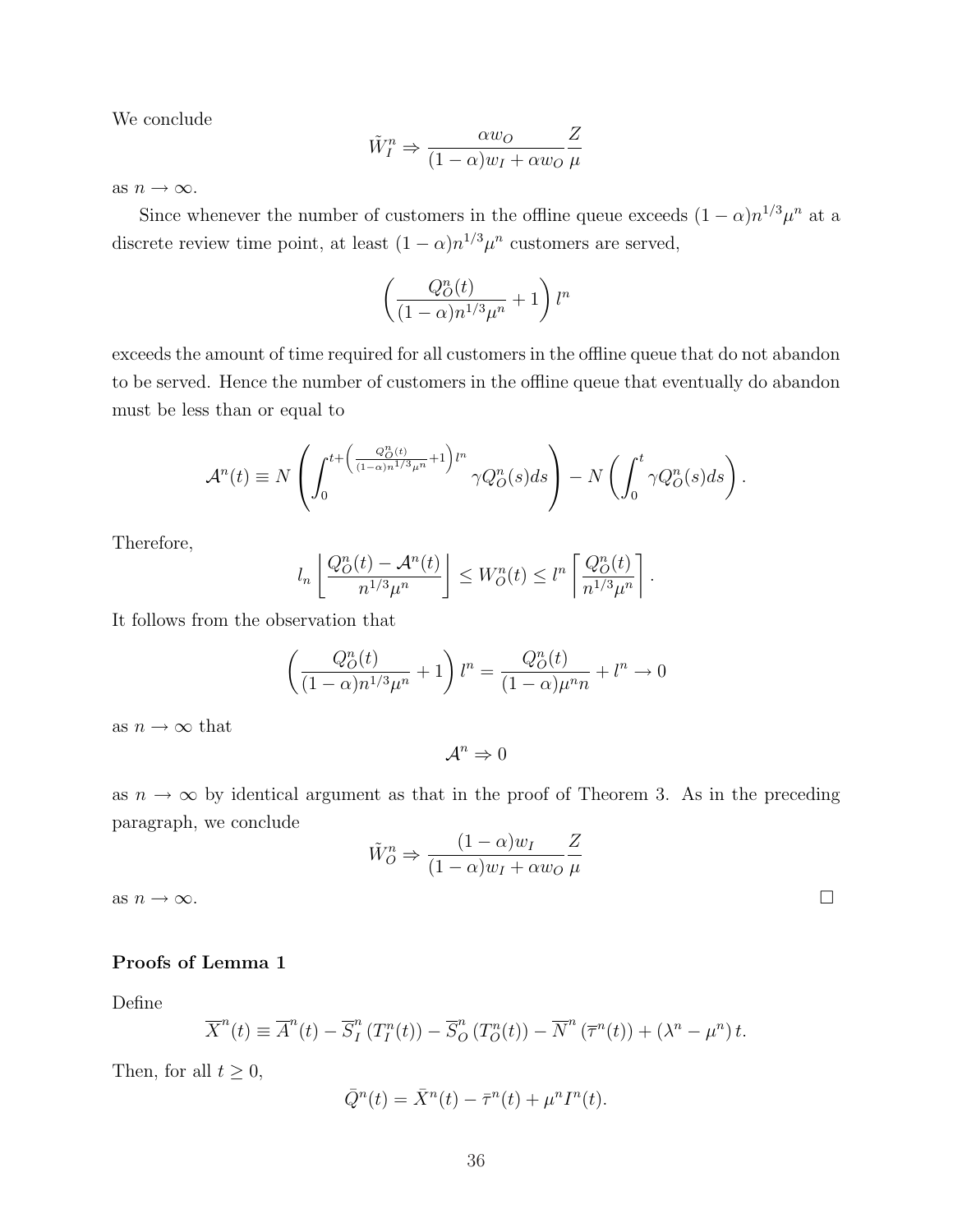Since  $I^n$  is non-decreasing,  $I^n(0) = 0$  and  $\int_0^\infty \overline{Q}^n(t) d(\mu^n I^n(t)) = 0$ , the process  $(\overline{Q}^n, \mu^n I^n)$ can be represented in terms of the conventional two-sided regulator mapping as follows

$$
(\overline{Q}^n, \mu^n I^n) = (\phi, \psi) (\overline{X}^n - \overline{\tau}^n).
$$

Since  $\bar{\tau}^n$  is a non-decreasing process, Lemma 5.1 in Kruk et al. (2006) establishes

$$
\phi\left(\overline{X}^n - \overline{\tau}^n\right) \le \phi\left(\overline{X}^n\right).
$$

The functional strong law of large numbers and the heavy traffic assumption  $(8)$  establish

$$
\overline{X}^n \to 0 \text{ a.s., u.o.c.,}
$$

as  $n \to \infty$ , which implies, because  $\phi$  is a continuous function, that

$$
\phi\left(\overline{X}^n\right) \to 0
$$
 a.s., u.o.c..

Since  $\overline{Q}^n$  is a non-negative process bounded above by  $\phi\left(\overline{X}^n\right)$ , we conclude

$$
\overline{Q}^n \to 0 \text{ a.s., u.o.c.,}
$$

as  $n \to \infty$ . It then follows that for any  $T > 0$ ,

$$
\sup_{0 \le t \le T} |\overline{\tau}^n(t)| = \int_0^T \gamma \overline{Q}^n(s) ds \to 0,
$$

as  $n \to \infty$ , and so

$$
\overline{\tau}^n \rightarrow 0
$$
 a.s., u.o.c.,

as  $n \to \infty$ . Since  $(\phi, \psi)$  (0) = (0,0) and  $\psi$  is a continuous function, we can also conclude that

$$
I^{n} = \frac{1}{\mu^{n}} \psi \left( \overline{X}^{n} - \overline{\tau}^{n} \right) \to 0 \text{ a.s., u.o.c.,}
$$

as  $n \to \infty$ . The condition (6) then implies

$$
T_I^n + T_O^n \to e \text{ a.s., u.o.c.,}
$$

as  $n \to \infty$ .

It remains to show

$$
W_O^n \rightarrow 0
$$
 a.s., u.o.c.,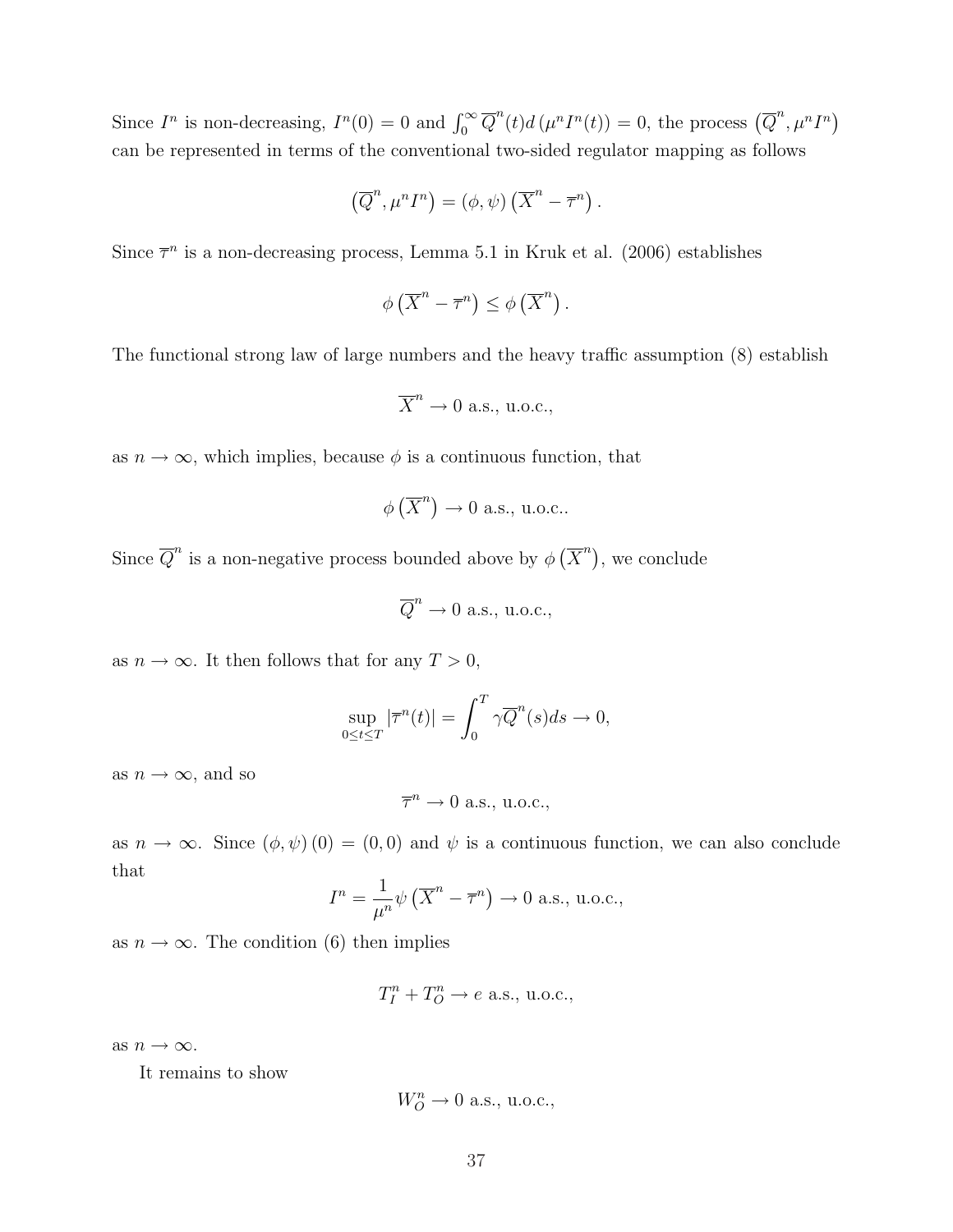as  $n \to \infty$ . First recall that for

$$
U_O^n(t) \equiv \sum_{j=S_O^n(T_O^n(t)) + 1}^{S_O^n(T_O^n(t)) + Q_O^n(t)} \frac{v_j^O}{n\mu^n}
$$

defined as in the proof of Theorem 3,

$$
W_O^n(t) \le U_O^n(t)
$$
 for all  $t \ge 0$ .

Define

$$
\overline{V}_{O}^{n}(t) \equiv \frac{1}{n} \sum_{i=1}^{\lfloor nt \rfloor} (v_{i}^{O} - 1),
$$

and observe that

$$
U_O^n(t) = \frac{1}{\mu^n} \left( \overline{V}_O^n \left( \frac{1}{n} S_O^n \left( T_O^n(t) \right) + \overline{Q}_O^n(t) \right) - \overline{V}_O^n \left( \frac{1}{n} S_O^n \left( T_O^n(t) \right) \right) \right) + \frac{1}{\mu^n} \overline{Q}_O^n(t).
$$

Since  $0 \le \overline{Q}^n_0(t) \le \overline{Q}^n(t)$  for all  $t \ge 0$  and we have already established  $\overline{Q}^n \to 0$  a.s., u.o.c. as  $n \to \infty$ , it follows that

$$
\overline{Q}^n_O \to 0 \text{ a.s., u.o.c.,}
$$

as  $n \to \infty$ . Therefore, because also  $\overline{V}_O^n \to 0$  a.s., u.o.c. as  $n \to \infty$ , it follows that  $\overline{U}_O^n \to 0$ a.s., u.o.c. as  $n \to \infty$ , we conclude

$$
W_O^n \to 0
$$
 a.s., u.o.c.,

as  $n \to \infty$ .

## Proof of Lemma 2

Fix  $T > 0$  and  $\epsilon > 0$ . Define

$$
\tilde{\chi}^n \equiv \tilde{A}^n(t) - \tilde{S}_I^n(T_I^n(t)) - \tilde{S}_O^n(T_O^n(t)) + \sqrt{n}t(\lambda^n - \mu^n)
$$
  

$$
\tilde{\mathcal{A}}^n(t) \equiv \frac{1}{\sqrt{n}} N\left(\int_0^t \gamma Q_O^n(s)ds\right).
$$

Then,

$$
\tilde{Q}^n(t) = \tilde{\chi}^n(t) - \tilde{\mathcal{A}}^n(t) + \mu^n \tilde{I}^n(t) \ge 0 \text{ for all } t \ge 0.
$$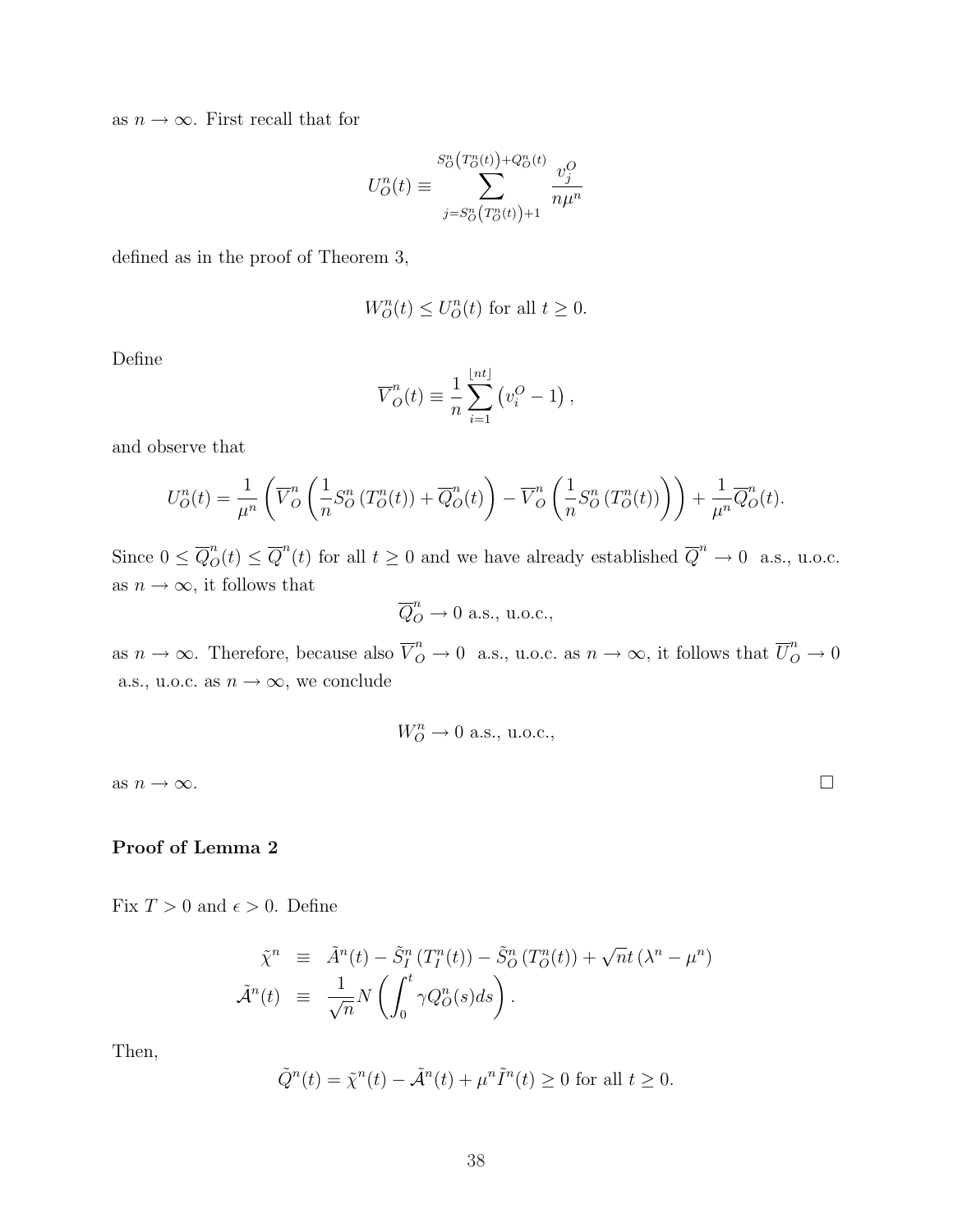Since  $\tilde{I}^n$  is non-decreasing,  $\tilde{I}^n(0) = 0$ , and the condition (7) implies  $\int_0^\infty \tilde{Q}^n(t) d\left(\mu^n \tilde{I}^n(t)\right) =$ 0, the process  $(\tilde{Q}^n, \mu^n \tilde{I}^n)$  can be represented in terms of the conventional two-sided regulator mapping as follows

$$
\left(\tilde{Q}^n, \mu^n \tilde{I}^n\right) = \left(\phi, \psi\right) \left(\tilde{\chi}^n - \tilde{\mathcal{A}}^n\right). \tag{35}
$$

Since  $\tilde{\mathcal{A}}^n$  is a non-decreasing process, Lemma 5.1 in Kruk et al. (2006) establishes that

$$
\phi\left(\tilde{\chi}^n - \tilde{\mathcal{A}}^n\right)(t) \le \phi\left(\tilde{\chi}^n\right)(t) \text{ for all } t \ge 0.
$$
\n(36)

The functional central limit theorem, continuous mapping theorem, and heavy traffic assumption (8) establish

$$
\phi\left(\tilde{\chi}^n\right) \Rightarrow \phi\left(\theta e + \sigma W\right),\,
$$

as  $n \to \infty$ . Since weak convergence implies the random variable sup<sub>0≤*t*≤*T*</sub>  $\phi(\tilde{\chi}^n)(t)$  is tight, there exists  $B$  and  $n_0$  large enough so that

$$
P\left(\sup_{0\leq t\leq T}\phi\left(\tilde{\chi}^n\right)(t)>B\right)<\epsilon.
$$

Therefore, it follows from the representation (35) and the upper bound (36) that

$$
P\left(\sup_{0\leq t\leq T}\tilde{Q}^n(t)>B\right)<\epsilon.
$$

 $\Box$ 

## Acknowledgments

We would like to thank Mor Armony for helpful discussions related to this paper.

# References

- Adan, I. J., Wessels, J., Zijm, W. H. M., 1991. Analysis of the asymmetric shortest queue problem. *Queueing Systems* 8, 1–58.
- Armony, M., Maglaras, C., 2004a. Contact centers with a call-back option and real-time delay information. *Operations Research* 52, 527–545.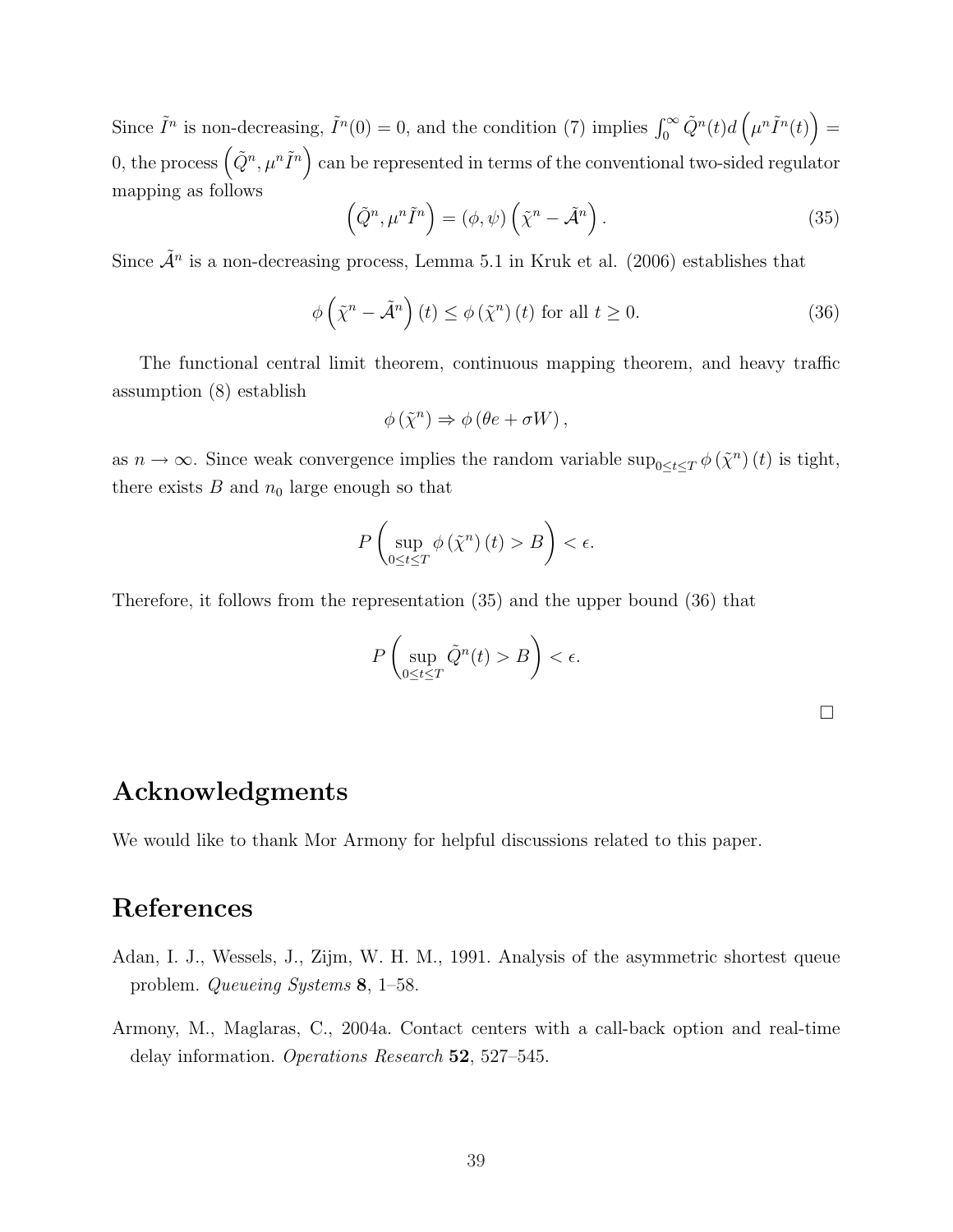- Armony, M., Maglaras, C., 2004b. On customer contact centers with a call-back option: Customer decisions, routing rules, and system design. *Operations Research* 52, 271–292.
- Billingsley, P., 1999. *Convergence of Probability Measures*. John Wiley & Sons, Inc., New York, second Edition.
- Bitran, G. R., Ferrer, J. C., Oliveira, P. R., 2007. Managing customers experiences: Perspectives on the temporal aspects of service encountersForthcoming in the *Manufacuring & Service Operations Management*.
- Bookbinder, J. H., Noor, A. I., 1985. Setting job-shop due dates with service level constaints. *J. Oper. Res. Soc.* 36, 1017–1026.
- Browne, S., Whitt, W., 1995. Piecewise-linear diffusion processes. In: Dshalalow, J. (Ed.), *Advances in Queueing: Theory, Methods, and Open Problems*. CRC Press, Boca Raton, Florida, pp. 463–480.
- Dai, J. G., Dai, W., 1999. A heavy traffic limit theorem for a class of open queueing networks with finite buffers. *Queueing Systems* 32, 5–40.
- Dickson, D., Ford, R. C., Laval, B., 2005. Managing real and virtual wait in hospitality and service organizations. *Cornell Hotel and Restaurant Administration Quarterly* 46, 52–68.
- Extend: Professional simulation tools, 2003. Version 6.
- Flatto, L., McLean, H. P., 1977. Two queue in parallel. *Communications in Pure and Applied Mathematics* 30, 255–263.
- Foschini, G. J., Salz, J., 1978. A basic dynamic routing problem and diffusion. *IEEE Trans. Commun.* 26, 320–327.
- Gamarnik, D., Zeevi, A., 2006. Validity of heavy traffic steady-state approximations in generalized jackson networks. *Annals of Applied Probability* 16, 56–90.
- Harrison, J. M., 1985. Brownian Motion and Stochastic Flow Systems. Krieger, Malabar, Florida.
- Hopp, W. J., Sturgis, M. R., 2001. A simple, robust leadtime-quoting policy. *Manufacturing & Service Operations Management* 3, 321–336.
- Iglehart, D. L., Whitt, W., 1970. Multiple channels queues in heavy traffic i. *Adv. in Applied Probability* 2, 150–177.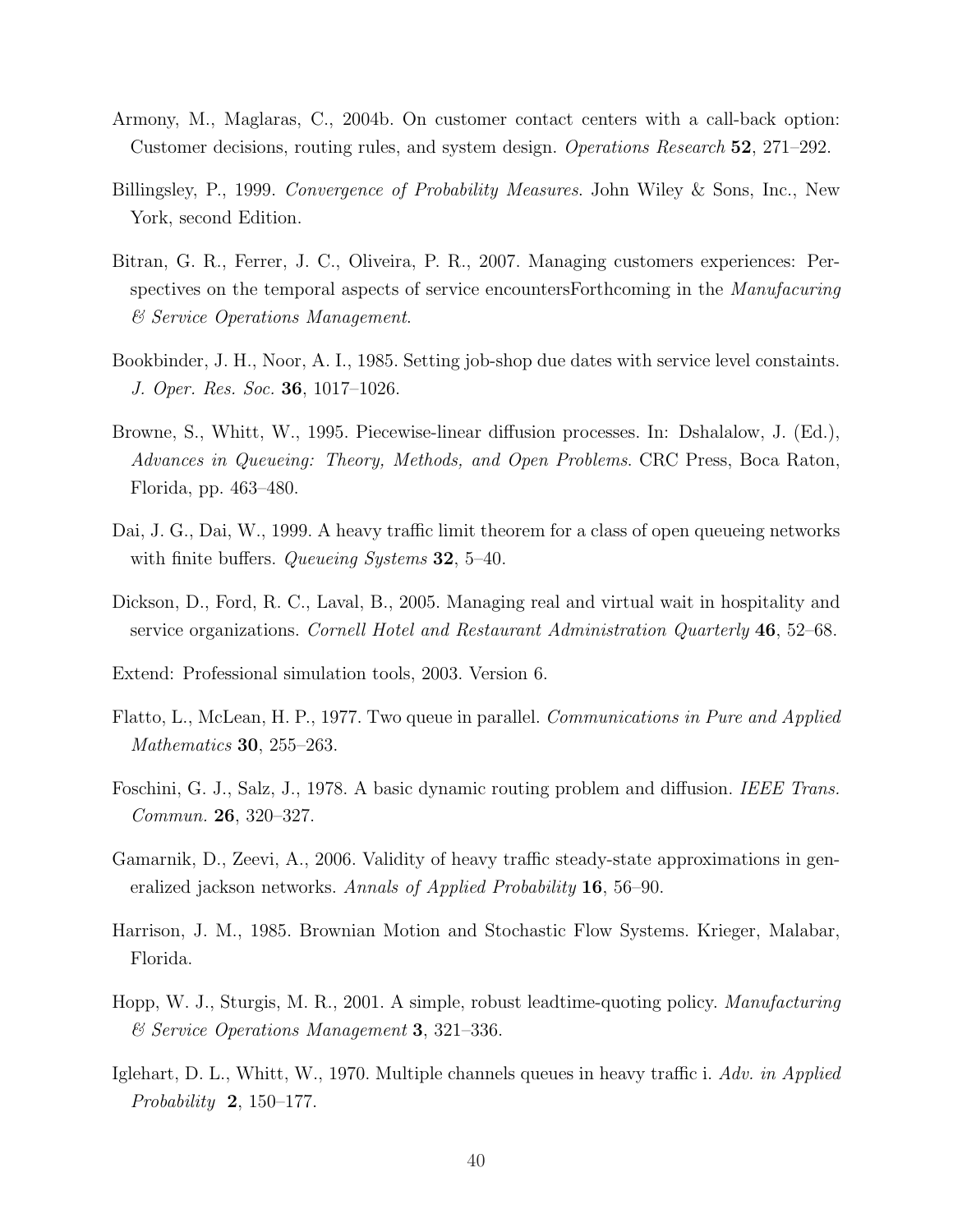- Katz, K., Larson, B., Larson, R., 1991. Prescription for the waiting in line bluse: Entertain, enlighten and engage. *Sloan Management Review* Winter, 44–53.
- Keskinocak, P., Ravi, R., Tayur, S., 2001. Scheduling and reliable lead time quotation for orders with availability intervals and lead time sensitive revenues. *Management Science* 47, 264–279.
- Kruk, L., Lehoczky, J., Ramanan, K., Shreve, S., 2005. An explicit formula for double reflected processes in [0,a]. Submitted.
- Maister, D., 1985. The psychology of waiting in lines. Lexington Books, Lexington, MA.
- McDonald, D. R., 1996. Overloading parallel servers when arrivals join the shortest queue. Springer-Verlag, NY, lecture Notes in Statistics 117.
- Munichor, N., Rafaeli, A., 2007. Number of apologies? Customer reactions to telephone waiting time fillers. *Journal of Applied Probability* 92, 511–518.
- Plambeck, E., Kumar, S., Harrison, J. M., 2001. Asymptotic optimality of a single server queueing system with constraints on throughput times. *Queueing Systems* 39, 23–54.
- Puhalskii, A., 1994. On the invariance principle for the first passage time. *Mathematics of Operations Research* 19, 946–954.
- Reed, J., Ward, A. R., 2007. Approximating the GI/GI/1+GI queue with a nonlinear drift diffusion: Hazard rate scaling in heavy traffic. Forthcoming in *Mathematics of Operations Research*.
- Reiman, M. I., 1984. Some diffusion approximations with state space collapse. In: Bacceli, F., Fayolle, G. (Eds.), *Modelling and Performance Evaluation Methodology* . Springer-Verlag, pp. 209–240.
- Skorokhod, A. V., 1961. Stochastic equations for diffusions in a bounded region. *Theor. of Prob. and Its Appl.* 6, 264–274.
- Spearmen, M. L., Zhang, R. Q., 1999. Optimal leadtimes. *Management Science* 45, 290–295.
- Taylor, S., 1994. Waiting for service: the realationship between delays and evaluations of service. *Journal of Marketing* 58, 56–69.
- Tatsu Ride Statistics, 2007. http://en.wikipedia.org/wiki/Tatsu.